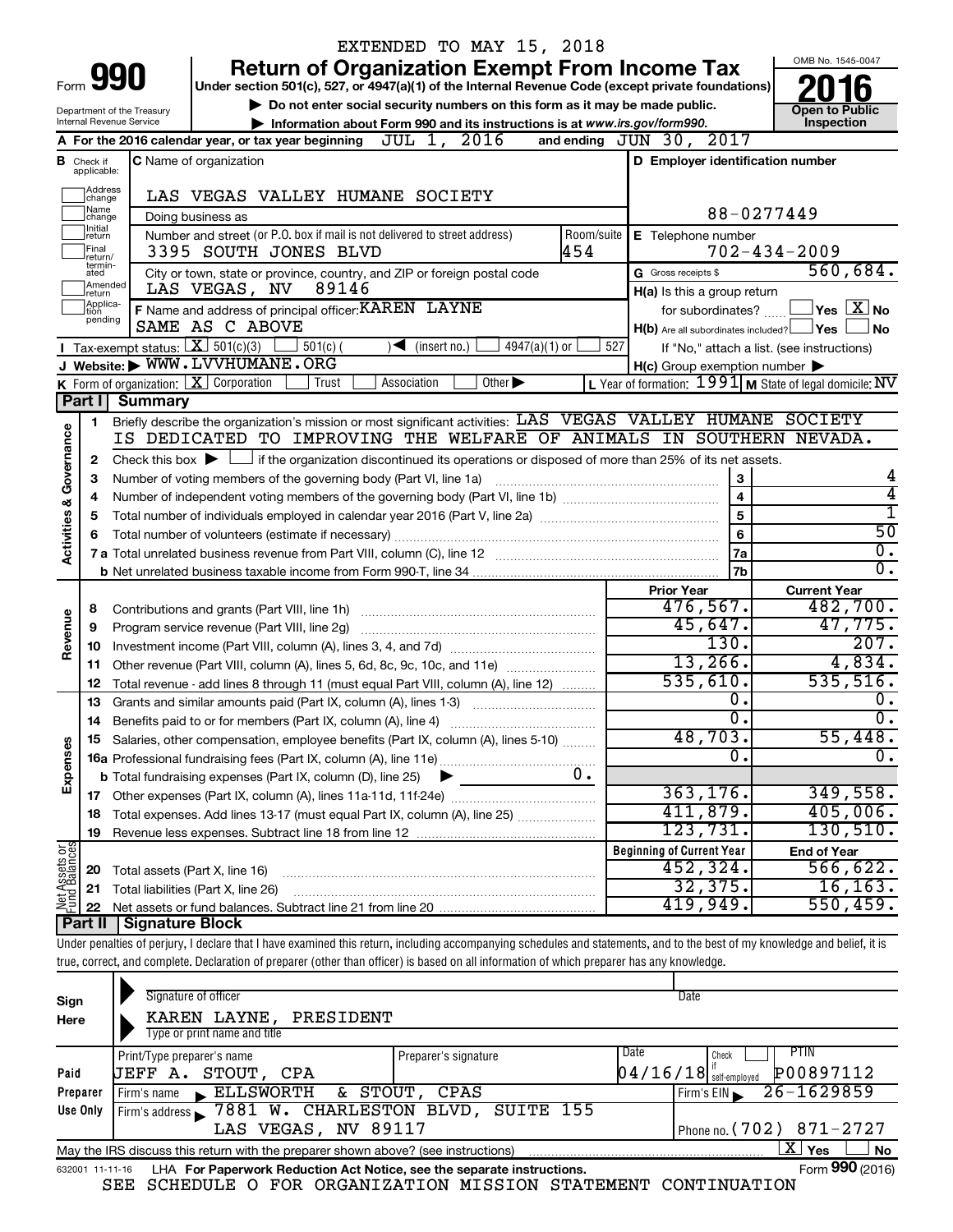|              | LAS VEGAS VALLEY HUMANE SOCIETY<br>Form 990 (2016)                                                                                           | 88-0277449    | Page 2                                                             |
|--------------|----------------------------------------------------------------------------------------------------------------------------------------------|---------------|--------------------------------------------------------------------|
|              | <b>Statement of Program Service Accomplishments</b><br>Part III                                                                              |               |                                                                    |
|              |                                                                                                                                              |               | $\boxed{\mathbf{X}}$                                               |
| 1            | Briefly describe the organization's mission:                                                                                                 |               |                                                                    |
|              | LAS VEGAS VALLEY HUMANE SOCIETY IS DEDICATED TO IMPROVING THE WELFARE                                                                        |               |                                                                    |
|              | THE ORGANIZATION'S PRIMARY EMPHASIS IS<br>OF ANIMALS IN SOUTHERN NEVADA.                                                                     |               |                                                                    |
|              | ON STRAY AND ABANDONED ANIMALS AND REDUCING ANIMAL OVERPOPULATION.                                                                           |               |                                                                    |
|              |                                                                                                                                              |               |                                                                    |
|              |                                                                                                                                              |               |                                                                    |
| $\mathbf{2}$ | Did the organization undertake any significant program services during the year which were not listed on the                                 |               |                                                                    |
|              | prior Form 990 or 990-EZ?                                                                                                                    |               | $\sqrt{\mathsf{Yes}\mathord{\;\mathbb{X}}\mathord{\;\mathsf{No}}}$ |
|              | If "Yes," describe these new services on Schedule O.                                                                                         |               |                                                                    |
| 3            | Did the organization cease conducting, or make significant changes in how it conducts, any program services?                                 |               | $\Box$ Yes $\boxed{\text{X}}$ No                                   |
|              | If "Yes," describe these changes on Schedule O.                                                                                              |               |                                                                    |
| 4            | Describe the organization's program service accomplishments for each of its three largest program services, as measured by expenses.         |               |                                                                    |
|              | Section 501(c)(3) and 501(c)(4) organizations are required to report the amount of grants and allocations to others, the total expenses, and |               |                                                                    |
|              | revenue, if any, for each program service reported.                                                                                          |               |                                                                    |
| 4a           | $\overline{127}$ , $791$ . including grants of \$<br>(Expenses \$                                                                            | ) (Revenue \$ | 1,685.                                                             |
|              | (Code:<br>THE ORGANIZATION'S MISSION OF REDUCING ANIMAL OVERPOPULATION IS MET                                                                |               |                                                                    |
|              | PRIMARILY THROUGH ITS TRAP-VACCINATE-NEUTER-AND RETURN TO CARETAKER                                                                          |               |                                                                    |
|              |                                                                                                                                              |               |                                                                    |
|              | PROGRAM (TNVR) FOR FERAL CATS (THE LARGEST OVERPOPULATION PROBLEM) AT                                                                        |               |                                                                    |
|              | IN THE YEAR ENDED JUNE 30, 2017, THE<br>NO COST TO THE CARETAKER.                                                                            |               |                                                                    |
|              | ORGANIZATION TRAPPED AND PAID FOR THE SPAY/NEUTER OF 1,100 FERAL CATS,                                                                       |               |                                                                    |
|              | NOT INCLUDING FERAL CATS PAID FOR UNDER THE COUNTY GRANT.                                                                                    |               |                                                                    |
|              |                                                                                                                                              |               |                                                                    |
|              | WORKING WITH OTHER LOW COST CLINICS, THE ORGANIZATION ALSO SERVES AS A                                                                       |               |                                                                    |
|              | REFERRAL CENTER FOR PEOPLE NEEDING EITHER SOME ASSISTANCE OR HAVING A                                                                        |               |                                                                    |
|              | IT CONTINUES TO PAY FOR SPAY/NEUTER SERVICES<br>COMPLETE INABILITY TO PAY.                                                                   |               |                                                                    |
|              | FOR BOTH DOGS AND CATS. DURING THE YEAR ENDED JUNE 30, 2017, THE                                                                             |               |                                                                    |
|              | THROUGH ITS FINANCIAL ASSISTANCE, SPAYED AND NEUTERED 268<br>ORGANIZATION,                                                                   |               |                                                                    |
| 4b           | $\overline{66}$ , $\overline{602}$ . including grants of \$<br>(Expenses \$<br>(Code:                                                        | ) (Revenue \$ |                                                                    |
|              | THE ORGANIZATION'S RESCUE/REHABILITATION PROGRAM CONTINUES TO BE UNIQUE                                                                      |               |                                                                    |
|              | IN THE SOUTHERN NEVADA AREA. THE ORGANIZATION PROVIDES A HOTLINE NUMBER                                                                      |               |                                                                    |
|              | WHICH IS ANSWERED BY AN INDIVIDUAL 7 DAYS A WEEK, 8 HOURS A DAY FOR                                                                          |               |                                                                    |
|              | ANIMALS IN DISTRESS THAT ARE FERAL, STRAY, OR ABANDONED. THE FIRST                                                                           |               |                                                                    |
|              | PRIORITY IS ANIMALS WITH INJURIES. THE ORGANIZATION PROVIDES MEDICAL                                                                         |               |                                                                    |
|              | TREATMENT FOR SUCH ANIMALS AS WELL AS REHABILITATION WHEN NECESSARY.                                                                         |               |                                                                    |
|              | DURING THE YEAR ENDED JUNE 30, 2017, MORE THAN 570 ANIMALS REQUIRED                                                                          |               |                                                                    |
|              | MEDICAL TREATMENT-FROM FERAL MALE CATS WITH ABSCESSES TO BROKEN LEGS ON                                                                      |               |                                                                    |
|              | STRAY DOGS WHICH HAD TO BE TRAPPED BY THE ORGANIZATION. THE                                                                                  |               |                                                                    |
|              |                                                                                                                                              |               |                                                                    |
|              | ORGANIZATION IS ONE OF A SMALL NUMBER OF AGENCIES OUTSIDE OF ANIMAL                                                                          |               |                                                                    |
|              | CONTROL TRAPPING DOGS.                                                                                                                       |               |                                                                    |
|              |                                                                                                                                              |               |                                                                    |
|              | 4c (Code: ) (Expenses \$155,700. including grants of \$16,090.) (Revenue \$46,090.)                                                          |               |                                                                    |
|              |                                                                                                                                              |               |                                                                    |
|              | PRIVATE HOMES UNTIL THEY CAN BE ADOPTED OUT. THE ORGANIZATION DOES NOT                                                                       |               |                                                                    |
|              | TAKE ANIMALS OUT OF LOCAL SHELTERS, BUT RESCUES OFF OF THE STREETS, AS                                                                       |               |                                                                    |
|              | THERE ARE MANY STRAY ANIMALS IN THE VALLEY. MEDICAL AND FOOD COSTS ARE                                                                       |               |                                                                    |
|              | PROVIDED TO THESE HOMES. FRACTURED PELVISES AND AMPUTATED LIMBS ALL                                                                          |               |                                                                    |
|              | TAKE TIME TO HEAL AND REQUIRE REHABILITATION AND SOCIALIZATION. THESE                                                                        |               |                                                                    |
|              | ANIMALS ARE SPAYED / NEUTERED / VACCINATED / MICROCHIPPED AND MADE                                                                           |               |                                                                    |
|              | AVAILABLE FOR ADOPTION. THE ORGANIZATION TAKES BACK ITS ANIMALS IF THEY                                                                      |               |                                                                    |
|              | ARE LATER ABANDONED. DURING THE YEAR ENDED JUNE 30, 2017, 507 ANIMALS                                                                        |               |                                                                    |
|              | WERE RE-HOMED.                                                                                                                               |               |                                                                    |
|              |                                                                                                                                              |               |                                                                    |
|              |                                                                                                                                              |               |                                                                    |
|              | 4d Other program services (Describe in Schedule O.)                                                                                          |               |                                                                    |

|    | 4d Other program services (Describe in Schedule O.)  |                        |             |                 |
|----|------------------------------------------------------|------------------------|-------------|-----------------|
|    | (Expenses \$                                         | including grants of \$ | (Revenue \$ |                 |
| 4е | Total program service expenses $\blacktriangleright$ |                        |             |                 |
|    |                                                      |                        |             | Form 990 (2016) |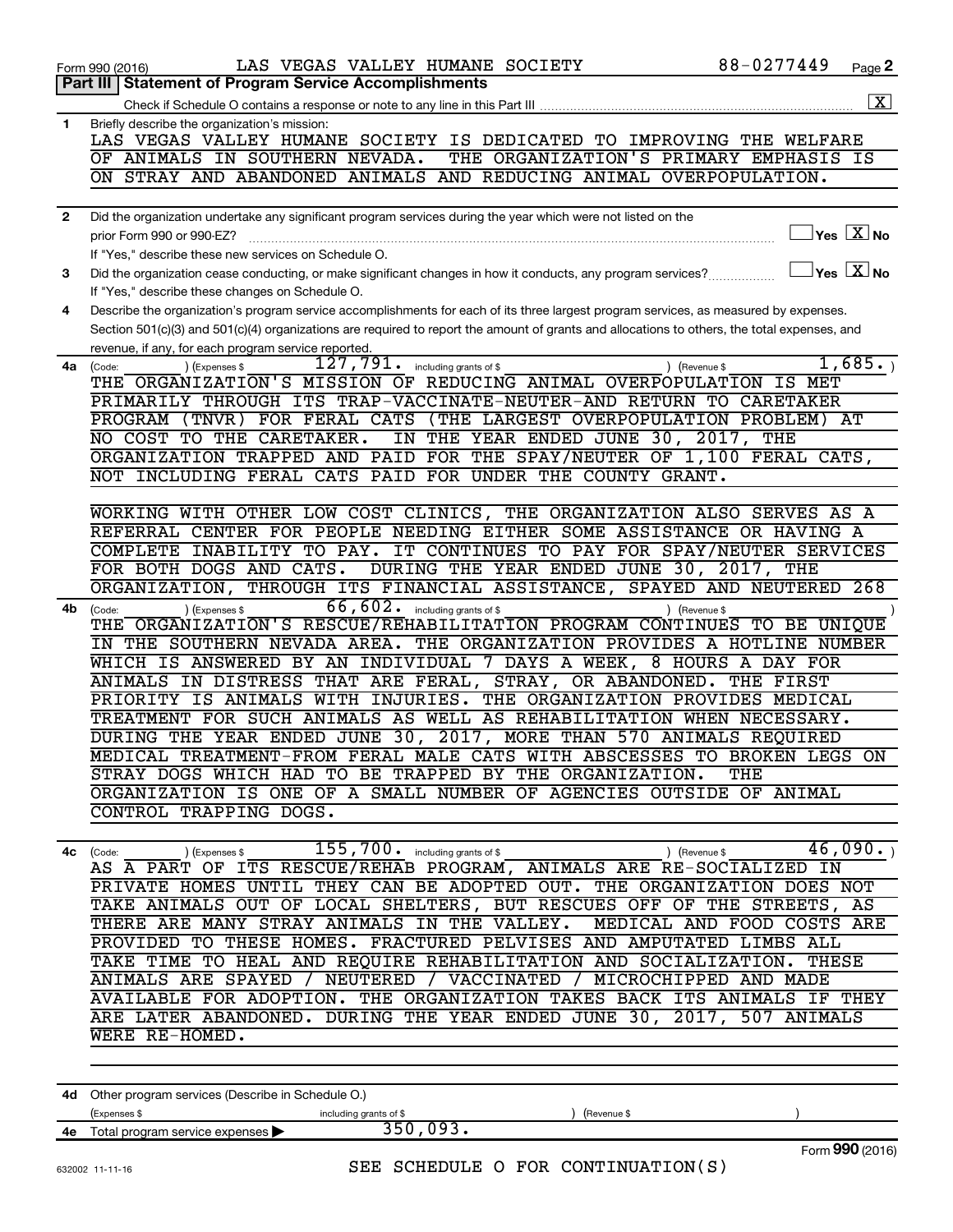632003 11-11-16

| Form 990 (2016) |  |  |  |  |  | LAS VEGAS VALLEY HUMANE SOCIETY | 88-0277449 | Page |  |
|-----------------|--|--|--|--|--|---------------------------------|------------|------|--|
|-----------------|--|--|--|--|--|---------------------------------|------------|------|--|

|    | <b>Part IV   Checklist of Required Schedules</b>                                                                                     |                |                         |                         |
|----|--------------------------------------------------------------------------------------------------------------------------------------|----------------|-------------------------|-------------------------|
|    |                                                                                                                                      |                | Yes                     | No                      |
| 1  | Is the organization described in section 501(c)(3) or $4947(a)(1)$ (other than a private foundation)?                                |                |                         |                         |
|    |                                                                                                                                      | 1              | х                       |                         |
| 2  |                                                                                                                                      | $\mathbf{2}$   | $\overline{\textbf{x}}$ |                         |
| 3  | Did the organization engage in direct or indirect political campaign activities on behalf of or in opposition to candidates for      |                |                         |                         |
|    |                                                                                                                                      | 3              |                         | x                       |
| 4  | Section 501(c)(3) organizations. Did the organization engage in lobbying activities, or have a section 501(h) election in effect     |                |                         |                         |
|    |                                                                                                                                      | 4              |                         | х                       |
| 5  | Is the organization a section 501(c)(4), 501(c)(5), or 501(c)(6) organization that receives membership dues, assessments, or         |                |                         |                         |
|    |                                                                                                                                      | 5              |                         | х                       |
| 6  | Did the organization maintain any donor advised funds or any similar funds or accounts for which donors have the right to            |                |                         |                         |
|    | provide advice on the distribution or investment of amounts in such funds or accounts? If "Yes," complete Schedule D, Part I         | 6              |                         | х                       |
| 7  |                                                                                                                                      |                |                         |                         |
|    | Did the organization receive or hold a conservation easement, including easements to preserve open space,                            | $\overline{7}$ |                         | x                       |
|    | the environment, historic land areas, or historic structures? If "Yes," complete Schedule D, Part II                                 |                |                         |                         |
| 8  | Did the organization maintain collections of works of art, historical treasures, or other similar assets? If "Yes," complete         |                |                         | х                       |
|    | Schedule D, Part III <b>Marting Commission Commission Commission</b> Commission Commission Commission                                | 8              |                         |                         |
| 9  | Did the organization report an amount in Part X, line 21, for escrow or custodial account liability, serve as a custodian for        |                |                         |                         |
|    | amounts not listed in Part X; or provide credit counseling, debt management, credit repair, or debt negotiation services?            |                |                         |                         |
|    | If "Yes," complete Schedule D, Part IV                                                                                               | 9              |                         | х                       |
| 10 | Did the organization, directly or through a related organization, hold assets in temporarily restricted endowments, permanent        |                |                         |                         |
|    |                                                                                                                                      | 10             |                         | x                       |
| 11 | If the organization's answer to any of the following questions is "Yes," then complete Schedule D, Parts VI, VII, VIII, IX, or X     |                |                         |                         |
|    | as applicable.                                                                                                                       |                |                         |                         |
|    | a Did the organization report an amount for land, buildings, and equipment in Part X, line 10? If "Yes," complete Schedule D,        |                |                         |                         |
|    | Part VI                                                                                                                              | 11a            | X                       |                         |
|    | <b>b</b> Did the organization report an amount for investments - other securities in Part X, line 12 that is 5% or more of its total |                |                         |                         |
|    |                                                                                                                                      | 11b            |                         | x                       |
|    | c Did the organization report an amount for investments - program related in Part X, line 13 that is 5% or more of its total         |                |                         |                         |
|    |                                                                                                                                      | 11c            |                         | х                       |
|    | d Did the organization report an amount for other assets in Part X, line 15 that is 5% or more of its total assets reported in       |                |                         |                         |
|    |                                                                                                                                      | 11d            |                         | х                       |
|    | e Did the organization report an amount for other liabilities in Part X, line 25? If "Yes," complete Schedule D, Part X              | 11e            |                         | X                       |
| f. | Did the organization's separate or consolidated financial statements for the tax year include a footnote that addresses              |                |                         |                         |
|    | the organization's liability for uncertain tax positions under FIN 48 (ASC 740)? If "Yes," complete Schedule D, Part X               | 11f            |                         | x                       |
|    | 12a Did the organization obtain separate, independent audited financial statements for the tax year? If "Yes," complete              |                |                         |                         |
|    | Schedule D, Parts XI and XII                                                                                                         | 12a            | х                       |                         |
|    | b Was the organization included in consolidated, independent audited financial statements for the tax year?                          |                |                         |                         |
|    | If "Yes," and if the organization answered "No" to line 12a, then completing Schedule D, Parts XI and XII is optional                | 12b            |                         | х                       |
| 13 | Is the organization a school described in section 170(b)(1)(A)(ii)? If "Yes," complete Schedule E [[[[[[[[[[[[                       | 13             |                         | $\overline{\textbf{X}}$ |
|    |                                                                                                                                      | 14a            |                         | х                       |
|    | <b>b</b> Did the organization have aggregate revenues or expenses of more than \$10,000 from grantmaking, fundraising, business,     |                |                         |                         |
|    | investment, and program service activities outside the United States, or aggregate foreign investments valued at \$100,000           |                |                         |                         |
|    |                                                                                                                                      | 14b            |                         | х                       |
| 15 | Did the organization report on Part IX, column (A), line 3, more than \$5,000 of grants or other assistance to or for any            |                |                         |                         |
|    |                                                                                                                                      | 15             |                         | х                       |
| 16 | Did the organization report on Part IX, column (A), line 3, more than \$5,000 of aggregate grants or other assistance to             |                |                         |                         |
|    |                                                                                                                                      | 16             |                         | х                       |
| 17 | Did the organization report a total of more than \$15,000 of expenses for professional fundraising services on Part IX,              |                |                         |                         |
|    |                                                                                                                                      | 17             |                         | х                       |
| 18 | Did the organization report more than \$15,000 total of fundraising event gross income and contributions on Part VIII, lines         |                |                         |                         |
|    |                                                                                                                                      | 18             | х                       |                         |
|    | Did the organization report more than \$15,000 of gross income from gaming activities on Part VIII, line 9a? If "Yes,"               |                |                         |                         |
| 19 |                                                                                                                                      |                |                         | x                       |
|    |                                                                                                                                      | 19             |                         |                         |

Form (2016) **990**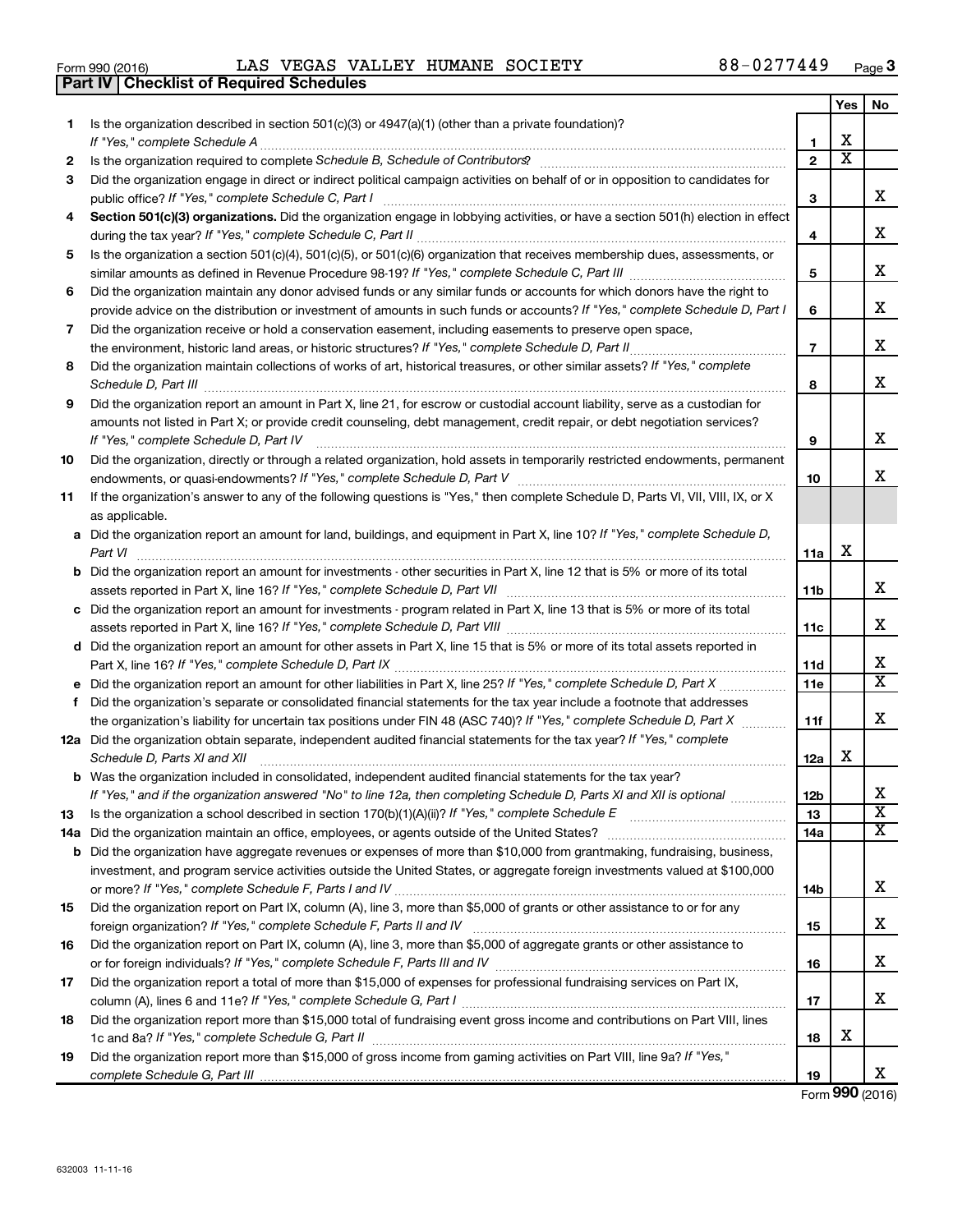|  | Form 990 (2016) |
|--|-----------------|
|  |                 |

*(continued)* **Part IV Checklist of Required Schedules**

Form 990 (2016) LAS VEGAS VALLEY HUMANE SOCIETY 88-0277449 <sub>Page</sub>

|     |                                                                                                                                 |     | Yes | No                      |
|-----|---------------------------------------------------------------------------------------------------------------------------------|-----|-----|-------------------------|
| 20a | Did the organization operate one or more hospital facilities? If "Yes," complete Schedule H                                     | 20a |     | $\mathbf{x}$            |
|     |                                                                                                                                 | 20b |     |                         |
| 21  | Did the organization report more than \$5,000 of grants or other assistance to any domestic organization or                     |     |     |                         |
|     | domestic government on Part IX, column (A), line 1? If "Yes," complete Schedule I, Parts I and II                               | 21  |     | x                       |
| 22  | Did the organization report more than \$5,000 of grants or other assistance to or for domestic individuals on                   |     |     |                         |
|     | Part IX, column (A), line 2? If "Yes," complete Schedule I, Parts I and III                                                     | 22  |     | x                       |
| 23  | Did the organization answer "Yes" to Part VII, Section A, line 3, 4, or 5 about compensation of the organization's current      |     |     |                         |
|     | and former officers, directors, trustees, key employees, and highest compensated employees? If "Yes," complete                  |     |     |                         |
|     | Schedule J                                                                                                                      | 23  |     | x                       |
| 24a | Did the organization have a tax-exempt bond issue with an outstanding principal amount of more than \$100,000 as of the         |     |     |                         |
|     | last day of the year, that was issued after December 31, 2002? If "Yes," answer lines 24b through 24d and complete              |     |     |                         |
|     | Schedule K. If "No", go to line 25a                                                                                             | 24a |     | x                       |
| b   |                                                                                                                                 | 24b |     |                         |
| с   | Did the organization maintain an escrow account other than a refunding escrow at any time during the year to defease            |     |     |                         |
|     | any tax-exempt bonds?                                                                                                           | 24c |     |                         |
|     |                                                                                                                                 | 24d |     |                         |
|     | 25a Section 501(c)(3), 501(c)(4), and 501(c)(29) organizations. Did the organization engage in an excess benefit                | 25a |     | x                       |
|     | Is the organization aware that it engaged in an excess benefit transaction with a disqualified person in a prior year, and      |     |     |                         |
|     | that the transaction has not been reported on any of the organization's prior Forms 990 or 990-EZ? If "Yes," complete           |     |     |                         |
|     | Schedule L, Part I                                                                                                              | 25b |     | x                       |
| 26  | Did the organization report any amount on Part X, line 5, 6, or 22 for receivables from or payables to any current or           |     |     |                         |
|     | former officers, directors, trustees, key employees, highest compensated employees, or disqualified persons? If "Yes,"          |     |     |                         |
|     | complete Schedule L, Part II                                                                                                    | 26  |     | x                       |
| 27  | Did the organization provide a grant or other assistance to an officer, director, trustee, key employee, substantial            |     |     |                         |
|     | contributor or employee thereof, a grant selection committee member, or to a 35% controlled entity or family member             |     |     |                         |
|     |                                                                                                                                 | 27  |     | x                       |
| 28  | Was the organization a party to a business transaction with one of the following parties (see Schedule L, Part IV               |     |     |                         |
|     | instructions for applicable filing thresholds, conditions, and exceptions):                                                     |     |     |                         |
| а   | A current or former officer, director, trustee, or key employee? If "Yes," complete Schedule L, Part IV                         | 28a |     | x                       |
| b   | A family member of a current or former officer, director, trustee, or key employee? If "Yes," complete Schedule L, Part IV      | 28b |     | $\overline{\text{X}}$   |
| с   | An entity of which a current or former officer, director, trustee, or key employee (or a family member thereof) was an officer, |     |     |                         |
|     | director, trustee, or direct or indirect owner? If "Yes," complete Schedule L, Part IV                                          | 28c |     | x                       |
| 29  |                                                                                                                                 | 29  |     | $\overline{\mathtt{x}}$ |
| 30  | Did the organization receive contributions of art, historical treasures, or other similar assets, or qualified conservation     |     |     |                         |
|     |                                                                                                                                 | 30  |     | x                       |
| 31  | Did the organization liquidate, terminate, or dissolve and cease operations?                                                    |     |     |                         |
|     | If "Yes," complete Schedule N, Part I                                                                                           | 31  |     | х                       |
| 32  | Did the organization sell, exchange, dispose of, or transfer more than 25% of its net assets? If "Yes," complete                |     |     | x                       |
|     | Did the organization own 100% of an entity disregarded as separate from the organization under Regulations                      | 32  |     |                         |
| 33  |                                                                                                                                 | 33  |     | x                       |
| 34  | Was the organization related to any tax-exempt or taxable entity? If "Yes," complete Schedule R, Part II, III, or IV, and       |     |     |                         |
|     | Part V, line 1                                                                                                                  | 34  |     | x                       |
| 35a |                                                                                                                                 | 35a |     | $\overline{\mathtt{x}}$ |
|     | b If "Yes" to line 35a, did the organization receive any payment from or engage in any transaction with a controlled entity     |     |     |                         |
|     |                                                                                                                                 | 35b |     |                         |
| 36  | Section 501(c)(3) organizations. Did the organization make any transfers to an exempt non-charitable related organization?      |     |     |                         |
|     |                                                                                                                                 | 36  |     | x                       |
| 37  | Did the organization conduct more than 5% of its activities through an entity that is not a related organization                |     |     |                         |
|     |                                                                                                                                 | 37  |     | x                       |
| 38  | Did the organization complete Schedule O and provide explanations in Schedule O for Part VI, lines 11b and 19?                  |     |     |                         |
|     |                                                                                                                                 | 38  | X   |                         |

Form (2016) **990**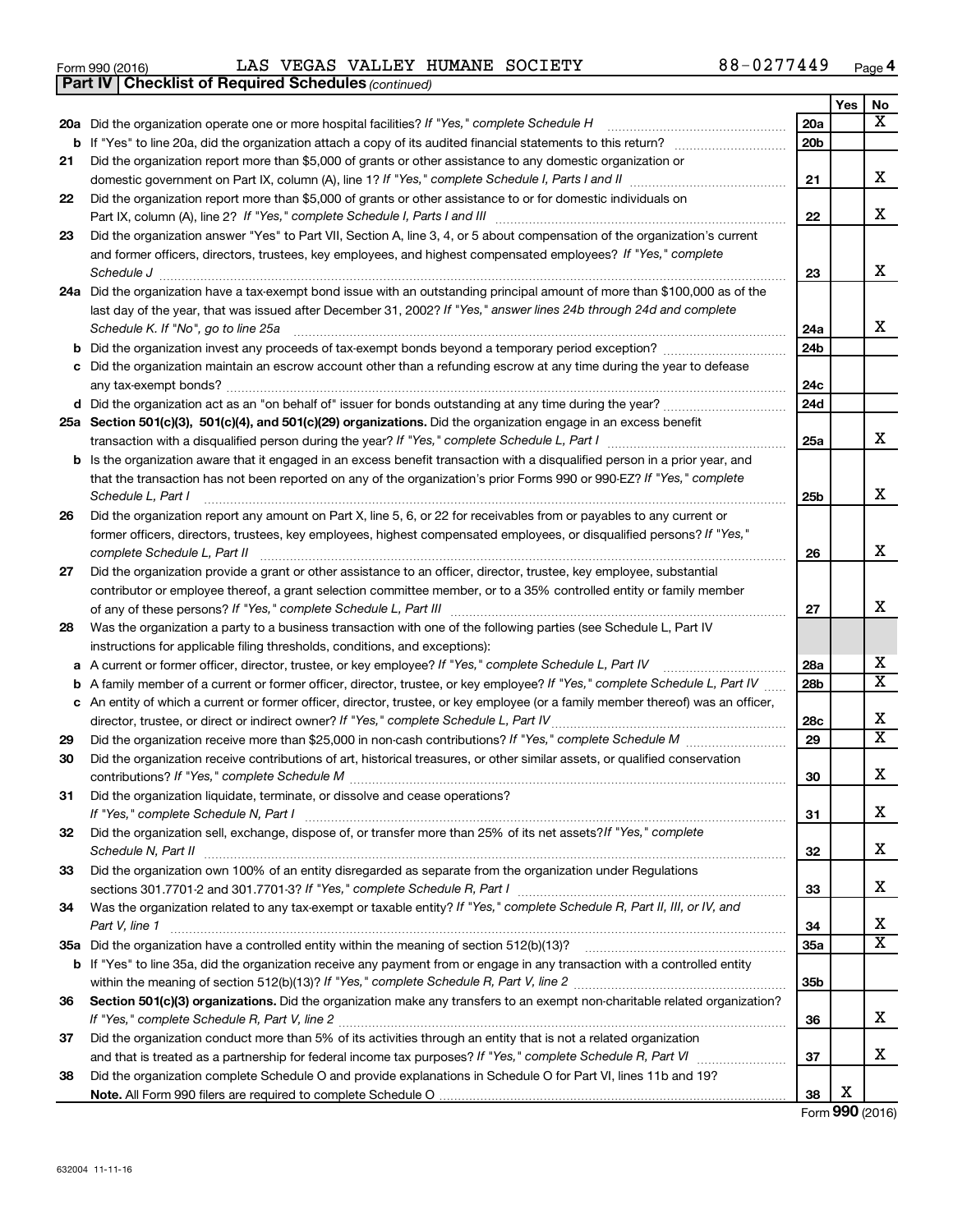|         | Part V<br><b>Statements Regarding Other IRS Filings and Tax Compliance</b>                                                                      |                 |    |                |     |                              |
|---------|-------------------------------------------------------------------------------------------------------------------------------------------------|-----------------|----|----------------|-----|------------------------------|
|         | Check if Schedule O contains a response or note to any line in this Part V                                                                      |                 |    |                |     |                              |
|         |                                                                                                                                                 |                 |    |                | Yes | No                           |
|         |                                                                                                                                                 | 1a              | 11 |                |     |                              |
| b       | Enter the number of Forms W-2G included in line 1a. Enter -0- if not applicable                                                                 | 1 <sub>b</sub>  |    |                |     |                              |
| с       | Did the organization comply with backup withholding rules for reportable payments to vendors and reportable gaming                              |                 |    |                |     |                              |
|         |                                                                                                                                                 |                 |    | 1c             | x   |                              |
|         | 2a Enter the number of employees reported on Form W-3, Transmittal of Wage and Tax Statements,                                                  |                 |    |                |     |                              |
|         | filed for the calendar year ending with or within the year covered by this return                                                               | 2a              |    |                |     |                              |
| b       |                                                                                                                                                 |                 |    | 2 <sub>b</sub> | х   |                              |
|         |                                                                                                                                                 |                 |    |                |     |                              |
| За      | Did the organization have unrelated business gross income of \$1,000 or more during the year?                                                   |                 |    | За             |     | x                            |
| b       |                                                                                                                                                 |                 |    | 3 <sub>b</sub> |     |                              |
|         | 4a At any time during the calendar year, did the organization have an interest in, or a signature or other authority over, a                    |                 |    |                |     |                              |
|         |                                                                                                                                                 |                 |    | 4a             |     | X                            |
|         | <b>b</b> If "Yes," enter the name of the foreign country: $\blacktriangleright$                                                                 |                 |    |                |     |                              |
|         | See instructions for filing requirements for FinCEN Form 114, Report of Foreign Bank and Financial Accounts (FBAR).                             |                 |    |                |     |                              |
|         |                                                                                                                                                 |                 |    | 5а             |     | х<br>$\overline{\texttt{x}}$ |
| b       |                                                                                                                                                 |                 |    | 5b             |     |                              |
| с       |                                                                                                                                                 |                 |    | 5c             |     |                              |
|         | 6a Does the organization have annual gross receipts that are normally greater than \$100,000, and did the organization solicit                  |                 |    |                |     | х                            |
|         |                                                                                                                                                 |                 |    | 6a             |     |                              |
|         | <b>b</b> If "Yes," did the organization include with every solicitation an express statement that such contributions or gifts                   |                 |    |                |     |                              |
|         |                                                                                                                                                 |                 |    | 6b             |     |                              |
| 7       | Organizations that may receive deductible contributions under section 170(c).                                                                   |                 |    |                |     | x                            |
| а       | Did the organization receive a payment in excess of \$75 made partly as a contribution and partly for goods and services provided to the payor? |                 |    | 7a<br>7b       |     |                              |
| b       | Did the organization sell, exchange, or otherwise dispose of tangible personal property for which it was required                               |                 |    |                |     |                              |
| c       |                                                                                                                                                 |                 |    | 7c             |     | х                            |
|         |                                                                                                                                                 | 7d              |    |                |     |                              |
|         | Did the organization receive any funds, directly or indirectly, to pay premiums on a personal benefit contract?                                 |                 |    | 7е             |     |                              |
| е<br>Ť. | Did the organization, during the year, pay premiums, directly or indirectly, on a personal benefit contract?                                    |                 |    | 7f             |     |                              |
| g       | If the organization received a contribution of qualified intellectual property, did the organization file Form 8899 as required?                |                 |    | 7g             |     |                              |
| h       | If the organization received a contribution of cars, boats, airplanes, or other vehicles, did the organization file a Form 1098-C?              |                 |    | 7h             |     |                              |
| 8       | Sponsoring organizations maintaining donor advised funds. Did a donor advised fund maintained by the                                            |                 |    |                |     |                              |
|         |                                                                                                                                                 |                 |    | 8              |     |                              |
| 9       | Sponsoring organizations maintaining donor advised funds.                                                                                       |                 |    |                |     |                              |
|         |                                                                                                                                                 |                 |    | эа             |     |                              |
| b       | Did the sponsoring organization make a distribution to a donor, donor advisor, or related person?                                               |                 |    | 9b             |     |                              |
| 10      | Section 501(c)(7) organizations. Enter:                                                                                                         |                 |    |                |     |                              |
| а       |                                                                                                                                                 | 10a             |    |                |     |                              |
| b       | Gross receipts, included on Form 990, Part VIII, line 12, for public use of club facilities                                                     | 10 <sub>b</sub> |    |                |     |                              |
| 11      | Section 501(c)(12) organizations. Enter:                                                                                                        |                 |    |                |     |                              |
| а       |                                                                                                                                                 | 11a             |    |                |     |                              |
| b       | Gross income from other sources (Do not net amounts due or paid to other sources against                                                        |                 |    |                |     |                              |
|         |                                                                                                                                                 | 11b             |    |                |     |                              |
|         | 12a Section 4947(a)(1) non-exempt charitable trusts. Is the organization filing Form 990 in lieu of Form 1041?                                  |                 |    | 12a            |     |                              |
| b       | If "Yes," enter the amount of tax-exempt interest received or accrued during the year                                                           | 12b             |    |                |     |                              |
| 13      | Section 501(c)(29) qualified nonprofit health insurance issuers.                                                                                |                 |    |                |     |                              |
|         | a Is the organization licensed to issue qualified health plans in more than one state?                                                          |                 |    | 13a            |     |                              |
|         | Note. See the instructions for additional information the organization must report on Schedule O.                                               |                 |    |                |     |                              |
|         | <b>b</b> Enter the amount of reserves the organization is required to maintain by the states in which the                                       |                 |    |                |     |                              |
|         |                                                                                                                                                 | 13 <sub>b</sub> |    |                |     |                              |
| c       |                                                                                                                                                 | 13 <sub>c</sub> |    |                |     |                              |
|         | 14a Did the organization receive any payments for indoor tanning services during the tax year?                                                  |                 |    | 14a            |     | X                            |
|         | <b>b</b> If "Yes," has it filed a Form 720 to report these payments? If "No," provide an explanation in Schedule O                              |                 |    | 14b            |     |                              |

| Form 990 (2016) |  |
|-----------------|--|
|-----------------|--|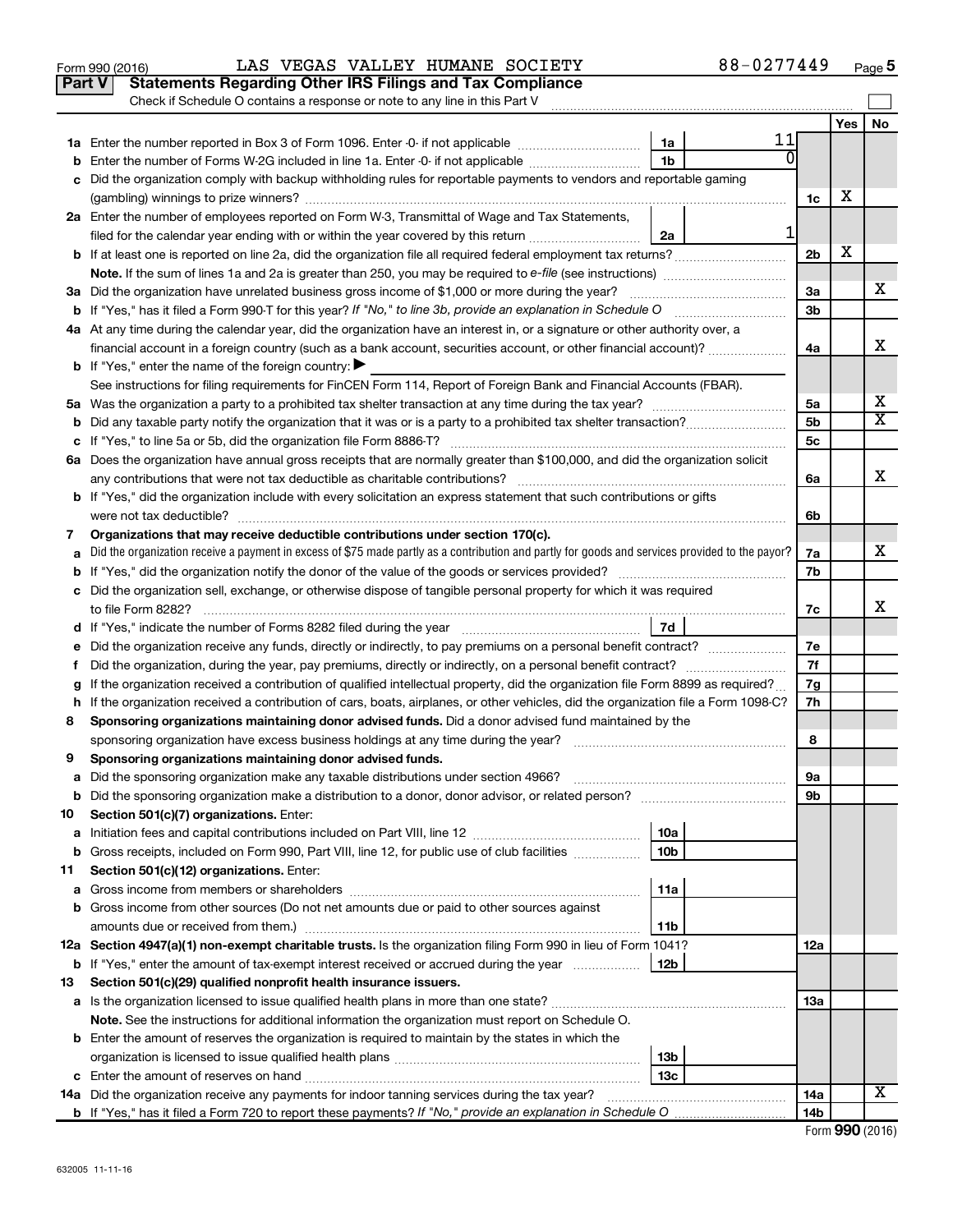| 632006 11-11-16 |
|-----------------|
|                 |

|  | Form 990 (2016) |
|--|-----------------|

|     | Check if Schedule O contains a response or note to any line in this Part VI [11] [12] Check if Schedule O contains a response or note to any line in this Part VI                                                                            |    |  |                 |                         | <u>x</u>                |  |  |
|-----|----------------------------------------------------------------------------------------------------------------------------------------------------------------------------------------------------------------------------------------------|----|--|-----------------|-------------------------|-------------------------|--|--|
|     | <b>Section A. Governing Body and Management</b>                                                                                                                                                                                              |    |  |                 |                         |                         |  |  |
|     |                                                                                                                                                                                                                                              |    |  |                 | Yes                     | No                      |  |  |
|     | <b>1a</b> Enter the number of voting members of the governing body at the end of the tax year                                                                                                                                                | 1a |  |                 |                         |                         |  |  |
|     | If there are material differences in voting rights among members of the governing body, or if the governing                                                                                                                                  |    |  |                 |                         |                         |  |  |
|     | body delegated broad authority to an executive committee or similar committee, explain in Schedule O.                                                                                                                                        |    |  |                 |                         |                         |  |  |
| b   | Enter the number of voting members included in line 1a, above, who are independent                                                                                                                                                           | 1b |  |                 |                         |                         |  |  |
| 2   | Did any officer, director, trustee, or key employee have a family relationship or a business relationship with any other                                                                                                                     |    |  |                 |                         |                         |  |  |
|     | officer, director, trustee, or key employee?                                                                                                                                                                                                 |    |  | $\mathbf{2}$    |                         | x                       |  |  |
| 3   | Did the organization delegate control over management duties customarily performed by or under the direct supervision                                                                                                                        |    |  |                 |                         |                         |  |  |
|     |                                                                                                                                                                                                                                              |    |  |                 |                         |                         |  |  |
| 4   | Did the organization make any significant changes to its governing documents since the prior Form 990 was filed?                                                                                                                             |    |  | 4               |                         | $\overline{\textbf{x}}$ |  |  |
| 5   |                                                                                                                                                                                                                                              |    |  | 5               |                         | $\overline{\textbf{X}}$ |  |  |
| 6   |                                                                                                                                                                                                                                              |    |  | 6               |                         | $\overline{\mathtt{x}}$ |  |  |
| 7a  | Did the organization have members, stockholders, or other persons who had the power to elect or appoint one or                                                                                                                               |    |  |                 |                         |                         |  |  |
|     |                                                                                                                                                                                                                                              |    |  | 7a              |                         | X                       |  |  |
|     | <b>b</b> Are any governance decisions of the organization reserved to (or subject to approval by) members, stockholders, or                                                                                                                  |    |  |                 |                         |                         |  |  |
|     | persons other than the governing body?                                                                                                                                                                                                       |    |  | 7b              |                         | X                       |  |  |
| 8   | Did the organization contemporaneously document the meetings held or written actions undertaken during the year by the following:                                                                                                            |    |  |                 |                         |                         |  |  |
| a   |                                                                                                                                                                                                                                              |    |  | 8a              | х                       |                         |  |  |
| b   |                                                                                                                                                                                                                                              |    |  | 8b              | $\overline{\text{x}}$   |                         |  |  |
| 9   | Is there any officer, director, trustee, or key employee listed in Part VII, Section A, who cannot be reached at the                                                                                                                         |    |  |                 |                         |                         |  |  |
|     |                                                                                                                                                                                                                                              |    |  | 9               |                         | x                       |  |  |
|     | <b>Section B. Policies</b> (This Section B requests information about policies not required by the Internal Revenue Code.)                                                                                                                   |    |  |                 |                         |                         |  |  |
|     |                                                                                                                                                                                                                                              |    |  |                 | Yes                     | No                      |  |  |
|     |                                                                                                                                                                                                                                              |    |  | 10a             |                         | $\overline{\mathbf{X}}$ |  |  |
|     | b If "Yes," did the organization have written policies and procedures governing the activities of such chapters, affiliates,                                                                                                                 |    |  |                 |                         |                         |  |  |
|     |                                                                                                                                                                                                                                              |    |  | 10 <sub>b</sub> |                         |                         |  |  |
|     | 11a Has the organization provided a complete copy of this Form 990 to all members of its governing body before filing the form?                                                                                                              |    |  | 11a             | $\overline{\mathbf{X}}$ |                         |  |  |
| b   | Describe in Schedule O the process, if any, used by the organization to review this Form 990.                                                                                                                                                |    |  |                 |                         |                         |  |  |
| 12a | Did the organization have a written conflict of interest policy? If "No," go to line 13                                                                                                                                                      |    |  | 12a             |                         | x                       |  |  |
| b   | Were officers, directors, or trustees, and key employees required to disclose annually interests that could give rise to conflicts?                                                                                                          |    |  | 12 <sub>b</sub> |                         |                         |  |  |
| с   | Did the organization regularly and consistently monitor and enforce compliance with the policy? If "Yes," describe                                                                                                                           |    |  |                 |                         |                         |  |  |
|     | in Schedule O how this was done manufactured and contain an account of the state of the state of the state of                                                                                                                                |    |  | 12c             |                         |                         |  |  |
| 13  | Did the organization have a written whistleblower policy?                                                                                                                                                                                    |    |  | 13              |                         | x                       |  |  |
| 14  | Did the organization have a written document retention and destruction policy? [11] manuscription materials and destruction policy? [11] manuscription materials and the organization have a written document retention and de               |    |  | 14              | $\overline{\textbf{x}}$ |                         |  |  |
| 15  | Did the process for determining compensation of the following persons include a review and approval by independent                                                                                                                           |    |  |                 |                         |                         |  |  |
|     | persons, comparability data, and contemporaneous substantiation of the deliberation and decision?                                                                                                                                            |    |  |                 |                         |                         |  |  |
| а   |                                                                                                                                                                                                                                              |    |  | 15a             |                         | х                       |  |  |
| b   |                                                                                                                                                                                                                                              |    |  | 15 <sub>b</sub> |                         | $\overline{\mathtt{x}}$ |  |  |
|     | If "Yes" to line 15a or 15b, describe the process in Schedule O (see instructions).                                                                                                                                                          |    |  |                 |                         |                         |  |  |
|     | 16a Did the organization invest in, contribute assets to, or participate in a joint venture or similar arrangement with a                                                                                                                    |    |  |                 |                         |                         |  |  |
|     | taxable entity during the year?                                                                                                                                                                                                              |    |  | 16a             |                         | х                       |  |  |
|     | b If "Yes," did the organization follow a written policy or procedure requiring the organization to evaluate its participation                                                                                                               |    |  |                 |                         |                         |  |  |
|     | in joint venture arrangements under applicable federal tax law, and take steps to safeguard the organization's                                                                                                                               |    |  |                 |                         |                         |  |  |
|     | exempt status with respect to such arrangements?<br><b>Section C. Disclosure</b>                                                                                                                                                             |    |  | 16b             |                         |                         |  |  |
|     | <b>NONE</b>                                                                                                                                                                                                                                  |    |  |                 |                         |                         |  |  |
| 17  | List the states with which a copy of this Form 990 is required to be filed $\blacktriangleright$<br>Section 6104 requires an organization to make its Forms 1023 (or 1024 if applicable), 990, and 990-T (Section 501(c)(3)s only) available |    |  |                 |                         |                         |  |  |
| 18  | for public inspection. Indicate how you made these available. Check all that apply.                                                                                                                                                          |    |  |                 |                         |                         |  |  |
|     | <b>X</b> Own website<br>Another's website<br>Other (explain in Schedule O)                                                                                                                                                                   |    |  |                 |                         |                         |  |  |
|     | Upon request                                                                                                                                                                                                                                 |    |  |                 |                         |                         |  |  |
| 19  | Describe in Schedule O whether (and if so, how) the organization made its governing documents, conflict of interest policy, and financial<br>statements available to the public during the tax year.                                         |    |  |                 |                         |                         |  |  |
| 20  | State the name, address, and telephone number of the person who possesses the organization's books and records:                                                                                                                              |    |  |                 |                         |                         |  |  |
|     | THE ORGANIZATION - 702-434-2009                                                                                                                                                                                                              |    |  |                 |                         |                         |  |  |
|     | 89146<br>3395 SOUTH JONES BLVD STE. 454, LAS VEGAS, NV                                                                                                                                                                                       |    |  |                 |                         |                         |  |  |

#### Form 990 (2016) LAS VEGAS VALLEY HUMANE SOCIETY 88-0277449 <sub>Page</sub>

*to line 8a, 8b, or 10b below, describe the circumstances, processes, or changes in Schedule O. See instructions.*

**Part VI** Governance, Management, and Disclosure For each "Yes" response to lines 2 through 7b below, and for a "No" response

**6**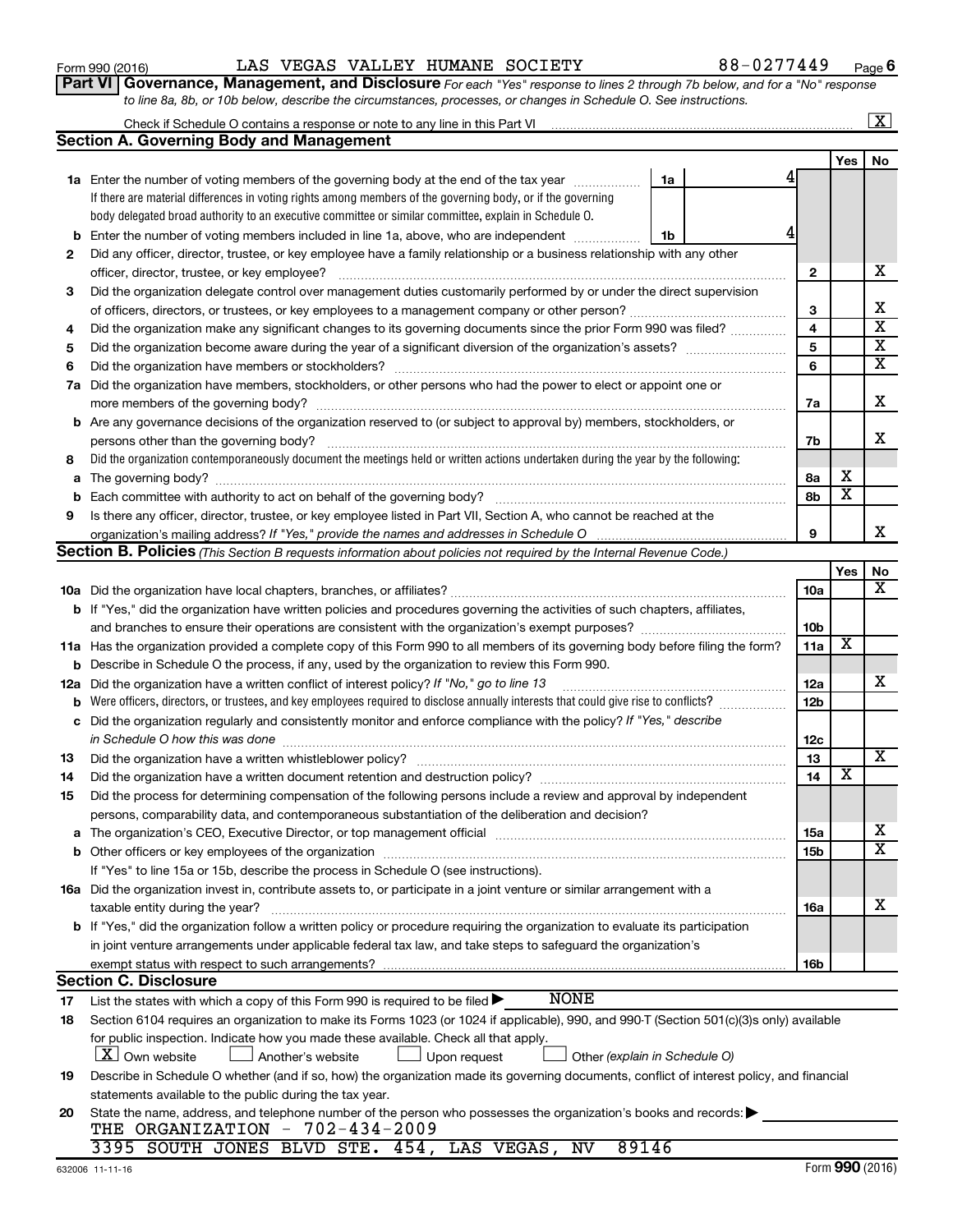$\Box$ 

| Part VII Compensation of Officers, Directors, Trustees, Key Employees, Highest Compensated |
|--------------------------------------------------------------------------------------------|
| <b>Employees, and Independent Contractors</b>                                              |

Check if Schedule O contains a response or note to any line in this Part VII

**Section A. Officers, Directors, Trustees, Key Employees, and Highest Compensated Employees**

**1a**  Complete this table for all persons required to be listed. Report compensation for the calendar year ending with or within the organization's tax year.

**•** List all of the organization's current officers, directors, trustees (whether individuals or organizations), regardless of amount of compensation. Enter  $-0$ - in columns  $(D)$ ,  $(E)$ , and  $(F)$  if no compensation was paid.

**•** List all of the organization's **current** key employees, if any. See instructions for definition of "key employee."

**•** List the organization's five current highest compensated employees (other than an officer, director, trustee, or key employee) who received reportable compensation (Box 5 of Form W-2 and/or Box 7 of Form 1099-MISC) of more than \$100,000 from the organization and any related organizations.

**•** List all of the organization's former officers, key employees, and highest compensated employees who received more than \$100,000 of reportable compensation from the organization and any related organizations.

**•** List all of the organization's former directors or trustees that received, in the capacity as a former director or trustee of the organization, more than \$10,000 of reportable compensation from the organization and any related organizations.

List persons in the following order: individual trustees or directors; institutional trustees; officers; key employees; highest compensated employees; and former such persons.

 $\boxed{\textbf{X}}$  Check this box if neither the organization nor any related organization compensated any current officer, director, or trustee.

| (A)                 | (B)                  |                                                                  |                       |             | (C)                                     |                                   |              | (D)                             | (E)             | (F)                      |
|---------------------|----------------------|------------------------------------------------------------------|-----------------------|-------------|-----------------------------------------|-----------------------------------|--------------|---------------------------------|-----------------|--------------------------|
| Name and Title      | Average              |                                                                  |                       |             | Position<br>(do not check more than one |                                   |              | Reportable                      | Reportable      | Estimated                |
|                     | hours per            | box, unless person is both an<br>officer and a director/trustee) |                       |             |                                         |                                   | compensation | compensation                    | amount of       |                          |
|                     | week                 |                                                                  |                       |             |                                         |                                   |              | from                            | from related    | other                    |
|                     | (list any            |                                                                  |                       |             |                                         |                                   |              | the                             | organizations   | compensation             |
|                     | hours for<br>related |                                                                  |                       |             |                                         |                                   |              | organization<br>(W-2/1099-MISC) | (W-2/1099-MISC) | from the<br>organization |
|                     | organizations        |                                                                  |                       |             |                                         |                                   |              |                                 |                 | and related              |
|                     | below                |                                                                  |                       |             |                                         |                                   |              |                                 |                 | organizations            |
|                     | line)                | Individual trustee or director                                   | Institutional trustee | Officer     | Key employee                            | Highest compensated<br>  employee | Former       |                                 |                 |                          |
| (1) KAREN LAYNE     | 30.00                |                                                                  |                       |             |                                         |                                   |              |                                 |                 |                          |
| PRESIDENT           |                      | $\mathbf X$                                                      |                       | $\mathbf X$ |                                         |                                   |              | 0.                              | 0.              | $\mathbf 0$ .            |
| (2) ANNE CHAIRSELL  | 1.00                 |                                                                  |                       |             |                                         |                                   |              |                                 |                 |                          |
| VICE PRESIDENT      |                      | $\mathbf X$                                                      |                       | $\mathbf X$ |                                         |                                   |              | 0.                              | 0.              | $0$ .                    |
| (3) LAURA ANDERSON  | 5.00                 |                                                                  |                       |             |                                         |                                   |              |                                 |                 |                          |
| SECRETARY           |                      | $\mathbf X$                                                      |                       | $\mathbf x$ |                                         |                                   |              | $\mathbf 0$ .                   | 0.              | $\mathbf 0$ .            |
| (4) JEAN PANACCIONE | 5.00                 |                                                                  |                       |             |                                         |                                   |              |                                 |                 |                          |
| <b>DIRECTOR</b>     |                      | $\mathbf X$                                                      |                       |             |                                         |                                   |              | $\mathbf 0$ .                   | 0.              | $0$ .                    |
|                     |                      |                                                                  |                       |             |                                         |                                   |              |                                 |                 |                          |
|                     |                      |                                                                  |                       |             |                                         |                                   |              |                                 |                 |                          |
|                     |                      |                                                                  |                       |             |                                         |                                   |              |                                 |                 |                          |
|                     |                      |                                                                  |                       |             |                                         |                                   |              |                                 |                 |                          |
|                     |                      |                                                                  |                       |             |                                         |                                   |              |                                 |                 |                          |
|                     |                      |                                                                  |                       |             |                                         |                                   |              |                                 |                 |                          |
|                     |                      |                                                                  |                       |             |                                         |                                   |              |                                 |                 |                          |
|                     |                      |                                                                  |                       |             |                                         |                                   |              |                                 |                 |                          |
|                     |                      |                                                                  |                       |             |                                         |                                   |              |                                 |                 |                          |
|                     |                      |                                                                  |                       |             |                                         |                                   |              |                                 |                 |                          |
|                     |                      |                                                                  |                       |             |                                         |                                   |              |                                 |                 |                          |
|                     |                      |                                                                  |                       |             |                                         |                                   |              |                                 |                 |                          |
|                     |                      |                                                                  |                       |             |                                         |                                   |              |                                 |                 |                          |
|                     |                      |                                                                  |                       |             |                                         |                                   |              |                                 |                 |                          |
|                     |                      |                                                                  |                       |             |                                         |                                   |              |                                 |                 |                          |
|                     |                      |                                                                  |                       |             |                                         |                                   |              |                                 |                 |                          |
|                     |                      |                                                                  |                       |             |                                         |                                   |              |                                 |                 |                          |
|                     |                      |                                                                  |                       |             |                                         |                                   |              |                                 |                 |                          |
|                     |                      |                                                                  |                       |             |                                         |                                   |              |                                 |                 |                          |
|                     |                      |                                                                  |                       |             |                                         |                                   |              |                                 |                 |                          |
|                     |                      |                                                                  |                       |             |                                         |                                   |              |                                 |                 |                          |
|                     |                      |                                                                  |                       |             |                                         |                                   |              |                                 |                 |                          |
|                     |                      |                                                                  |                       |             |                                         |                                   |              |                                 |                 |                          |
|                     |                      |                                                                  |                       |             |                                         |                                   |              |                                 |                 |                          |
|                     |                      |                                                                  |                       |             |                                         |                                   |              |                                 |                 |                          |
|                     |                      |                                                                  |                       |             |                                         |                                   |              |                                 |                 |                          |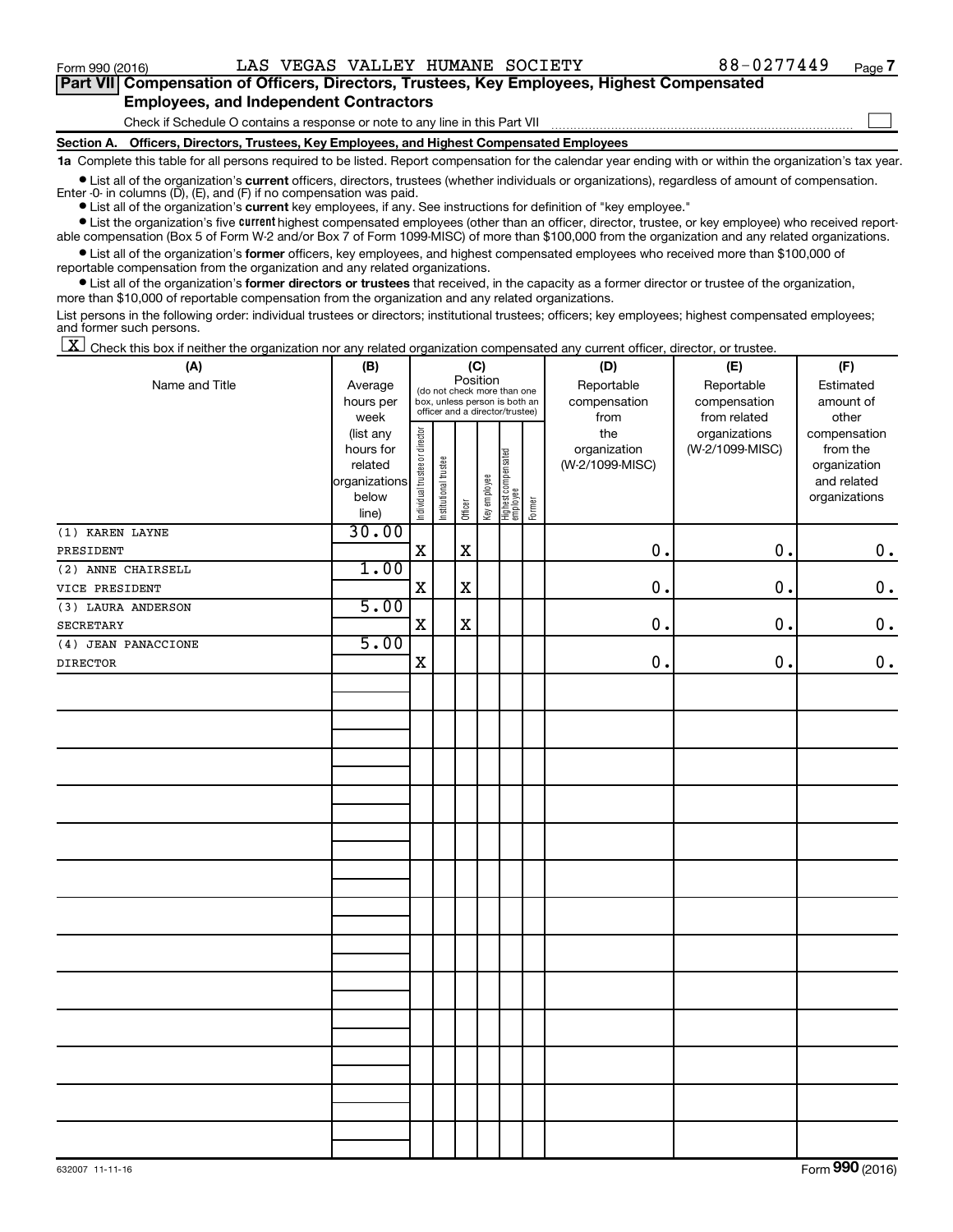|   | LAS VEGAS VALLEY HUMANE SOCIETY<br>Form 990 (2016)                                                                                                                                                                                                     |                                            |                       |                                                                                                                                                                                                                                                                                                                                                              |         |              |                                 |        |                                | 88-0277449 |                                                                    |                     | Page 8                                       |
|---|--------------------------------------------------------------------------------------------------------------------------------------------------------------------------------------------------------------------------------------------------------|--------------------------------------------|-----------------------|--------------------------------------------------------------------------------------------------------------------------------------------------------------------------------------------------------------------------------------------------------------------------------------------------------------------------------------------------------------|---------|--------------|---------------------------------|--------|--------------------------------|------------|--------------------------------------------------------------------|---------------------|----------------------------------------------|
|   | <b>Part VII</b><br>Section A. Officers, Directors, Trustees, Key Employees, and Highest Compensated Employees (continued)                                                                                                                              |                                            |                       |                                                                                                                                                                                                                                                                                                                                                              |         |              |                                 |        |                                |            |                                                                    |                     |                                              |
|   | (A)<br>Name and title                                                                                                                                                                                                                                  |                                            |                       | (B)<br>(C)<br>(D)<br>(E)<br>Position<br>Average<br>Reportable<br>Reportable<br>(do not check more than one<br>hours per<br>compensation<br>compensation<br>box, unless person is both an<br>officer and a director/trustee)<br>week<br>from related<br>from<br>(list any<br>director<br>the<br>organizations<br>hours for<br>organization<br>(W-2/1099-MISC) |         |              |                                 |        |                                |            | (F)<br>Estimated<br>amount of<br>other<br>compensation<br>from the |                     |                                              |
|   |                                                                                                                                                                                                                                                        | related<br>organizations<br>below<br>line) | Individual trustee or | Institutional trustee                                                                                                                                                                                                                                                                                                                                        | Officer | Key employee | Highest compensated<br>employee | Former | (W-2/1099-MISC)                |            |                                                                    |                     | organization<br>and related<br>organizations |
|   |                                                                                                                                                                                                                                                        |                                            |                       |                                                                                                                                                                                                                                                                                                                                                              |         |              |                                 |        |                                |            |                                                                    |                     |                                              |
|   |                                                                                                                                                                                                                                                        |                                            |                       |                                                                                                                                                                                                                                                                                                                                                              |         |              |                                 |        |                                |            |                                                                    |                     |                                              |
|   |                                                                                                                                                                                                                                                        |                                            |                       |                                                                                                                                                                                                                                                                                                                                                              |         |              |                                 |        |                                |            |                                                                    |                     |                                              |
|   |                                                                                                                                                                                                                                                        |                                            |                       |                                                                                                                                                                                                                                                                                                                                                              |         |              |                                 |        |                                |            |                                                                    |                     |                                              |
|   |                                                                                                                                                                                                                                                        |                                            |                       |                                                                                                                                                                                                                                                                                                                                                              |         |              |                                 |        |                                |            |                                                                    |                     |                                              |
|   |                                                                                                                                                                                                                                                        |                                            |                       |                                                                                                                                                                                                                                                                                                                                                              |         |              |                                 |        |                                |            |                                                                    |                     |                                              |
|   |                                                                                                                                                                                                                                                        |                                            |                       |                                                                                                                                                                                                                                                                                                                                                              |         |              |                                 |        |                                |            |                                                                    |                     |                                              |
|   | 1b Sub-total                                                                                                                                                                                                                                           |                                            |                       |                                                                                                                                                                                                                                                                                                                                                              |         |              |                                 | ▶      | $\overline{0}$ .               |            | Ο.                                                                 |                     | $\overline{0}$ .                             |
|   | c Total from continuation sheets to Part VII, Section A manuscription of the State of Total Total Co                                                                                                                                                   |                                            |                       |                                                                                                                                                                                                                                                                                                                                                              |         |              |                                 |        | σ.<br>$\overline{0}$ .         |            | σ.<br>σ.                                                           |                     | $\overline{0}$ .<br>$\overline{0}$ .         |
| 2 | Total number of individuals (including but not limited to those listed above) who received more than \$100,000 of reportable<br>compensation from the organization $\blacktriangleright$                                                               |                                            |                       |                                                                                                                                                                                                                                                                                                                                                              |         |              |                                 |        |                                |            |                                                                    |                     | 0                                            |
| 3 | Did the organization list any former officer, director, or trustee, key employee, or highest compensated employee on                                                                                                                                   |                                            |                       |                                                                                                                                                                                                                                                                                                                                                              |         |              |                                 |        |                                |            |                                                                    | Yes                 | No                                           |
|   | line 1a? If "Yes," complete Schedule J for such individual manufacture content to the successive complete schedu                                                                                                                                       |                                            |                       |                                                                                                                                                                                                                                                                                                                                                              |         |              |                                 |        |                                |            |                                                                    | 3                   | X                                            |
|   | For any individual listed on line 1a, is the sum of reportable compensation and other compensation from the organization<br>and related organizations greater than \$150,000? If "Yes," complete Schedule J for such individual                        |                                            |                       |                                                                                                                                                                                                                                                                                                                                                              |         |              |                                 |        |                                |            |                                                                    | 4                   | X                                            |
| 5 | Did any person listed on line 1a receive or accrue compensation from any unrelated organization or individual for services                                                                                                                             |                                            |                       |                                                                                                                                                                                                                                                                                                                                                              |         |              |                                 |        |                                |            |                                                                    | 5                   | x                                            |
|   | <b>Section B. Independent Contractors</b>                                                                                                                                                                                                              |                                            |                       |                                                                                                                                                                                                                                                                                                                                                              |         |              |                                 |        |                                |            |                                                                    |                     |                                              |
| 1 | Complete this table for your five highest compensated independent contractors that received more than \$100,000 of compensation from<br>the organization. Report compensation for the calendar year ending with or within the organization's tax year. |                                            |                       |                                                                                                                                                                                                                                                                                                                                                              |         |              |                                 |        |                                |            |                                                                    |                     |                                              |
|   | (A)<br>Name and business address                                                                                                                                                                                                                       |                                            |                       | <b>NONE</b>                                                                                                                                                                                                                                                                                                                                                  |         |              |                                 |        | (B)<br>Description of services |            |                                                                    | (C)<br>Compensation |                                              |
|   |                                                                                                                                                                                                                                                        |                                            |                       |                                                                                                                                                                                                                                                                                                                                                              |         |              |                                 |        |                                |            |                                                                    |                     |                                              |
|   |                                                                                                                                                                                                                                                        |                                            |                       |                                                                                                                                                                                                                                                                                                                                                              |         |              |                                 |        |                                |            |                                                                    |                     |                                              |
|   |                                                                                                                                                                                                                                                        |                                            |                       |                                                                                                                                                                                                                                                                                                                                                              |         |              |                                 |        |                                |            |                                                                    |                     |                                              |
|   |                                                                                                                                                                                                                                                        |                                            |                       |                                                                                                                                                                                                                                                                                                                                                              |         |              |                                 |        |                                |            |                                                                    |                     |                                              |
| 2 | Total number of independent contractors (including but not limited to those listed above) who received more than<br>\$100,000 of compensation from the organization                                                                                    |                                            |                       |                                                                                                                                                                                                                                                                                                                                                              |         | 0            |                                 |        |                                |            |                                                                    |                     |                                              |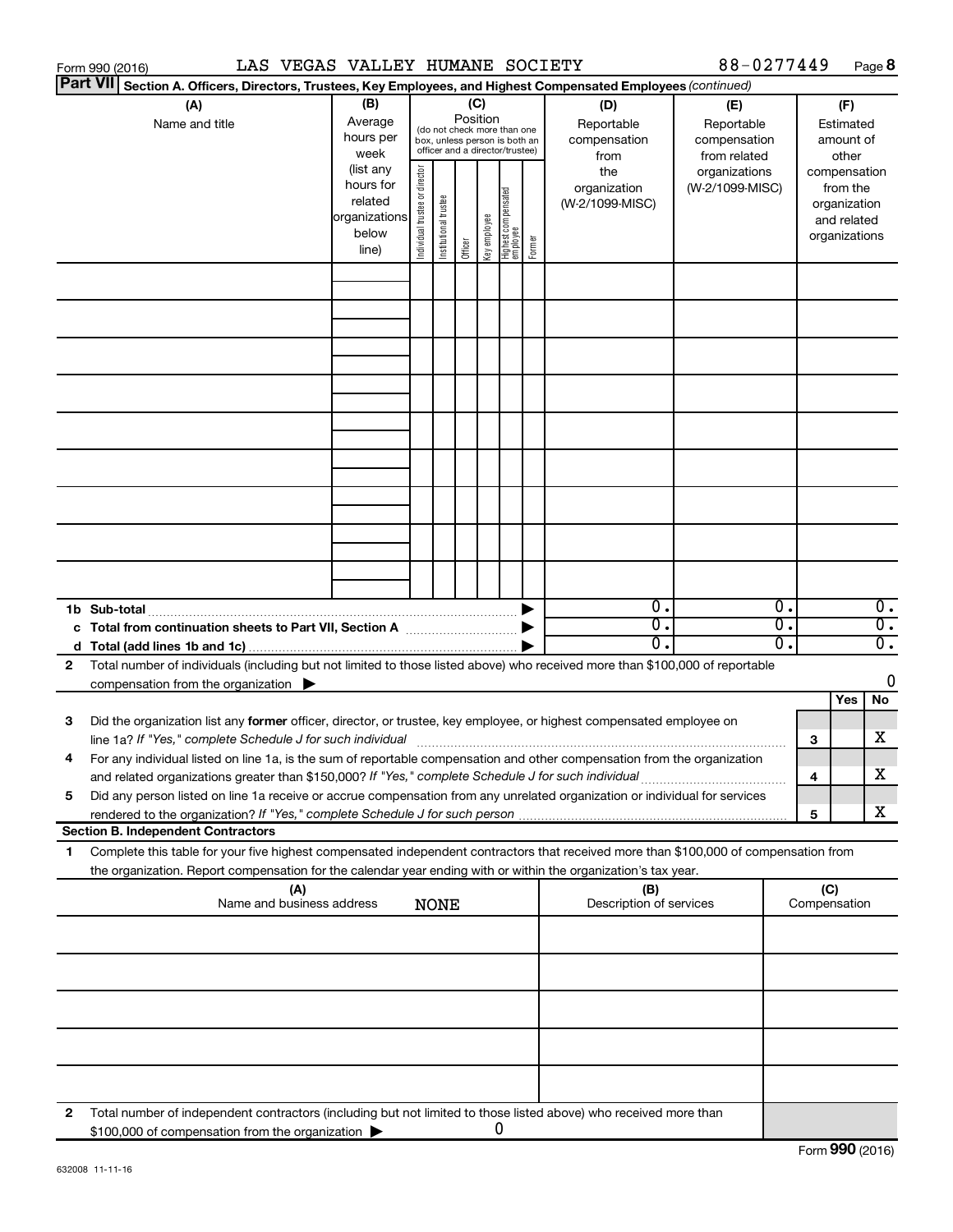|                                                           |                  |             | Form 990 (2016)                                         |                |                      | LAS VEGAS VALLEY HUMANE SOCIETY |                                                 | 88-0277449                                         | Page 9                                                      |
|-----------------------------------------------------------|------------------|-------------|---------------------------------------------------------|----------------|----------------------|---------------------------------|-------------------------------------------------|----------------------------------------------------|-------------------------------------------------------------|
|                                                           | <b>Part VIII</b> |             | <b>Statement of Revenue</b>                             |                |                      |                                 |                                                 |                                                    |                                                             |
|                                                           |                  |             |                                                         |                |                      |                                 |                                                 |                                                    |                                                             |
|                                                           |                  |             |                                                         |                |                      | (A)<br>Total revenue            | (B)<br>Related or<br>exempt function<br>revenue | $\overline{C}$<br>Unrelated<br>business<br>revenue | Revenue excluded<br>from tax under<br>sections<br>512 - 514 |
|                                                           |                  |             |                                                         |                |                      |                                 |                                                 |                                                    |                                                             |
|                                                           |                  |             |                                                         | 1b             |                      |                                 |                                                 |                                                    |                                                             |
|                                                           |                  |             | c Fundraising events                                    | 1c             |                      |                                 |                                                 |                                                    |                                                             |
|                                                           |                  |             | d Related organizations                                 | 1 <sub>d</sub> |                      |                                 |                                                 |                                                    |                                                             |
|                                                           |                  |             | e Government grants (contributions)                     | 1e             |                      |                                 |                                                 |                                                    |                                                             |
|                                                           |                  |             | f All other contributions, gifts, grants, and           |                |                      |                                 |                                                 |                                                    |                                                             |
|                                                           |                  |             | similar amounts not included above                      | 1f             | 482,700.             |                                 |                                                 |                                                    |                                                             |
| Contributions, Gifts, Grants<br>and Other Similar Amounts |                  |             | g Noncash contributions included in lines 1a-1f: \$     |                |                      |                                 |                                                 |                                                    |                                                             |
|                                                           |                  |             |                                                         |                | 482,700.             |                                 |                                                 |                                                    |                                                             |
|                                                           |                  |             |                                                         |                | <b>Business Code</b> |                                 |                                                 |                                                    |                                                             |
|                                                           |                  |             | 2 a ADOPTIONS                                           |                | 900099               | 46,090.                         | 46,090.                                         |                                                    |                                                             |
|                                                           |                  | $\mathbf b$ | <b>SPAY &amp; NEUTER</b>                                |                | 900099               | 1,685.                          | 1,685.                                          |                                                    |                                                             |
|                                                           |                  | с           |                                                         |                |                      |                                 |                                                 |                                                    |                                                             |
|                                                           |                  | d           |                                                         |                |                      |                                 |                                                 |                                                    |                                                             |
| Program Service<br>Revenue                                |                  | е           |                                                         |                |                      |                                 |                                                 |                                                    |                                                             |
|                                                           |                  | f           | All other program service revenue                       |                |                      | 47,775.                         |                                                 |                                                    |                                                             |
|                                                           |                  |             |                                                         |                |                      |                                 |                                                 |                                                    |                                                             |
|                                                           | 3                |             | Investment income (including dividends, interest, and   |                | ▶                    | 207.                            | 207.                                            |                                                    |                                                             |
|                                                           | 4                |             | Income from investment of tax-exempt bond proceeds      |                |                      |                                 |                                                 |                                                    |                                                             |
|                                                           | 5                |             |                                                         |                |                      |                                 |                                                 |                                                    |                                                             |
|                                                           |                  |             |                                                         | (i) Real       | (ii) Personal        |                                 |                                                 |                                                    |                                                             |
|                                                           |                  |             | 6 a Gross rents<br>$\ldots \ldots \ldots \ldots \ldots$ |                |                      |                                 |                                                 |                                                    |                                                             |
|                                                           |                  |             | <b>b</b> Less: rental expenses                          |                |                      |                                 |                                                 |                                                    |                                                             |
|                                                           |                  |             | c Rental income or (loss)                               |                |                      |                                 |                                                 |                                                    |                                                             |
|                                                           |                  |             |                                                         |                | ▶                    |                                 |                                                 |                                                    |                                                             |
|                                                           |                  |             | 7 a Gross amount from sales of                          | (i) Securities | (ii) Other           |                                 |                                                 |                                                    |                                                             |
|                                                           |                  |             | assets other than inventory                             |                |                      |                                 |                                                 |                                                    |                                                             |
|                                                           |                  |             | <b>b</b> Less: cost or other basis                      |                |                      |                                 |                                                 |                                                    |                                                             |
|                                                           |                  |             | and sales expenses                                      |                |                      |                                 |                                                 |                                                    |                                                             |
|                                                           |                  |             |                                                         |                |                      |                                 |                                                 |                                                    |                                                             |
|                                                           |                  |             |                                                         |                |                      |                                 |                                                 |                                                    |                                                             |
|                                                           |                  |             | 8 a Gross income from fundraising events (not           |                |                      |                                 |                                                 |                                                    |                                                             |
|                                                           |                  |             | including \$                                            | of             |                      |                                 |                                                 |                                                    |                                                             |
|                                                           |                  |             | contributions reported on line 1c). See                 |                |                      |                                 |                                                 |                                                    |                                                             |
| <b>Other Revenue</b>                                      |                  |             |                                                         | $\mathbf b$    | 25,168.              |                                 |                                                 |                                                    |                                                             |
|                                                           |                  |             | c Net income or (loss) from fundraising events          |                | ▶                    | 4,834.                          |                                                 |                                                    | 4,834.                                                      |
|                                                           |                  |             | 9 a Gross income from gaming activities. See            |                |                      |                                 |                                                 |                                                    |                                                             |
|                                                           |                  |             |                                                         |                |                      |                                 |                                                 |                                                    |                                                             |
|                                                           |                  |             | <b>b</b> Less: direct expenses <b>manually b</b>        |                |                      |                                 |                                                 |                                                    |                                                             |
|                                                           |                  |             |                                                         |                |                      |                                 |                                                 |                                                    |                                                             |
|                                                           |                  |             | 10 a Gross sales of inventory, less returns             |                |                      |                                 |                                                 |                                                    |                                                             |
|                                                           |                  |             |                                                         |                |                      |                                 |                                                 |                                                    |                                                             |
|                                                           |                  |             |                                                         |                |                      |                                 |                                                 |                                                    |                                                             |
|                                                           |                  |             | c Net income or (loss) from sales of inventory          |                |                      |                                 |                                                 |                                                    |                                                             |
|                                                           |                  |             | Miscellaneous Revenue                                   |                | <b>Business Code</b> |                                 |                                                 |                                                    |                                                             |
|                                                           | 11a              |             |                                                         |                |                      |                                 |                                                 |                                                    |                                                             |
|                                                           |                  | b           |                                                         |                |                      |                                 |                                                 |                                                    |                                                             |
|                                                           |                  | с           |                                                         |                |                      |                                 |                                                 |                                                    |                                                             |
|                                                           |                  | d           |                                                         |                |                      |                                 |                                                 |                                                    |                                                             |
|                                                           | 12               |             |                                                         |                |                      |                                 | $535, 516.$ 47,982.                             | $\overline{0}$ .                                   | 4,834.                                                      |
|                                                           |                  |             |                                                         |                |                      |                                 |                                                 |                                                    |                                                             |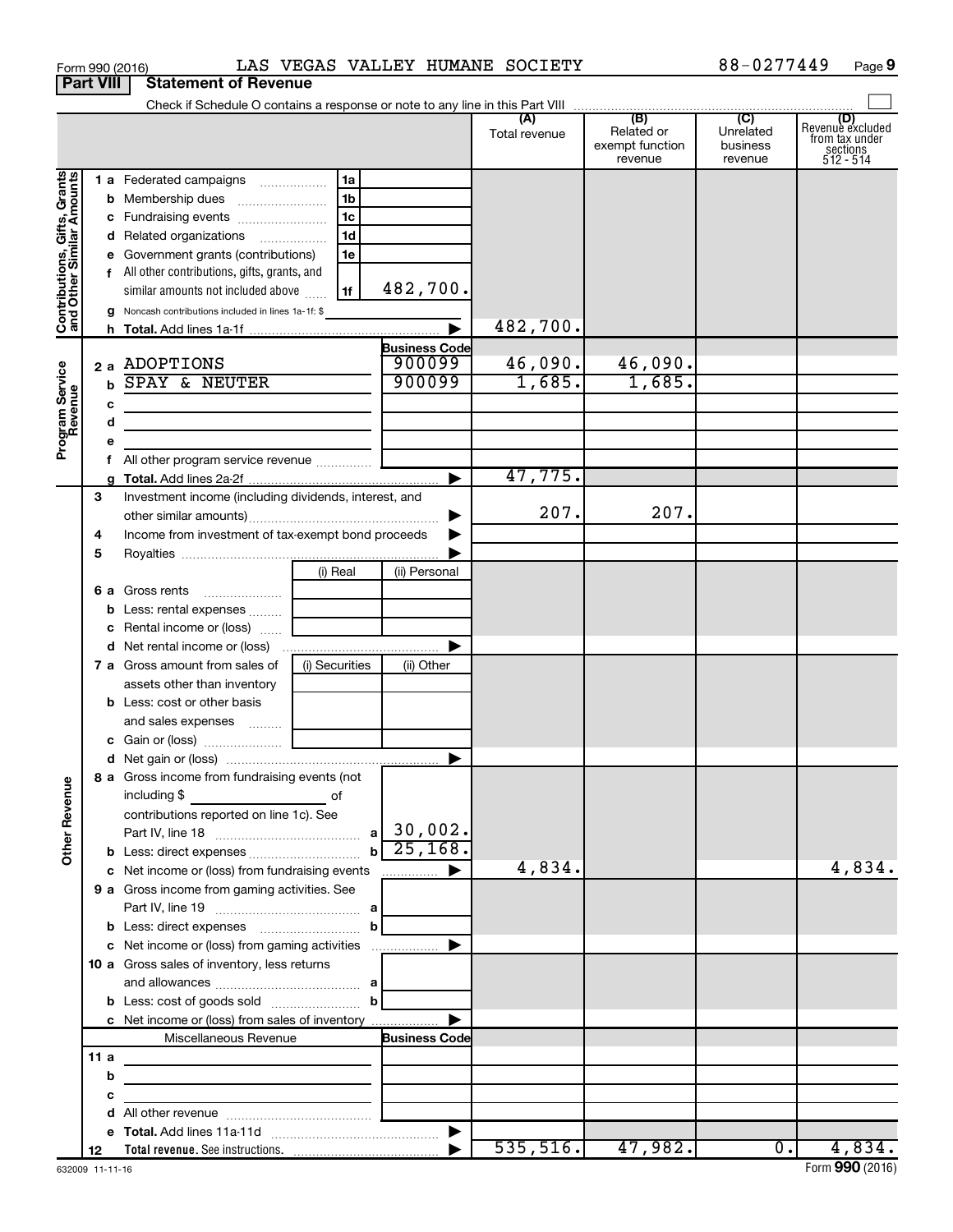Form 990 (2016) LAS VEGAS VALLEY HUMANE SOCIETY 88-0277449 <sub>Page</sub>

|              | Section 501(c)(3) and 501(c)(4) organizations must complete all columns. All other organizations must complete column (A).                                                                                  |                       |                                    |                                           |                                |  |  |  |  |
|--------------|-------------------------------------------------------------------------------------------------------------------------------------------------------------------------------------------------------------|-----------------------|------------------------------------|-------------------------------------------|--------------------------------|--|--|--|--|
|              | $\overline{\mathbf{x}}$                                                                                                                                                                                     |                       |                                    |                                           |                                |  |  |  |  |
|              | Do not include amounts reported on lines 6b,<br>7b, 8b, 9b, and 10b of Part VIII.                                                                                                                           | (A)<br>Total expenses | (B)<br>Program service<br>expenses | (C)<br>Management and<br>general expenses | (D)<br>Fundraising<br>expenses |  |  |  |  |
| 1.           | Grants and other assistance to domestic organizations                                                                                                                                                       |                       |                                    |                                           |                                |  |  |  |  |
|              | and domestic governments. See Part IV, line 21                                                                                                                                                              |                       |                                    |                                           |                                |  |  |  |  |
| $\mathbf{2}$ | Grants and other assistance to domestic                                                                                                                                                                     |                       |                                    |                                           |                                |  |  |  |  |
|              | individuals. See Part IV, line 22                                                                                                                                                                           |                       |                                    |                                           |                                |  |  |  |  |
| 3            | Grants and other assistance to foreign                                                                                                                                                                      |                       |                                    |                                           |                                |  |  |  |  |
|              | organizations, foreign governments, and foreign                                                                                                                                                             |                       |                                    |                                           |                                |  |  |  |  |
|              | individuals. See Part IV, lines 15 and 16                                                                                                                                                                   |                       |                                    |                                           |                                |  |  |  |  |
| 4            | Benefits paid to or for members                                                                                                                                                                             |                       |                                    |                                           |                                |  |  |  |  |
| 5            | Compensation of current officers, directors,                                                                                                                                                                |                       |                                    |                                           |                                |  |  |  |  |
|              | trustees, and key employees                                                                                                                                                                                 |                       |                                    |                                           |                                |  |  |  |  |
| 6            | Compensation not included above, to disqualified                                                                                                                                                            |                       |                                    |                                           |                                |  |  |  |  |
|              | persons (as defined under section 4958(f)(1)) and                                                                                                                                                           |                       |                                    |                                           |                                |  |  |  |  |
|              | persons described in section 4958(c)(3)(B)                                                                                                                                                                  | 55,448.               | 41,588.                            | 13,860.                                   |                                |  |  |  |  |
| 7            |                                                                                                                                                                                                             |                       |                                    |                                           |                                |  |  |  |  |
| 8            | Pension plan accruals and contributions (include                                                                                                                                                            |                       |                                    |                                           |                                |  |  |  |  |
|              | section 401(k) and 403(b) employer contributions)                                                                                                                                                           |                       |                                    |                                           |                                |  |  |  |  |
| 9            |                                                                                                                                                                                                             |                       |                                    |                                           |                                |  |  |  |  |
| 10<br>11     | Fees for services (non-employees):                                                                                                                                                                          |                       |                                    |                                           |                                |  |  |  |  |
|              |                                                                                                                                                                                                             |                       |                                    |                                           |                                |  |  |  |  |
| b            |                                                                                                                                                                                                             |                       |                                    |                                           |                                |  |  |  |  |
| с            |                                                                                                                                                                                                             |                       |                                    |                                           |                                |  |  |  |  |
| d            |                                                                                                                                                                                                             |                       |                                    |                                           |                                |  |  |  |  |
| е            | Professional fundraising services. See Part IV, line 17                                                                                                                                                     |                       |                                    |                                           |                                |  |  |  |  |
| f            | Investment management fees                                                                                                                                                                                  |                       |                                    |                                           |                                |  |  |  |  |
| g            | Other. (If line 11g amount exceeds 10% of line 25,                                                                                                                                                          |                       |                                    |                                           |                                |  |  |  |  |
|              | column (A) amount, list line 11g expenses on Sch O.)                                                                                                                                                        | 17,421.               | 8,444.                             | 8,977.                                    |                                |  |  |  |  |
| 12           |                                                                                                                                                                                                             |                       |                                    |                                           |                                |  |  |  |  |
| 13           |                                                                                                                                                                                                             | 19,038.               | 10,873.                            | 8,165.                                    |                                |  |  |  |  |
| 14           |                                                                                                                                                                                                             |                       |                                    |                                           |                                |  |  |  |  |
| 15           |                                                                                                                                                                                                             |                       |                                    |                                           |                                |  |  |  |  |
| 16           |                                                                                                                                                                                                             |                       |                                    |                                           |                                |  |  |  |  |
| 17           |                                                                                                                                                                                                             |                       |                                    |                                           |                                |  |  |  |  |
| 18           | Payments of travel or entertainment expenses                                                                                                                                                                |                       |                                    |                                           |                                |  |  |  |  |
|              | for any federal, state, or local public officials                                                                                                                                                           |                       |                                    |                                           |                                |  |  |  |  |
| 19           | Conferences, conventions, and meetings                                                                                                                                                                      |                       |                                    |                                           |                                |  |  |  |  |
| 20           | Interest                                                                                                                                                                                                    |                       |                                    |                                           |                                |  |  |  |  |
| 21           |                                                                                                                                                                                                             | 5,393.                |                                    | 703.                                      |                                |  |  |  |  |
| 22           | Depreciation, depletion, and amortization                                                                                                                                                                   | 13,607.               | 4,690.<br>6,736.                   | 6,871.                                    |                                |  |  |  |  |
| 23           | Insurance                                                                                                                                                                                                   |                       |                                    |                                           |                                |  |  |  |  |
| 24           | Other expenses. Itemize expenses not covered<br>above. (List miscellaneous expenses in line 24e. If line<br>24e amount exceeds 10% of line 25, column (A)<br>amount, list line 24e expenses on Schedule O.) |                       |                                    |                                           |                                |  |  |  |  |
| a            | STERILIZATIONS AND VACC                                                                                                                                                                                     | 68,885.               | 68,885.                            |                                           |                                |  |  |  |  |
| b            | FOOD                                                                                                                                                                                                        | 67, 117.              | 67, 117.                           |                                           |                                |  |  |  |  |
|              | <b>MEDICAL</b>                                                                                                                                                                                              | 43,658.               | 43,658.                            |                                           |                                |  |  |  |  |
| d            | <b>ANSWERING SERVICES</b>                                                                                                                                                                                   | 34, 204.              | 34, 204.                           |                                           |                                |  |  |  |  |
|              | SEE SCH O<br>e All other expenses                                                                                                                                                                           | 80, 235.              | 63,898.                            | 16,337.                                   |                                |  |  |  |  |
| 25           | Total functional expenses. Add lines 1 through 24e                                                                                                                                                          | 405,006.              | 350,093.                           | 54,913.                                   | 0.                             |  |  |  |  |
| 26           | Joint costs. Complete this line only if the organization                                                                                                                                                    |                       |                                    |                                           |                                |  |  |  |  |
|              | reported in column (B) joint costs from a combined                                                                                                                                                          |                       |                                    |                                           |                                |  |  |  |  |
|              | educational campaign and fundraising solicitation.                                                                                                                                                          |                       |                                    |                                           |                                |  |  |  |  |
|              | Check here $\blacktriangleright$<br>if following SOP 98-2 (ASC 958-720)                                                                                                                                     |                       |                                    |                                           |                                |  |  |  |  |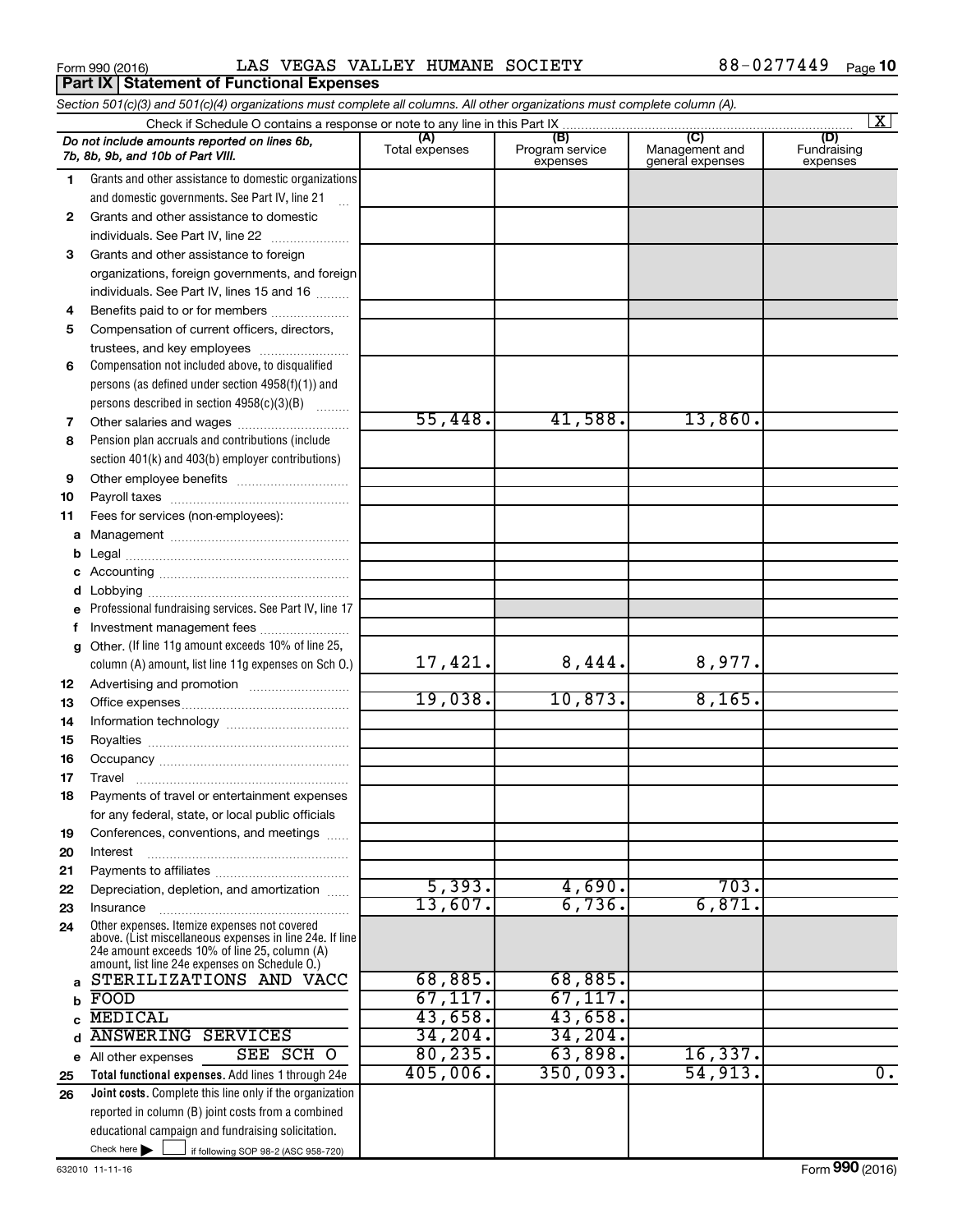| LAS<br>Form 990 (2016) |  |  |  | VEGAS VALLEY HUMANE SOCIETY | 0277449-ر<br>88 | Page |
|------------------------|--|--|--|-----------------------------|-----------------|------|
|------------------------|--|--|--|-----------------------------|-----------------|------|

|                             |    |                                                                                                                              | (A)<br>Beginning of year |                 | (B)<br>End of year |
|-----------------------------|----|------------------------------------------------------------------------------------------------------------------------------|--------------------------|-----------------|--------------------|
|                             | 1  |                                                                                                                              | 393,644.                 | $\mathbf{1}$    | 515,018.           |
|                             | 2  |                                                                                                                              |                          | $\mathbf{2}$    |                    |
|                             | З  |                                                                                                                              |                          | 3               |                    |
|                             | 4  |                                                                                                                              | 7,307.                   | 4               |                    |
|                             | 5  | Loans and other receivables from current and former officers, directors,                                                     |                          |                 |                    |
|                             |    | trustees, key employees, and highest compensated employees. Complete                                                         |                          |                 |                    |
|                             |    |                                                                                                                              |                          | 5               |                    |
|                             | 6  | Loans and other receivables from other disqualified persons (as defined under                                                |                          |                 |                    |
|                             |    | section 4958(f)(1)), persons described in section 4958(c)(3)(B), and contributing                                            |                          |                 |                    |
|                             |    | employers and sponsoring organizations of section 501(c)(9) voluntary                                                        |                          |                 |                    |
|                             |    | employees' beneficiary organizations (see instr). Complete Part II of Sch L                                                  |                          | 6               |                    |
| Assets                      | 7  |                                                                                                                              |                          | $\overline{7}$  |                    |
|                             | 8  |                                                                                                                              |                          | 8               |                    |
|                             | 9  | Prepaid expenses and deferred charges                                                                                        | 1,260.                   | 9               | 6,615.             |
|                             |    | <b>10a</b> Land, buildings, and equipment: cost or other                                                                     |                          |                 |                    |
|                             |    | 55,042.<br>basis. Complete Part VI of Schedule D    10a                                                                      |                          |                 |                    |
|                             |    | 11,522.<br>10 <sub>b</sub><br><b>b</b> Less: accumulated depreciation                                                        | 48,913.                  | 10 <sub>c</sub> | 43,520.            |
|                             | 11 |                                                                                                                              |                          | 11              |                    |
|                             | 12 |                                                                                                                              |                          | 12              |                    |
|                             | 13 |                                                                                                                              |                          | 13              |                    |
|                             | 14 |                                                                                                                              |                          | 14              |                    |
|                             | 15 |                                                                                                                              | 1,200.                   | 15              | 1,469.             |
|                             | 16 |                                                                                                                              | 452, 324.                | 16              | 566, 622.          |
|                             | 17 |                                                                                                                              | 32,375.                  | 17              | 16, 163.           |
|                             | 18 |                                                                                                                              |                          | 18              |                    |
|                             | 19 |                                                                                                                              |                          | 19              |                    |
|                             | 20 |                                                                                                                              |                          | 20              |                    |
|                             | 21 | Escrow or custodial account liability. Complete Part IV of Schedule D                                                        |                          | 21              |                    |
|                             | 22 | Loans and other payables to current and former officers, directors, trustees,                                                |                          |                 |                    |
| Liabilities                 |    | key employees, highest compensated employees, and disqualified persons.                                                      |                          |                 |                    |
|                             |    |                                                                                                                              |                          | 22              |                    |
|                             | 23 | Secured mortgages and notes payable to unrelated third parties                                                               |                          | 23              |                    |
|                             | 24 | Unsecured notes and loans payable to unrelated third parties                                                                 |                          | 24              |                    |
|                             | 25 | Other liabilities (including federal income tax, payables to related third                                                   |                          |                 |                    |
|                             |    | parties, and other liabilities not included on lines 17-24). Complete Part X of                                              |                          |                 |                    |
|                             |    | Schedule D                                                                                                                   |                          | 25              |                    |
|                             | 26 |                                                                                                                              | 32, 375.                 | 26              | 16, 163.           |
|                             |    | Organizations that follow SFAS 117 (ASC 958), check here $\blacktriangleright \begin{array}{c} \boxed{X} \\ \end{array}$ and |                          |                 |                    |
|                             |    | complete lines 27 through 29, and lines 33 and 34.                                                                           |                          |                 |                    |
|                             | 27 |                                                                                                                              | 419,949.                 | 27              | 550,459.           |
|                             | 28 |                                                                                                                              |                          | 28              |                    |
|                             | 29 | Permanently restricted net assets                                                                                            |                          | 29              |                    |
|                             |    | Organizations that do not follow SFAS 117 (ASC 958), check here                                                              |                          |                 |                    |
|                             |    | and complete lines 30 through 34.                                                                                            |                          |                 |                    |
|                             | 30 |                                                                                                                              |                          | 30              |                    |
|                             | 31 | Paid-in or capital surplus, or land, building, or equipment fund                                                             |                          | 31              |                    |
| Net Assets or Fund Balances | 32 | Retained earnings, endowment, accumulated income, or other funds                                                             |                          | 32              |                    |
|                             | 33 |                                                                                                                              | 419,949.                 | 33              | 550, 459.          |
|                             | 34 |                                                                                                                              | 452, 324.                | 34              | 566, 622.          |

Form (2016) **990**

# **Part X** | Balance Sheet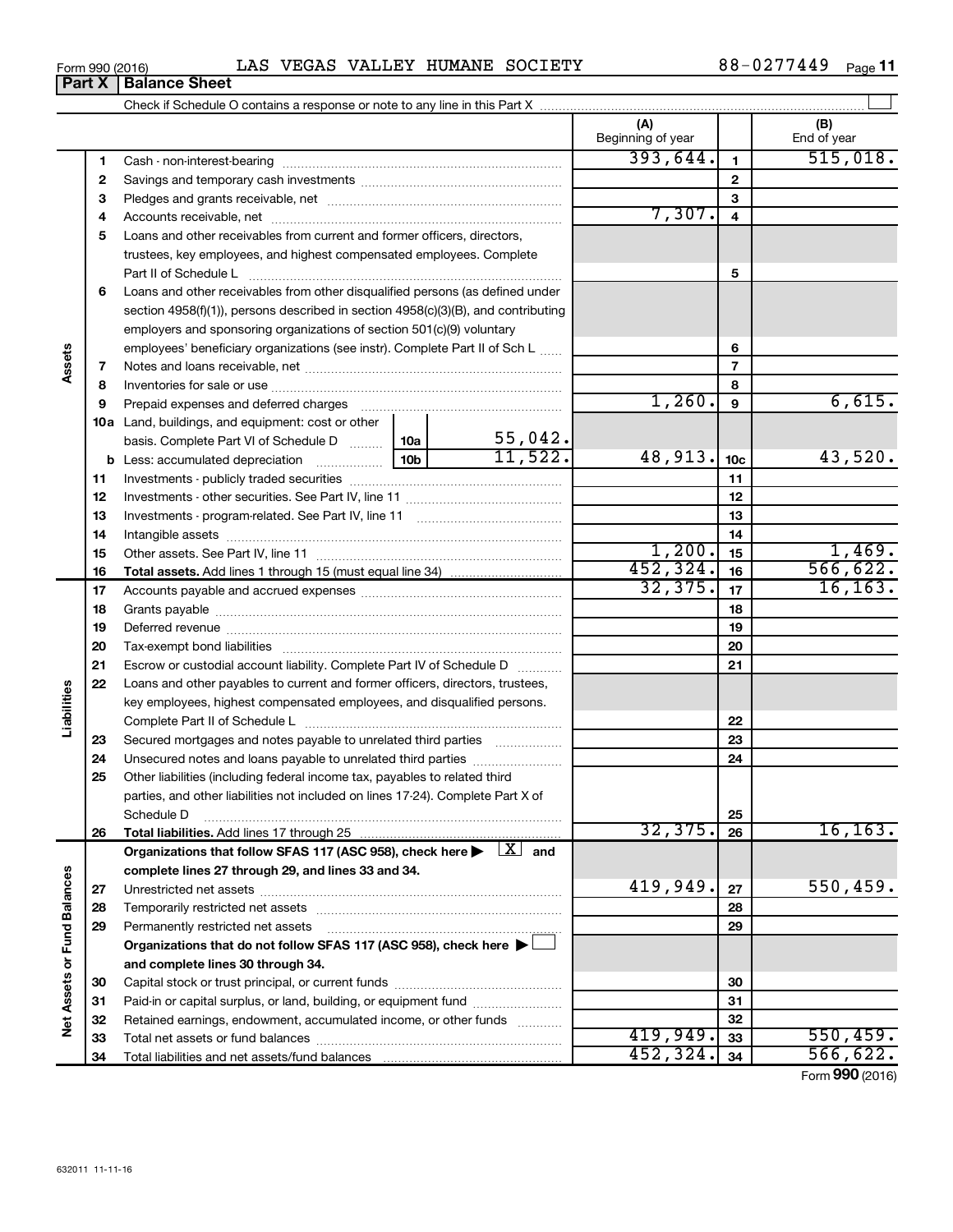|    | LAS VEGAS VALLEY HUMANE SOCIETY<br>Form 990 (2016)                                                                                   | 88-0277449              |                             |           | Page 12          |
|----|--------------------------------------------------------------------------------------------------------------------------------------|-------------------------|-----------------------------|-----------|------------------|
|    | Part XI<br><b>Reconciliation of Net Assets</b>                                                                                       |                         |                             |           |                  |
|    |                                                                                                                                      |                         |                             |           |                  |
|    |                                                                                                                                      |                         |                             |           |                  |
| 1  |                                                                                                                                      | $\blacksquare$          | 535,516.                    |           |                  |
| 2  |                                                                                                                                      | $\overline{2}$          | 405,006.                    |           |                  |
| З  |                                                                                                                                      | 3                       |                             |           | 130, 510.        |
| 4  |                                                                                                                                      | $\overline{\mathbf{4}}$ | 419,949.                    |           |                  |
| 5  | Net unrealized gains (losses) on investments [111] www.marting.community.community.community.community.communi                       | 5                       |                             |           |                  |
| 6  | Donated services and use of facilities                                                                                               | 6                       |                             |           |                  |
| 7  | Investment expenses                                                                                                                  | $\overline{7}$          |                             |           |                  |
| 8  | Prior period adjustments                                                                                                             | 8                       |                             |           |                  |
| 9  |                                                                                                                                      | 9                       |                             |           | $\overline{0}$ . |
| 10 | Net assets or fund balances at end of year. Combine lines 3 through 9 (must equal Part X, line 33,                                   |                         |                             |           |                  |
|    | column (B))                                                                                                                          | 10                      |                             | 550, 459. |                  |
|    | Part XII Financial Statements and Reporting                                                                                          |                         |                             |           |                  |
|    |                                                                                                                                      |                         |                             |           |                  |
|    |                                                                                                                                      |                         |                             | Yes       | <b>No</b>        |
| 1  | $\boxed{\text{X}}$ Accrual<br>Accounting method used to prepare the Form 990: [130] Cash<br>$\Box$ Other                             |                         |                             |           |                  |
|    | If the organization changed its method of accounting from a prior year or checked "Other," explain in Schedule O.                    |                         |                             |           |                  |
|    |                                                                                                                                      |                         | 2a                          |           | х                |
|    | If "Yes," check a box below to indicate whether the financial statements for the year were compiled or reviewed on a                 |                         |                             |           |                  |
|    | separate basis, consolidated basis, or both:                                                                                         |                         |                             |           |                  |
|    | Consolidated basis<br>Both consolidated and separate basis<br>Separate basis                                                         |                         |                             |           |                  |
|    |                                                                                                                                      |                         | 2 <sub>b</sub>              | X         |                  |
|    | If "Yes," check a box below to indicate whether the financial statements for the year were audited on a separate basis,              |                         |                             |           |                  |
|    | consolidated basis, or both:                                                                                                         |                         |                             |           |                  |
|    | $ \mathbf{X} $ Separate basis<br>Both consolidated and separate basis<br><b>Consolidated basis</b>                                   |                         |                             |           |                  |
|    | c If "Yes" to line 2a or 2b, does the organization have a committee that assumes responsibility for oversight of the audit,          |                         |                             |           |                  |
|    | review, or compilation of its financial statements and selection of an independent accountant?                                       |                         | 2c                          |           | x                |
|    | If the organization changed either its oversight process or selection process during the tax year, explain in Schedule O.            |                         |                             |           |                  |
|    | 3a As a result of a federal award, was the organization required to undergo an audit or audits as set forth in the Single Audit      |                         |                             |           |                  |
|    |                                                                                                                                      |                         | За                          |           | X                |
|    | <b>b</b> If "Yes," did the organization undergo the required audit or audits? If the organization did not undergo the required audit |                         |                             |           |                  |
|    |                                                                                                                                      |                         | 3b                          |           |                  |
|    |                                                                                                                                      |                         | $F_{\text{orm}}$ 990 (2016) |           |                  |

Form (2016) **990**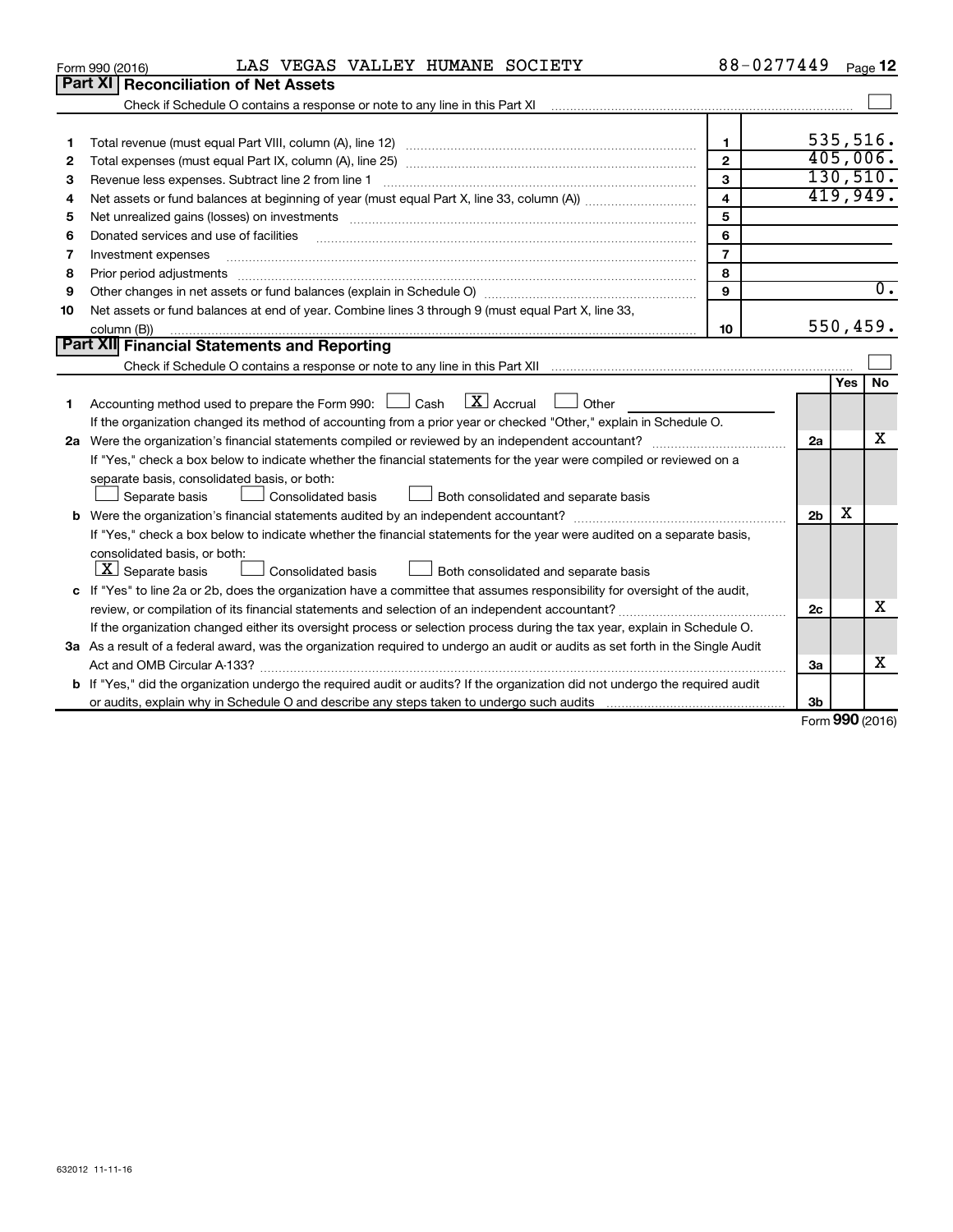| (Form 990 or 990-EZ |  |  |  |  |
|---------------------|--|--|--|--|
|---------------------|--|--|--|--|

# **Public Charity Status and Public Support**<br>
omplete if the organization is a section 501(c)(3) organization or a section

Complete if the organization is a section 501(c)(3) organization or a section

**4947(a)(1) nonexempt charitable trust.**

|                                                                                                   | Attach to Form 990 or Form 990-EZ. |  |
|---------------------------------------------------------------------------------------------------|------------------------------------|--|
| Information about Schedule A (Form 990 or 990-EZ) and its instructions is at WWW.irs.gov/form990. |                                    |  |

**Open to Public Inspection**

OMB No. 1545-0047

| Department of the Treasury<br>Internal Revenue Service |
|--------------------------------------------------------|
|--------------------------------------------------------|

**3**

**9**

|               | Name of the organization                                                                                  | Employer identification number |  |  |  |  |  |  |
|---------------|-----------------------------------------------------------------------------------------------------------|--------------------------------|--|--|--|--|--|--|
|               | LAS VEGAS VALLEY HUMANE SOCIETY                                                                           | 88-0277449                     |  |  |  |  |  |  |
| <b>Part I</b> | Reason for Public Charity Status (All organizations must complete this part.) See instructions.           |                                |  |  |  |  |  |  |
|               | The organization is not a private foundation because it is: (For lines 1 through 12, check only one box.) |                                |  |  |  |  |  |  |
|               | A church, convention of churches, or association of churches described in section 170(b)(1)(A)(i).        |                                |  |  |  |  |  |  |

|  | 2 $\Box$ A school described in section 170(b)(1)(A)(ii). (Attach Schedule E (Form 990 or 990-EZ).) |
|--|----------------------------------------------------------------------------------------------------|
|  |                                                                                                    |

- A hospital or a cooperative hospital service organization described in section 170(b)(1)(A)(iii).  $\sim$
- **4** A medical research organization operated in conjunction with a hospital described in **section 170(b)(1)(A)(iii).** Enter the hospital's name, city, and state:  $\sim$

|  | 5 4. An organization operated for the benefit of a college or university owned or operated by a governmental unit described in |
|--|--------------------------------------------------------------------------------------------------------------------------------|
|  | section 170(b)(1)(A)(iv). (Complete Part II.)                                                                                  |

- **6** A federal, state, or local government or governmental unit described in section 170(b)(1)(A)(v).  $\sim$
- **7 section 170(b)(1)(A)(vi).** (Complete Part II.) An organization that normally receives a substantial part of its support from a governmental unit or from the general public described in  $\sim$
- **8** A community trust described in **section 170(b)(1)(A)(vi).** (Complete Part II.)  $\sim$

|  | An agricultural research organization described in section 170(b)(1)(A)(ix) operated in conjunction with a land-grant college  |
|--|--------------------------------------------------------------------------------------------------------------------------------|
|  | or university or a non-land-grant college of agriculture (see instructions). Enter the name, city, and state of the college or |
|  | university:                                                                                                                    |

|  | 10 $[X]$ An organization that normally receives: (1) more than 33 1/3% of its support from contributions, membership fees, and gross receipts from |
|--|----------------------------------------------------------------------------------------------------------------------------------------------------|
|  | activities related to its exempt functions - subject to certain exceptions, and (2) no more than 33 1/3% of its support from gross investment      |
|  | income and unrelated business taxable income (less section 511 tax) from businesses acquired by the organization after June 30, 1975.              |
|  | See section 509(a)(2). (Complete Part III.)                                                                                                        |

**11** An organization organized and operated exclusively to test for public safety. See **section 509(a)(4).**  $\sim$ 

**12** more publicly supported organizations described in **section 509(a)(1)** or section 509(a)(2). See section 509(a)(3). Check the box in An organization organized and operated exclusively for the benefit of, to perform the functions of, or to carry out the purposes of one or lines 12a through 12d that describes the type of supporting organization and complete lines 12e, 12f, and 12g.  $\sim$ 

**a Type I.** A supporting organization operated, supervised, or controlled by its supported organization(s), typically by giving organization. You must complete Part IV, Sections A and B. the supported organization(s) the power to regularly appoint or elect a majority of the directors or trustees of the supporting  $\sim$ 

#### **b Type II.** A supporting organization supervised or controlled in connection with its supported organization(s), by having organization(s). You must complete Part IV, Sections A and C. control or management of the supporting organization vested in the same persons that control or manage the supported  $\sim$

|  | <b>c</b> $\Box$ <b>Type III functionally integrated.</b> A supporting organization operated in connection with, and functionally integrated with, |
|--|---------------------------------------------------------------------------------------------------------------------------------------------------|
|  | its supported organization(s) (see instructions). You must complete Part IV, Sections A, D, and E.                                                |

**d Type III non-functionally integrated.** A supporting organization operated in connection with its supported organization(s) requirement (see instructions). **You must complete Part IV, Sections A and D, and Part V.** that is not functionally integrated. The organization generally must satisfy a distribution requirement and an attentiveness

|  | e □ Check this box if the organization received a written determination from the IRS that it is a Type I, Type II, Type III |
|--|-----------------------------------------------------------------------------------------------------------------------------|
|  | functionally integrated, or Type III non-functionally integrated supporting organization.                                   |

**f** Enter the number of supported organizations ~~~~~~~~~~~~~~~~~~~~~~~~~~~~~~~~~~~~~

| g Provide the following information about the supported organization(s). |          |                                                        |                                                                |     |                            |                            |  |  |  |  |
|--------------------------------------------------------------------------|----------|--------------------------------------------------------|----------------------------------------------------------------|-----|----------------------------|----------------------------|--|--|--|--|
| (i) Name of supported                                                    | (ii) EIN | (iii) Type of organization<br>(described on lines 1-10 | (iv) Is the organization listed<br>in your governing document? |     | (v) Amount of monetary     | (vi) Amount of other       |  |  |  |  |
| organization                                                             |          | above (see instructions))                              | Yes                                                            | No. | support (see instructions) | support (see instructions) |  |  |  |  |
|                                                                          |          |                                                        |                                                                |     |                            |                            |  |  |  |  |
|                                                                          |          |                                                        |                                                                |     |                            |                            |  |  |  |  |
|                                                                          |          |                                                        |                                                                |     |                            |                            |  |  |  |  |
|                                                                          |          |                                                        |                                                                |     |                            |                            |  |  |  |  |
|                                                                          |          |                                                        |                                                                |     |                            |                            |  |  |  |  |
|                                                                          |          |                                                        |                                                                |     |                            |                            |  |  |  |  |
|                                                                          |          |                                                        |                                                                |     |                            |                            |  |  |  |  |
|                                                                          |          |                                                        |                                                                |     |                            |                            |  |  |  |  |
|                                                                          |          |                                                        |                                                                |     |                            |                            |  |  |  |  |
|                                                                          |          |                                                        |                                                                |     |                            |                            |  |  |  |  |
| Total                                                                    |          |                                                        |                                                                |     |                            |                            |  |  |  |  |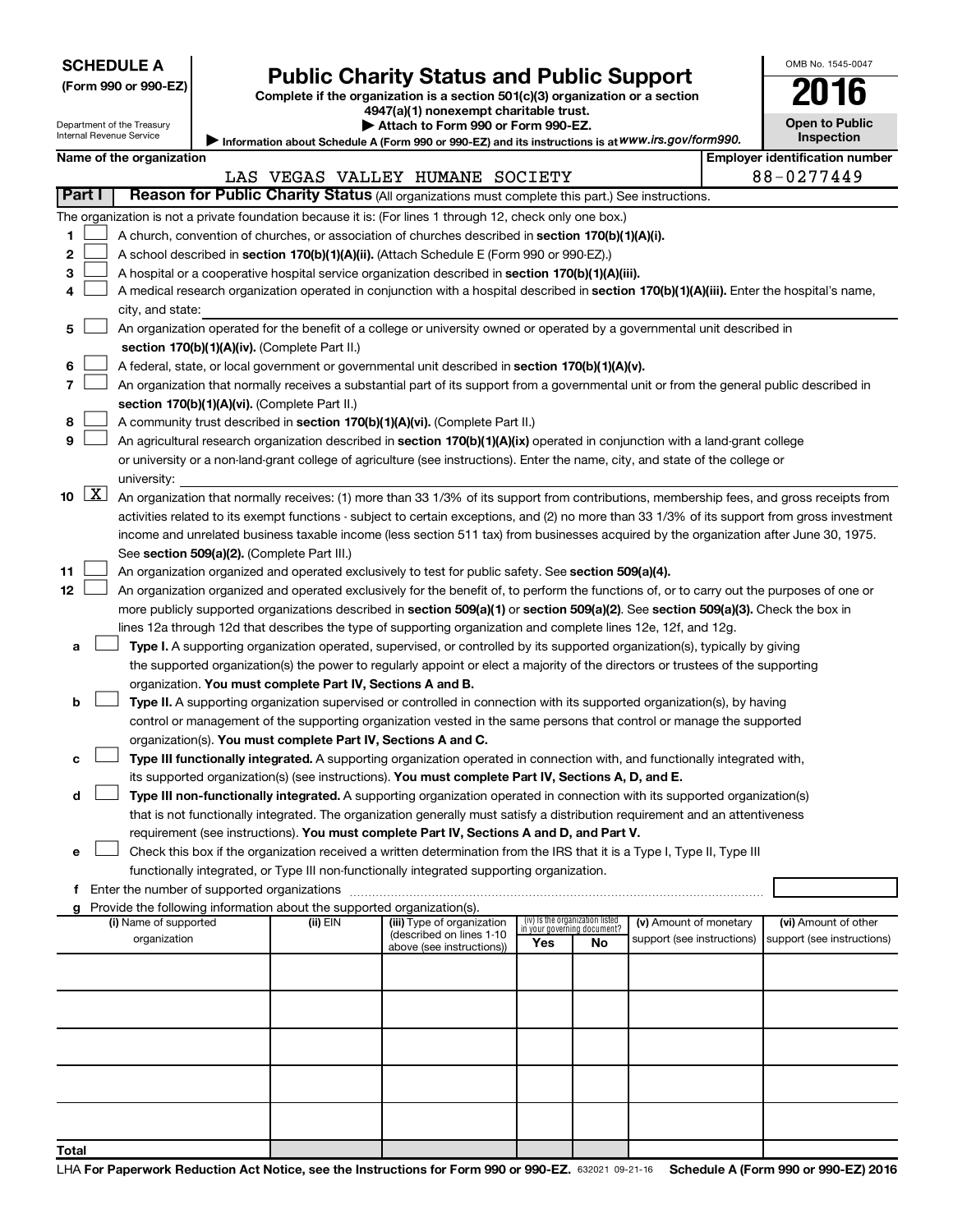## Schedule A (Form 990 or 990-EZ) 2016  $\rm{LAS}$  VEGAS VALLEY HUMANE SOCIETY  $\rm{S}$  88-0277449  $\rm{Page}$

(Complete only if you checked the box on line 5, 7, or 8 of Part I or if the organization failed to qualify under Part III. If the organization fails to qualify under the tests listed below, please complete Part III.) **Part II** | Support Schedule for Organizations Described in Sections 170(b)(1)(A)(iv) and 170(b)(1)(A)(vi)

| <b>Section A. Public Support</b>                                                                                                                                                                                                                           |          |          |            |            |          |           |  |  |
|------------------------------------------------------------------------------------------------------------------------------------------------------------------------------------------------------------------------------------------------------------|----------|----------|------------|------------|----------|-----------|--|--|
| Calendar year (or fiscal year beginning in)                                                                                                                                                                                                                | (a) 2012 | (b) 2013 | $(c)$ 2014 | $(d)$ 2015 | (e) 2016 | (f) Total |  |  |
| 1 Gifts, grants, contributions, and                                                                                                                                                                                                                        |          |          |            |            |          |           |  |  |
| membership fees received. (Do not                                                                                                                                                                                                                          |          |          |            |            |          |           |  |  |
| include any "unusual grants.")                                                                                                                                                                                                                             |          |          |            |            |          |           |  |  |
| 2 Tax revenues levied for the organ-                                                                                                                                                                                                                       |          |          |            |            |          |           |  |  |
| ization's benefit and either paid to                                                                                                                                                                                                                       |          |          |            |            |          |           |  |  |
| or expended on its behalf                                                                                                                                                                                                                                  |          |          |            |            |          |           |  |  |
| 3 The value of services or facilities                                                                                                                                                                                                                      |          |          |            |            |          |           |  |  |
| furnished by a governmental unit to                                                                                                                                                                                                                        |          |          |            |            |          |           |  |  |
| the organization without charge                                                                                                                                                                                                                            |          |          |            |            |          |           |  |  |
| 4 Total. Add lines 1 through 3                                                                                                                                                                                                                             |          |          |            |            |          |           |  |  |
| 5 The portion of total contributions                                                                                                                                                                                                                       |          |          |            |            |          |           |  |  |
| by each person (other than a                                                                                                                                                                                                                               |          |          |            |            |          |           |  |  |
| governmental unit or publicly                                                                                                                                                                                                                              |          |          |            |            |          |           |  |  |
| supported organization) included                                                                                                                                                                                                                           |          |          |            |            |          |           |  |  |
| on line 1 that exceeds 2% of the                                                                                                                                                                                                                           |          |          |            |            |          |           |  |  |
| amount shown on line 11,                                                                                                                                                                                                                                   |          |          |            |            |          |           |  |  |
| column (f)                                                                                                                                                                                                                                                 |          |          |            |            |          |           |  |  |
| 6 Public support. Subtract line 5 from line 4.                                                                                                                                                                                                             |          |          |            |            |          |           |  |  |
| <b>Section B. Total Support</b>                                                                                                                                                                                                                            |          |          |            |            |          |           |  |  |
| Calendar year (or fiscal year beginning in)                                                                                                                                                                                                                | (a) 2012 | (b) 2013 | $(c)$ 2014 | $(d)$ 2015 | (e) 2016 | (f) Total |  |  |
| 7 Amounts from line 4                                                                                                                                                                                                                                      |          |          |            |            |          |           |  |  |
| 8 Gross income from interest.                                                                                                                                                                                                                              |          |          |            |            |          |           |  |  |
| dividends, payments received on                                                                                                                                                                                                                            |          |          |            |            |          |           |  |  |
| securities loans, rents, royalties                                                                                                                                                                                                                         |          |          |            |            |          |           |  |  |
| and income from similar sources                                                                                                                                                                                                                            |          |          |            |            |          |           |  |  |
| <b>9</b> Net income from unrelated business                                                                                                                                                                                                                |          |          |            |            |          |           |  |  |
| activities, whether or not the                                                                                                                                                                                                                             |          |          |            |            |          |           |  |  |
| business is regularly carried on                                                                                                                                                                                                                           |          |          |            |            |          |           |  |  |
| 10 Other income. Do not include gain                                                                                                                                                                                                                       |          |          |            |            |          |           |  |  |
| or loss from the sale of capital                                                                                                                                                                                                                           |          |          |            |            |          |           |  |  |
| assets (Explain in Part VI.)                                                                                                                                                                                                                               |          |          |            |            |          |           |  |  |
| 11 Total support. Add lines 7 through 10                                                                                                                                                                                                                   |          |          |            |            |          |           |  |  |
| <b>12</b> Gross receipts from related activities, etc. (see instructions)                                                                                                                                                                                  |          |          |            |            | 12       |           |  |  |
| 13 First five years. If the Form 990 is for the organization's first, second, third, fourth, or fifth tax year as a section 501(c)(3)                                                                                                                      |          |          |            |            |          |           |  |  |
| organization, check this box and stop here                                                                                                                                                                                                                 |          |          |            |            |          |           |  |  |
| Section C. Computation of Public Support Percentage                                                                                                                                                                                                        |          |          |            |            |          |           |  |  |
|                                                                                                                                                                                                                                                            |          |          |            |            | 14       | %         |  |  |
|                                                                                                                                                                                                                                                            |          |          |            |            | 15       | %         |  |  |
| 16a 33 1/3% support test - 2016. If the organization did not check the box on line 13, and line 14 is 33 1/3% or more, check this box and                                                                                                                  |          |          |            |            |          |           |  |  |
| stop here. The organization qualifies as a publicly supported organization matchinary material content and the                                                                                                                                             |          |          |            |            |          |           |  |  |
| b 33 1/3% support test - 2015. If the organization did not check a box on line 13 or 16a, and line 15 is 33 1/3% or more, check this box                                                                                                                   |          |          |            |            |          |           |  |  |
|                                                                                                                                                                                                                                                            |          |          |            |            |          |           |  |  |
| 17a 10% -facts-and-circumstances test - 2016. If the organization did not check a box on line 13, 16a, or 16b, and line 14 is 10% or more,                                                                                                                 |          |          |            |            |          |           |  |  |
| and if the organization meets the "facts-and-circumstances" test, check this box and stop here. Explain in Part VI how the organization                                                                                                                    |          |          |            |            |          |           |  |  |
| meets the "facts-and-circumstances" test. The organization qualifies as a publicly supported organization                                                                                                                                                  |          |          |            |            |          |           |  |  |
| b 10% -facts-and-circumstances test - 2015. If the organization did not check a box on line 13, 16a, 16b, or 17a, and line 15 is 10% or                                                                                                                    |          |          |            |            |          |           |  |  |
|                                                                                                                                                                                                                                                            |          |          |            |            |          |           |  |  |
| more, and if the organization meets the "facts-and-circumstances" test, check this box and stop here. Explain in Part VI how the<br>organization meets the "facts-and-circumstances" test. The organization qualifies as a publicly supported organization |          |          |            |            |          |           |  |  |
| 18 Private foundation. If the organization did not check a box on line 13, 16a, 16b, 17a, or 17b, check this box and see instructions                                                                                                                      |          |          |            |            |          |           |  |  |
|                                                                                                                                                                                                                                                            |          |          |            |            |          |           |  |  |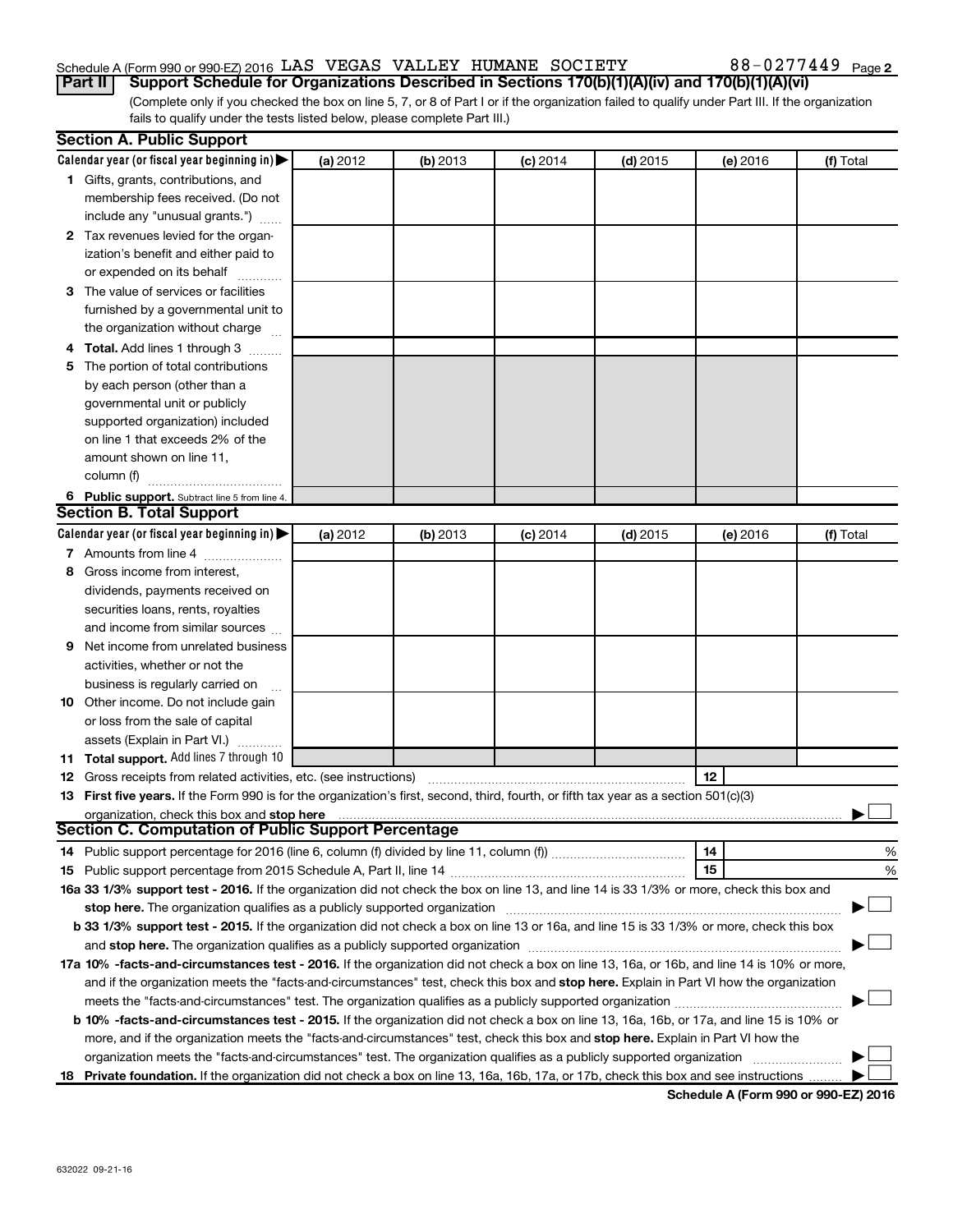#### Schedule A (Form 990 or 990-EZ) 2016  $\rm{LAS}$  VEGAS VALLEY HUMANE SOCIETY  $\rm{S}$  88-0277449  $\rm{Page}$ **Part III | Support Schedule for Organizations Described in Section 509(a)(2)**

(Complete only if you checked the box on line 10 of Part I or if the organization failed to qualify under Part II. If the organization fails to qualify under the tests listed below, please complete Part II.)

| <b>Section A. Public Support</b>                                                                                                                    |           |            |                   |            |           |                                    |
|-----------------------------------------------------------------------------------------------------------------------------------------------------|-----------|------------|-------------------|------------|-----------|------------------------------------|
| Calendar year (or fiscal year beginning in)                                                                                                         | (a) 2012  | (b) 2013   | $(c)$ 2014        | $(d)$ 2015 | (e) 2016  | (f) Total                          |
| 1 Gifts, grants, contributions, and                                                                                                                 |           |            |                   |            |           |                                    |
| membership fees received. (Do not                                                                                                                   |           |            |                   |            |           |                                    |
| include any "unusual grants.")                                                                                                                      | 204, 741. | 285,686.   | 125,004.          | 476,567.   | 482,700.  | 1,574,698.                         |
| 2 Gross receipts from admissions,                                                                                                                   |           |            |                   |            |           |                                    |
| merchandise sold or services per-                                                                                                                   |           |            |                   |            |           |                                    |
| formed, or facilities furnished in<br>any activity that is related to the                                                                           |           |            |                   |            |           |                                    |
| organization's tax-exempt purpose                                                                                                                   | 59,435.   | 42,226.    | 27,120.           | 45,647.    | 47,775.   | 222, 203.                          |
| 3 Gross receipts from activities that                                                                                                               |           |            |                   |            |           |                                    |
| are not an unrelated trade or bus-                                                                                                                  |           |            |                   |            |           |                                    |
| iness under section 513                                                                                                                             |           |            |                   |            |           |                                    |
| 4 Tax revenues levied for the organ-                                                                                                                |           |            |                   |            |           |                                    |
| ization's benefit and either paid to                                                                                                                |           |            |                   |            |           |                                    |
| or expended on its behalf                                                                                                                           |           |            |                   |            |           |                                    |
| 5 The value of services or facilities                                                                                                               |           |            |                   |            |           |                                    |
| furnished by a governmental unit to                                                                                                                 |           |            |                   |            |           |                                    |
| the organization without charge                                                                                                                     |           |            |                   |            |           |                                    |
|                                                                                                                                                     | 264, 176. | 327, 912.  | 152, 124.         | 522, 214.  | 530, 475. | 1,796,901.                         |
| <b>6 Total.</b> Add lines 1 through 5                                                                                                               |           |            |                   |            |           |                                    |
| 7a Amounts included on lines 1, 2, and                                                                                                              |           |            |                   |            |           | 0.                                 |
| 3 received from disqualified persons                                                                                                                |           |            |                   |            |           |                                    |
| <b>b</b> Amounts included on lines 2 and 3 received<br>from other than disqualified persons that                                                    |           |            |                   |            |           |                                    |
| exceed the greater of \$5,000 or 1% of the                                                                                                          |           |            |                   |            |           |                                    |
| amount on line 13 for the year                                                                                                                      |           |            |                   |            |           | 0.                                 |
| c Add lines 7a and 7b                                                                                                                               |           |            |                   |            |           | σ.                                 |
| 8 Public support. (Subtract line 7c from line 6.)                                                                                                   |           |            |                   |            |           | 1,796,901.                         |
| <b>Section B. Total Support</b>                                                                                                                     |           |            |                   |            |           |                                    |
| Calendar year (or fiscal year beginning in)                                                                                                         | (a) 2012  | $(b)$ 2013 | $(c)$ 2014        | $(d)$ 2015 | (e) 2016  | (f) Total                          |
| 9 Amounts from line 6                                                                                                                               | 264, 176. | 327,912.   | 152, 124.         | 522, 214.  | 530,475.  | 1,796,901.                         |
| <b>10a</b> Gross income from interest,<br>dividends, payments received on                                                                           |           |            |                   |            |           |                                    |
| securities loans, rents, royalties                                                                                                                  |           |            |                   |            |           |                                    |
| and income from similar sources                                                                                                                     | 50.       | 26.        | 42.               | 130.       | 207.      | 455.                               |
| <b>b</b> Unrelated business taxable income                                                                                                          |           |            |                   |            |           |                                    |
| (less section 511 taxes) from businesses                                                                                                            |           |            |                   |            |           |                                    |
| acquired after June 30, 1975                                                                                                                        |           |            |                   |            |           |                                    |
| <b>c</b> Add lines 10a and 10b                                                                                                                      | 50.       | 26.        | 42.               | 130.       | 207.      | 455.                               |
| <b>11</b> Net income from unrelated business                                                                                                        |           |            |                   |            |           |                                    |
| activities not included in line 10b,<br>whether or not the business is                                                                              |           |            |                   |            |           |                                    |
| regularly carried on                                                                                                                                |           |            |                   |            |           |                                    |
| 12 Other income. Do not include gain                                                                                                                |           |            |                   |            |           |                                    |
| or loss from the sale of capital                                                                                                                    |           |            |                   | 13,266.    | 4,834.    | 18, 100.                           |
| assets (Explain in Part VI.) $\cdots$<br><b>13</b> Total support. (Add lines 9, 10c, 11, and 12.)                                                   | 264, 226. |            | 327,938. 152,166. | 535,610.   | 535,516.  | 1,815,456.                         |
| 14 First five years. If the Form 990 is for the organization's first, second, third, fourth, or fifth tax year as a section 501(c)(3) organization, |           |            |                   |            |           |                                    |
| check this box and stop here                                                                                                                        |           |            |                   |            |           |                                    |
| <b>Section C. Computation of Public Support Percentage</b>                                                                                          |           |            |                   |            |           |                                    |
|                                                                                                                                                     |           |            |                   |            | 15        | 98.98<br>%                         |
| 16 Public support percentage from 2015 Schedule A, Part III, line 15                                                                                |           |            |                   |            | 16        | 99.13<br>$\%$                      |
| <b>Section D. Computation of Investment Income Percentage</b>                                                                                       |           |            |                   |            |           |                                    |
| 17 Investment income percentage for 2016 (line 10c, column (f) divided by line 13, column (f))                                                      |           |            |                   |            | 17        | .03<br>$\%$                        |
| 18 Investment income percentage from 2015 Schedule A, Part III, line 17                                                                             |           |            |                   |            | 18        | $\overline{.02}$<br>%              |
| 19a 33 1/3% support tests - 2016. If the organization did not check the box on line 14, and line 15 is more than 33 1/3%, and line 17 is not        |           |            |                   |            |           |                                    |
|                                                                                                                                                     |           |            |                   |            |           | $\blacktriangleright$ $\mathbf{X}$ |
| more than 33 1/3%, check this box and stop here. The organization qualifies as a publicly supported organization                                    |           |            |                   |            |           |                                    |
| <b>b 33 1/3% support tests - 2015.</b> If the organization did not check a box on line 14 or line 19a, and line 16 is more than 33 1/3%, and        |           |            |                   |            |           |                                    |
| line 18 is not more than 33 1/3%, check this box and stop here. The organization qualifies as a publicly supported organization                     |           |            |                   |            |           |                                    |
|                                                                                                                                                     |           |            |                   |            |           |                                    |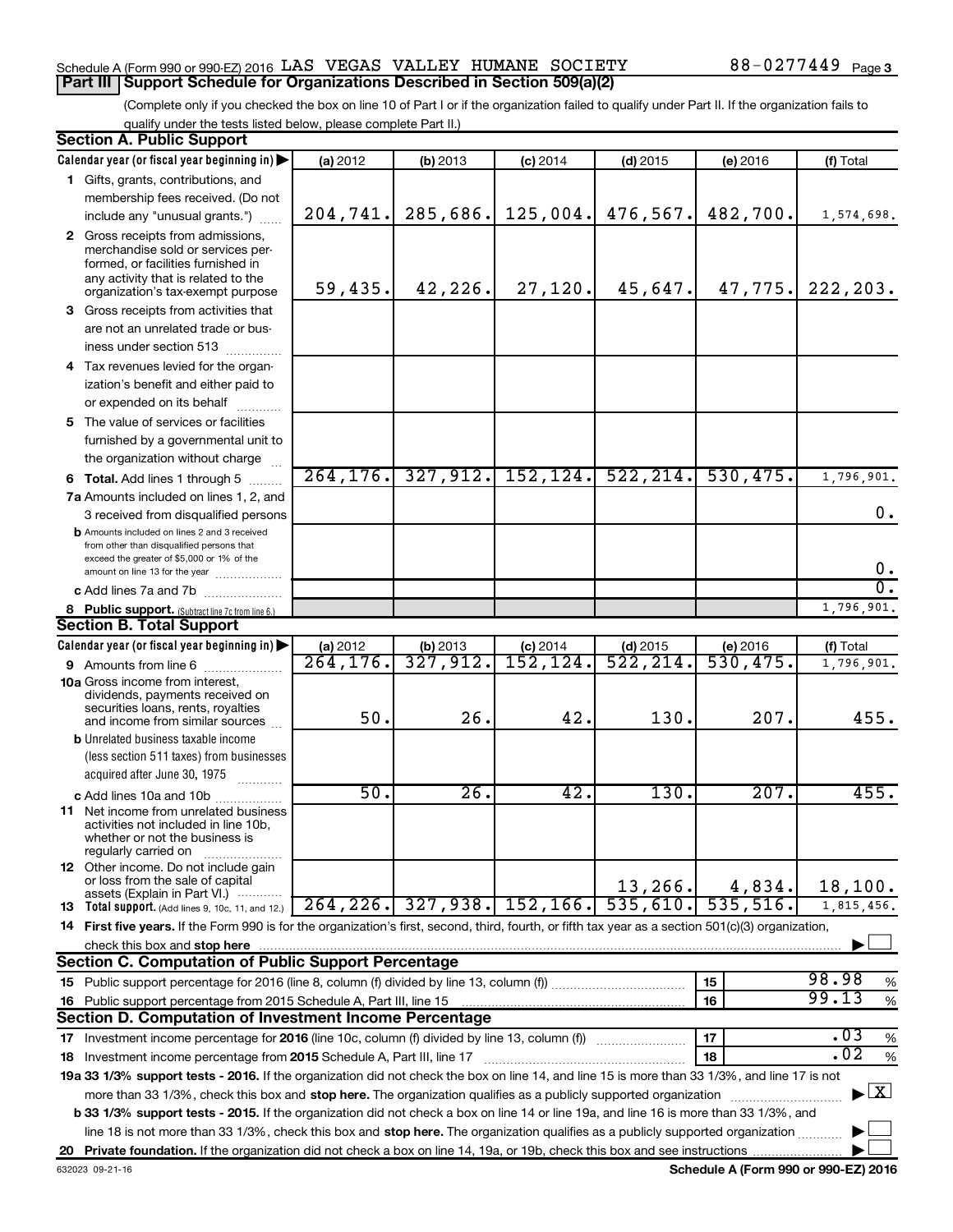**1**

**2**

**Yes No**

#### **Part IV Supporting Organizations**

(Complete only if you checked a box in line 12 on Part I. If you checked 12a of Part I, complete Sections A and B. If you checked 12b of Part I, complete Sections A and C. If you checked 12c of Part I, complete Sections A, D, and E. If you checked 12d of Part I, complete Sections A and D, and complete Part V.)

#### **Section A. All Supporting Organizations**

- **1** Are all of the organization's supported organizations listed by name in the organization's governing documents? If "No," describe in Part VI how the supported organizations are designated. If designated by *class or purpose, describe the designation. If historic and continuing relationship, explain.*
- **2** Did the organization have any supported organization that does not have an IRS determination of status under section 509(a)(1) or (2)? If "Yes," explain in Part VI how the organization determined that the supported *organization was described in section 509(a)(1) or (2).*
- **3a** Did the organization have a supported organization described in section 501(c)(4), (5), or (6)? If "Yes," answer *(b) and (c) below.*
- **b** Did the organization confirm that each supported organization qualified under section 501(c)(4), (5), or (6) and satisfied the public support tests under section 509(a)(2)? If "Yes," describe in Part VI when and how the *organization made the determination.*
- **c** Did the organization ensure that all support to such organizations was used exclusively for section 170(c)(2)(B) purposes? If "Yes," explain in Part VI what controls the organization put in place to ensure such use.
- **4 a** *If* Was any supported organization not organized in the United States ("foreign supported organization")? *"Yes," and if you checked 12a or 12b in Part I, answer (b) and (c) below.*
- **b** Did the organization have ultimate control and discretion in deciding whether to make grants to the foreign supported organization? If "Yes," describe in Part VI how the organization had such control and discretion *despite being controlled or supervised by or in connection with its supported organizations.*
- **c** Did the organization support any foreign supported organization that does not have an IRS determination under sections 501(c)(3) and 509(a)(1) or (2)? If "Yes," explain in Part VI what controls the organization used *to ensure that all support to the foreign supported organization was used exclusively for section 170(c)(2)(B) purposes.*
- **5a** Did the organization add, substitute, or remove any supported organizations during the tax year? If "Yes," answer (b) and (c) below (if applicable). Also, provide detail in Part VI, including (i) the names and EIN *numbers of the supported organizations added, substituted, or removed; (ii) the reasons for each such action; (iii) the authority under the organization's organizing document authorizing such action; and (iv) how the action was accomplished (such as by amendment to the organizing document).*
- **b Type I or Type II only.** Was any added or substituted supported organization part of a class already designated in the organization's organizing document?
- **c Substitutions only.**  Was the substitution the result of an event beyond the organization's control?
- **6** Did the organization provide support (whether in the form of grants or the provision of services or facilities) to support or benefit one or more of the filing organization's supported organizations? If "Yes," provide detail in anyone other than (i) its supported organizations, (ii) individuals that are part of the charitable class benefited by one or more of its supported organizations, or (iii) other supporting organizations that also *Part VI.*
- **7** Did the organization provide a grant, loan, compensation, or other similar payment to a substantial contributor regard to a substantial contributor? If "Yes," complete Part I of Schedule L (Form 990 or 990-EZ). (defined in section 4958(c)(3)(C)), a family member of a substantial contributor, or a 35% controlled entity with
- **8** Did the organization make a loan to a disqualified person (as defined in section 4958) not described in line 7? *If "Yes," complete Part I of Schedule L (Form 990 or 990-EZ).*
- **9 a** Was the organization controlled directly or indirectly at any time during the tax year by one or more in section 509(a)(1) or (2))? If "Yes," provide detail in **Part VI.** disqualified persons as defined in section 4946 (other than foundation managers and organizations described
- **b** Did one or more disqualified persons (as defined in line 9a) hold a controlling interest in any entity in which the supporting organization had an interest? If "Yes," provide detail in Part VI.
- **c** Did a disqualified person (as defined in line 9a) have an ownership interest in, or derive any personal benefit from, assets in which the supporting organization also had an interest? If "Yes," provide detail in Part VI.
- **10 a** Was the organization subject to the excess business holdings rules of section 4943 because of section supporting organizations)? If "Yes," answer 10b below. 4943(f) (regarding certain Type II supporting organizations, and all Type III non-functionally integrated
- **b** Did the organization have any excess business holdings in the tax year? (Use Schedule C, Form 4720, to *determine whether the organization had excess business holdings.)*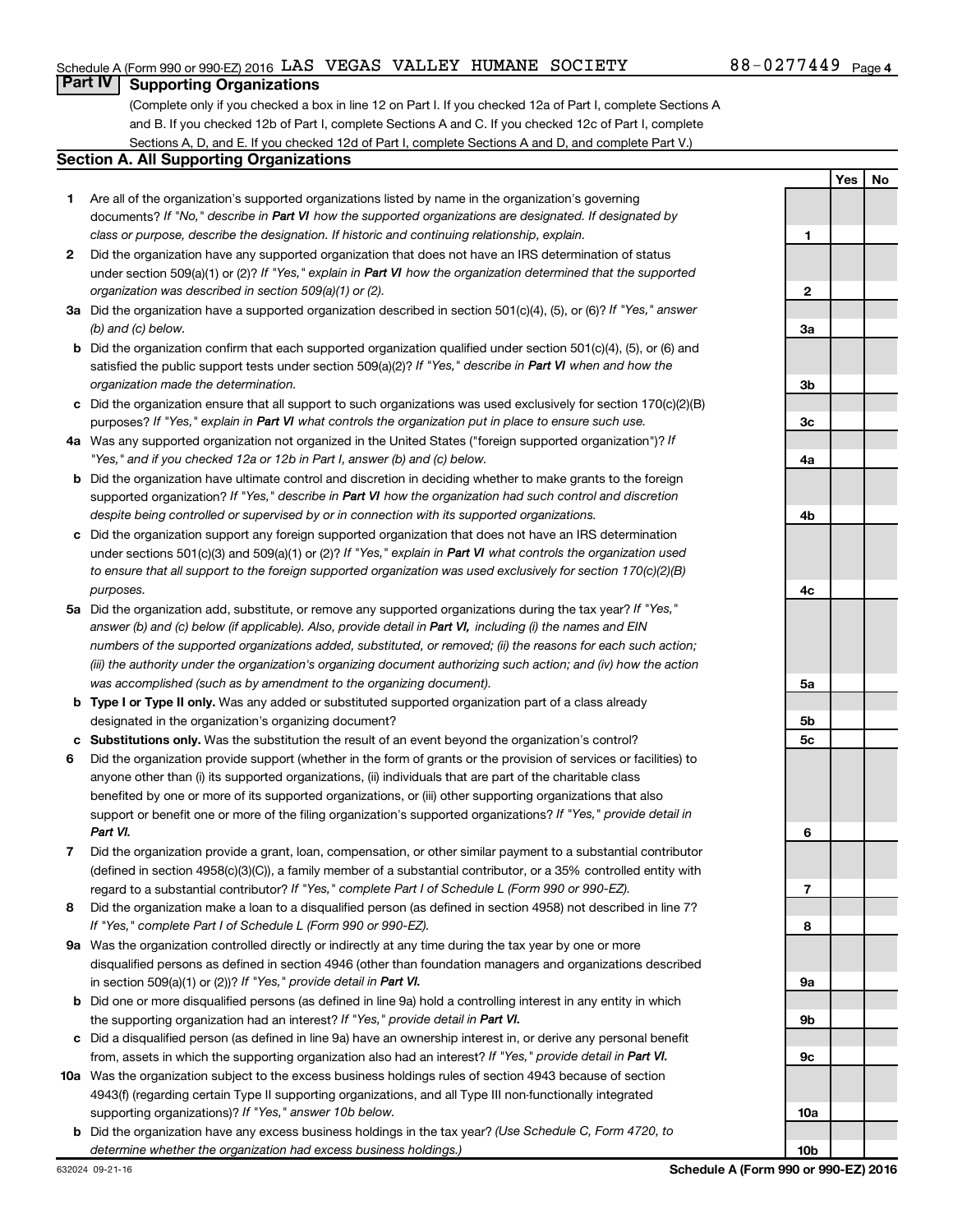#### Schedule A (Form 990 or 990-EZ) 2016 LAS VEGAS VALLEY HUMANE SOCIETY NAMEL RESOURDED A SOFT OF A Page LAS VEGAS VALLEY HUMANE SOCIETY 88-0277449

|              | Part IV<br><b>Supporting Organizations (continued)</b>                                                                          |                 |     |    |
|--------------|---------------------------------------------------------------------------------------------------------------------------------|-----------------|-----|----|
|              |                                                                                                                                 |                 | Yes | No |
| 11           | Has the organization accepted a gift or contribution from any of the following persons?                                         |                 |     |    |
|              | a A person who directly or indirectly controls, either alone or together with persons described in (b) and (c)                  |                 |     |    |
|              | below, the governing body of a supported organization?                                                                          | 11a             |     |    |
|              | <b>b</b> A family member of a person described in (a) above?                                                                    | 11 <sub>b</sub> |     |    |
|              | c A 35% controlled entity of a person described in (a) or (b) above? If "Yes" to a, b, or c, provide detail in Part VI.         | 11c             |     |    |
|              | <b>Section B. Type I Supporting Organizations</b>                                                                               |                 |     |    |
|              |                                                                                                                                 |                 | Yes | No |
|              | Did the directors, trustees, or membership of one or more supported organizations have the power to                             |                 |     |    |
| 1            |                                                                                                                                 |                 |     |    |
|              | regularly appoint or elect at least a majority of the organization's directors or trustees at all times during the              |                 |     |    |
|              | tax year? If "No," describe in Part VI how the supported organization(s) effectively operated, supervised, or                   |                 |     |    |
|              | controlled the organization's activities. If the organization had more than one supported organization,                         |                 |     |    |
|              | describe how the powers to appoint and/or remove directors or trustees were allocated among the supported                       |                 |     |    |
|              | organizations and what conditions or restrictions, if any, applied to such powers during the tax year.                          | 1               |     |    |
| 2            | Did the organization operate for the benefit of any supported organization other than the supported                             |                 |     |    |
|              | organization(s) that operated, supervised, or controlled the supporting organization? If "Yes," explain in                      |                 |     |    |
|              | Part VI how providing such benefit carried out the purposes of the supported organization(s) that operated,                     |                 |     |    |
|              | supervised, or controlled the supporting organization.                                                                          | 2               |     |    |
|              | <b>Section C. Type II Supporting Organizations</b>                                                                              |                 |     |    |
|              |                                                                                                                                 |                 | Yes | No |
| 1            | Were a majority of the organization's directors or trustees during the tax year also a majority of the directors                |                 |     |    |
|              | or trustees of each of the organization's supported organization(s)? If "No," describe in Part VI how control                   |                 |     |    |
|              | or management of the supporting organization was vested in the same persons that controlled or managed                          |                 |     |    |
|              | the supported organization(s).                                                                                                  | 1               |     |    |
|              | <b>Section D. All Type III Supporting Organizations</b>                                                                         |                 |     |    |
|              |                                                                                                                                 |                 | Yes | No |
| 1            | Did the organization provide to each of its supported organizations, by the last day of the fifth month of the                  |                 |     |    |
|              | organization's tax year, (i) a written notice describing the type and amount of support provided during the prior tax           |                 |     |    |
|              | year, (ii) a copy of the Form 990 that was most recently filed as of the date of notification, and (iii) copies of the          |                 |     |    |
|              | organization's governing documents in effect on the date of notification, to the extent not previously provided?                | 1               |     |    |
| $\mathbf{2}$ | Were any of the organization's officers, directors, or trustees either (i) appointed or elected by the supported                |                 |     |    |
|              | organization(s) or (ii) serving on the governing body of a supported organization? If "No," explain in Part VI how              |                 |     |    |
|              | the organization maintained a close and continuous working relationship with the supported organization(s).                     | 2               |     |    |
| 3            | By reason of the relationship described in (2), did the organization's supported organizations have a                           |                 |     |    |
|              | significant voice in the organization's investment policies and in directing the use of the organization's                      |                 |     |    |
|              | income or assets at all times during the tax year? If "Yes," describe in Part VI the role the organization's                    |                 |     |    |
|              | supported organizations played in this regard.                                                                                  | з               |     |    |
|              | Section E. Type III Functionally Integrated Supporting Organizations                                                            |                 |     |    |
| 1            | Check the box next to the method that the organization used to satisfy the Integral Part Test during the yealsee instructions). |                 |     |    |
| a            | The organization satisfied the Activities Test. Complete line 2 below.                                                          |                 |     |    |
| $\mathbf b$  | The organization is the parent of each of its supported organizations. Complete line 3 below.                                   |                 |     |    |
| c            | The organization supported a governmental entity. Describe in Part VI how you supported a government entity (see instructions). |                 |     |    |
| 2            | Activities Test. Answer (a) and (b) below.                                                                                      |                 | Yes | No |
| а            | Did substantially all of the organization's activities during the tax year directly further the exempt purposes of              |                 |     |    |
|              | the supported organization(s) to which the organization was responsive? If "Yes," then in Part VI identify                      |                 |     |    |
|              | those supported organizations and explain<br>how these activities directly furthered their exempt purposes,                     |                 |     |    |
|              | how the organization was responsive to those supported organizations, and how the organization determined                       |                 |     |    |
|              | that these activities constituted substantially all of its activities.                                                          | 2a              |     |    |
|              | <b>b</b> Did the activities described in (a) constitute activities that, but for the organization's involvement, one or more    |                 |     |    |
|              | of the organization's supported organization(s) would have been engaged in? If "Yes," explain in Part VI the                    |                 |     |    |
|              | reasons for the organization's position that its supported organization(s) would have engaged in these                          |                 |     |    |
|              | activities but for the organization's involvement.                                                                              | 2b              |     |    |
| З            | Parent of Supported Organizations. Answer (a) and (b) below.                                                                    |                 |     |    |
| а            | Did the organization have the power to regularly appoint or elect a majority of the officers, directors, or                     |                 |     |    |
|              | trustees of each of the supported organizations? Provide details in Part VI.                                                    | За              |     |    |
|              | <b>b</b> Did the organization exercise a substantial degree of direction over the policies, programs, and activities of each    |                 |     |    |
|              | of its supported organizations? If "Yes," describe in Part VI the role played by the organization in this regard.               | Зb              |     |    |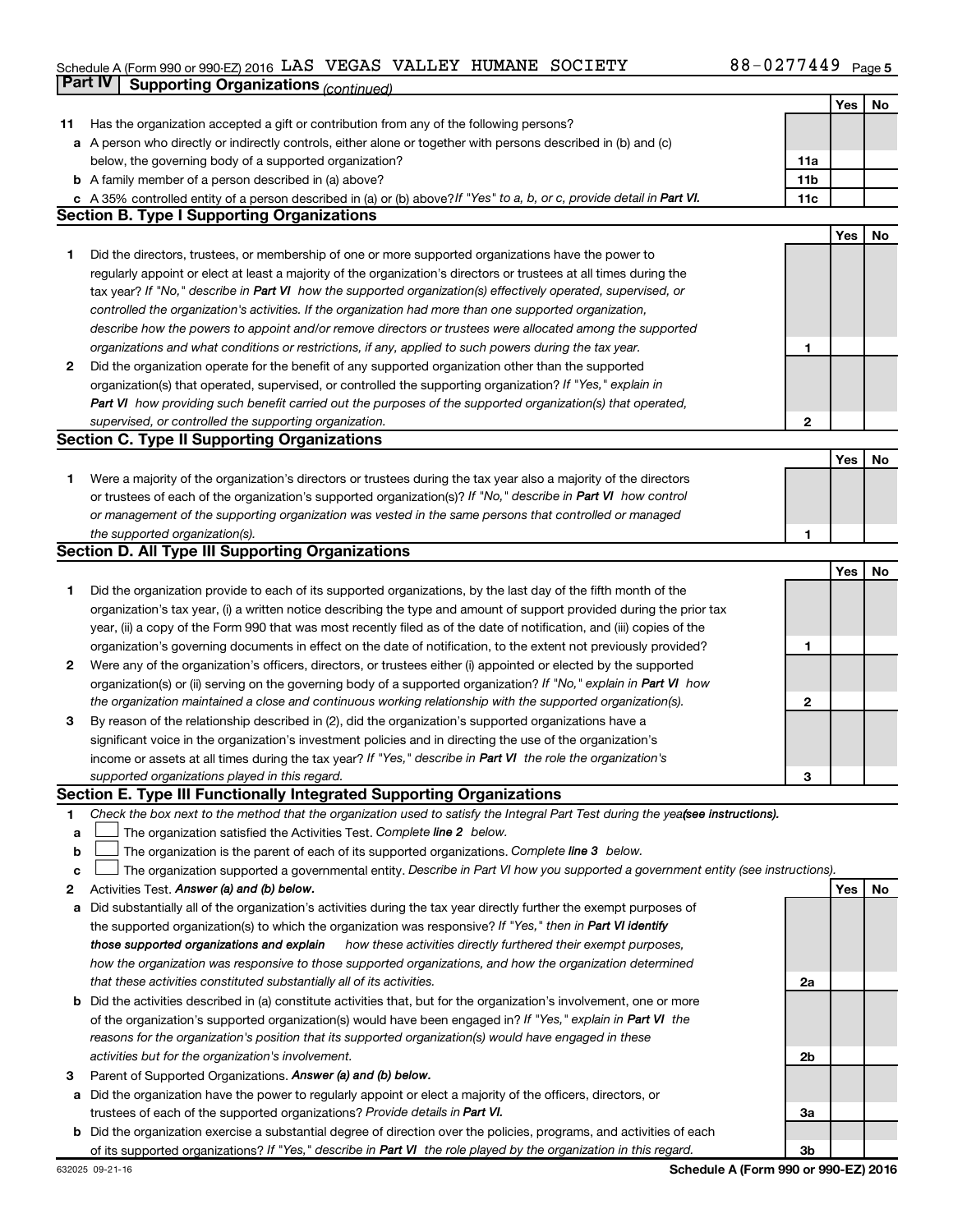#### Schedule A (Form 990 or 990-EZ) 2016  $\rm{LAS}$  VEGAS VALLEY HUMANE SOCIETY  $\rm{S}$  88-0277449  $\rm{Page}$ **Part V Type III Non-Functionally Integrated 509(a)(3) Supporting Organizations**

### 1 **Letter See instructions.** All Check here if the organization satisfied the Integral Part Test as a qualifying trust on Nov. 20, 1970 (explain in Part VI.) See instructions. All other Type III non-functionally integrated supporting organizations must complete Sections A through E.

|                | Section A - Adjusted Net Income                                              |                | (A) Prior Year | (B) Current Year<br>(optional) |
|----------------|------------------------------------------------------------------------------|----------------|----------------|--------------------------------|
| 1              | Net short-term capital gain                                                  | 1              |                |                                |
| 2              | Recoveries of prior-year distributions                                       | $\mathbf{2}$   |                |                                |
| з              | Other gross income (see instructions)                                        | 3              |                |                                |
| 4              | Add lines 1 through 3                                                        | 4              |                |                                |
| 5              | Depreciation and depletion                                                   | 5              |                |                                |
| 6              | Portion of operating expenses paid or incurred for production or             |                |                |                                |
|                | collection of gross income or for management, conservation, or               |                |                |                                |
|                | maintenance of property held for production of income (see instructions)     | 6              |                |                                |
| 7              | Other expenses (see instructions)                                            | $\overline{7}$ |                |                                |
| 8              | Adjusted Net Income (subtract lines 5, 6, and 7 from line 4)                 | 8              |                |                                |
|                | <b>Section B - Minimum Asset Amount</b>                                      |                | (A) Prior Year | (B) Current Year<br>(optional) |
| 1              | Aggregate fair market value of all non-exempt-use assets (see                |                |                |                                |
|                | instructions for short tax year or assets held for part of year):            |                |                |                                |
|                | a Average monthly value of securities                                        | 1a             |                |                                |
|                | <b>b</b> Average monthly cash balances                                       | 1b             |                |                                |
|                | c Fair market value of other non-exempt-use assets                           | 1c             |                |                                |
|                | <b>d</b> Total (add lines 1a, 1b, and 1c)                                    | 1d             |                |                                |
|                | e Discount claimed for blockage or other                                     |                |                |                                |
|                | factors (explain in detail in <b>Part VI</b> ):                              |                |                |                                |
| 2              | Acquisition indebtedness applicable to non-exempt-use assets                 | $\mathbf{2}$   |                |                                |
| 3              | Subtract line 2 from line 1d                                                 | 3              |                |                                |
| 4              | Cash deemed held for exempt use. Enter 1-1/2% of line 3 (for greater amount, |                |                |                                |
|                | see instructions)                                                            | 4              |                |                                |
| 5              | Net value of non-exempt-use assets (subtract line 4 from line 3)             | 5              |                |                                |
| 6              | Multiply line 5 by .035                                                      | 6              |                |                                |
| $\overline{7}$ | Recoveries of prior-year distributions                                       | $\overline{7}$ |                |                                |
| 8              | <b>Minimum Asset Amount (add line 7 to line 6)</b>                           | 8              |                |                                |
|                | <b>Section C - Distributable Amount</b>                                      |                |                | <b>Current Year</b>            |
| 1              | Adjusted net income for prior year (from Section A, line 8, Column A)        | 1              |                |                                |
| $\mathbf{2}$   | Enter 85% of line 1                                                          | $\mathbf{2}$   |                |                                |
| З              | Minimum asset amount for prior year (from Section B, line 8, Column A)       | 3              |                |                                |
| 4              | Enter greater of line 2 or line 3                                            | 4              |                |                                |
| 5              | Income tax imposed in prior year                                             | 5              |                |                                |
| 6              | <b>Distributable Amount.</b> Subtract line 5 from line 4, unless subject to  |                |                |                                |
|                | emergency temporary reduction (see instructions)                             | 6              |                |                                |

**7** Let Check here if the current year is the organization's first as a non-functionally integrated Type III supporting organization (see instructions).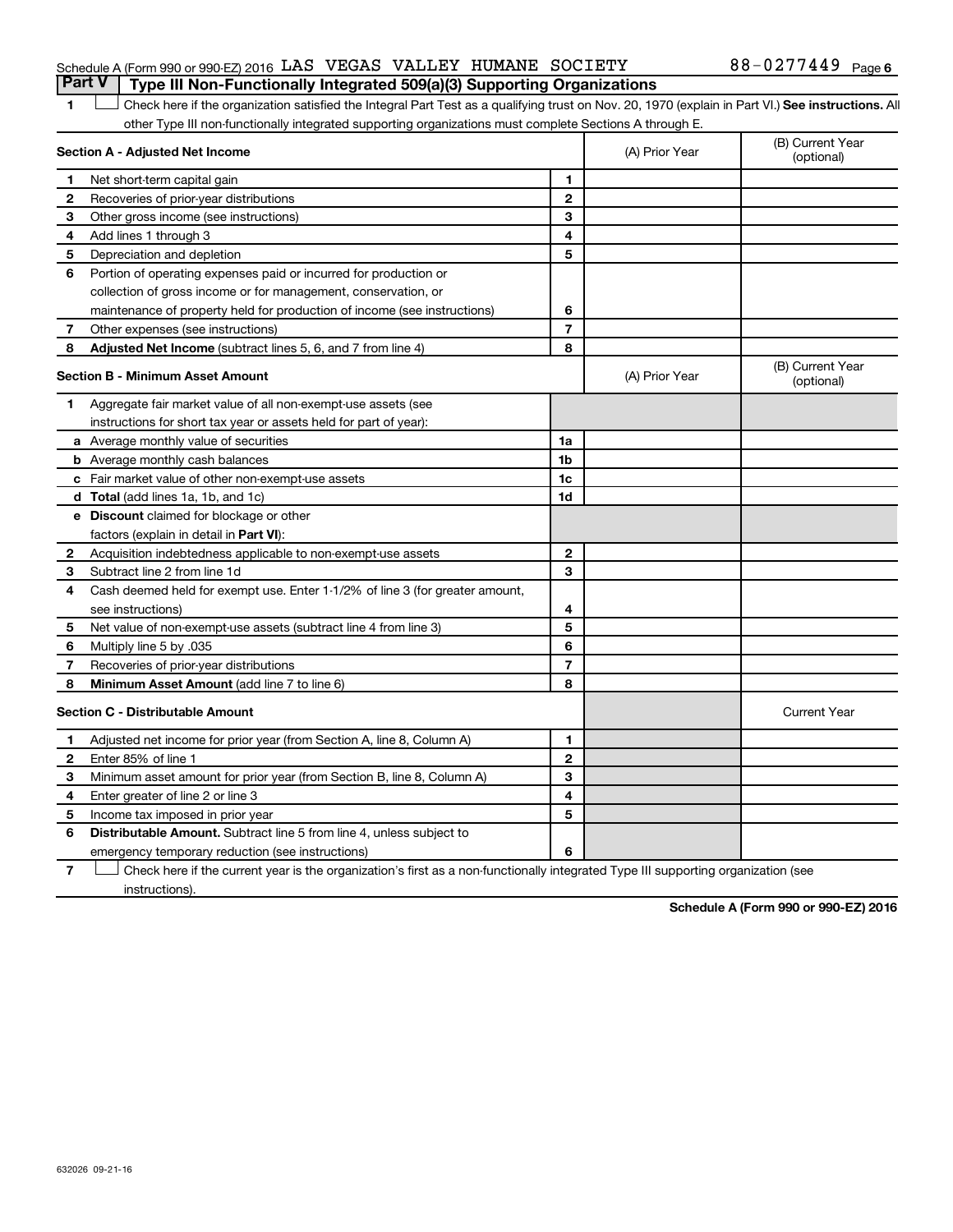#### Schedule A (Form 990 or 990-EZ) 2016 LAS VEGAS VALLEY HUMANE SOCIETY NAMEL RESOURDED A SOFT OF A Page LAS VEGAS VALLEY HUMANE SOCIETY 88-0277449

| <b>Part V</b> | Type III Non-Functionally Integrated 509(a)(3) Supporting Organizations (continued)                 |                             |                                       |                                         |  |  |  |
|---------------|-----------------------------------------------------------------------------------------------------|-----------------------------|---------------------------------------|-----------------------------------------|--|--|--|
|               | <b>Section D - Distributions</b>                                                                    |                             |                                       | <b>Current Year</b>                     |  |  |  |
| 1             | Amounts paid to supported organizations to accomplish exempt purposes                               |                             |                                       |                                         |  |  |  |
| 2             | Amounts paid to perform activity that directly furthers exempt purposes of supported                |                             |                                       |                                         |  |  |  |
|               | organizations, in excess of income from activity                                                    |                             |                                       |                                         |  |  |  |
| 3             | Administrative expenses paid to accomplish exempt purposes of supported organizations               |                             |                                       |                                         |  |  |  |
| 4             | Amounts paid to acquire exempt-use assets                                                           |                             |                                       |                                         |  |  |  |
| 5             | Qualified set-aside amounts (prior IRS approval required)                                           |                             |                                       |                                         |  |  |  |
| 6             | Other distributions (describe in Part VI). See instructions                                         |                             |                                       |                                         |  |  |  |
| 7             | <b>Total annual distributions.</b> Add lines 1 through 6                                            |                             |                                       |                                         |  |  |  |
| 8             | Distributions to attentive supported organizations to which the organization is responsive          |                             |                                       |                                         |  |  |  |
|               | (provide details in Part VI). See instructions                                                      |                             |                                       |                                         |  |  |  |
| 9             | Distributable amount for 2016 from Section C, line 6                                                |                             |                                       |                                         |  |  |  |
| 10            | Line 8 amount divided by Line 9 amount                                                              |                             |                                       |                                         |  |  |  |
|               |                                                                                                     | (i)                         | (ii)                                  | (iii)                                   |  |  |  |
|               | Section E - Distribution Allocations (see instructions)                                             | <b>Excess Distributions</b> | <b>Underdistributions</b><br>Pre-2016 | <b>Distributable</b><br>Amount for 2016 |  |  |  |
|               |                                                                                                     |                             |                                       |                                         |  |  |  |
| 1             | Distributable amount for 2016 from Section C, line 6                                                |                             |                                       |                                         |  |  |  |
| $\mathbf{2}$  | Underdistributions, if any, for years prior to 2016 (reason-                                        |                             |                                       |                                         |  |  |  |
|               | able cause required- explain in Part VI). See instructions                                          |                             |                                       |                                         |  |  |  |
| 3             | Excess distributions carryover, if any, to 2016:                                                    |                             |                                       |                                         |  |  |  |
| а             |                                                                                                     |                             |                                       |                                         |  |  |  |
| b             |                                                                                                     |                             |                                       |                                         |  |  |  |
|               | c From 2013                                                                                         |                             |                                       |                                         |  |  |  |
|               | <b>d</b> From 2014                                                                                  |                             |                                       |                                         |  |  |  |
|               | e From 2015                                                                                         |                             |                                       |                                         |  |  |  |
|               | f Total of lines 3a through e                                                                       |                             |                                       |                                         |  |  |  |
|               | <b>g</b> Applied to underdistributions of prior years                                               |                             |                                       |                                         |  |  |  |
|               | <b>h</b> Applied to 2016 distributable amount<br>Carryover from 2011 not applied (see instructions) |                             |                                       |                                         |  |  |  |
|               | Remainder. Subtract lines 3g, 3h, and 3i from 3f.                                                   |                             |                                       |                                         |  |  |  |
| 4             | Distributions for 2016 from Section D,                                                              |                             |                                       |                                         |  |  |  |
|               | $line 7$ :                                                                                          |                             |                                       |                                         |  |  |  |
|               | a Applied to underdistributions of prior years                                                      |                             |                                       |                                         |  |  |  |
|               | <b>b</b> Applied to 2016 distributable amount                                                       |                             |                                       |                                         |  |  |  |
| с             | Remainder. Subtract lines 4a and 4b from 4                                                          |                             |                                       |                                         |  |  |  |
| 5             | Remaining underdistributions for years prior to 2016, if                                            |                             |                                       |                                         |  |  |  |
|               | any. Subtract lines 3g and 4a from line 2. For result greater                                       |                             |                                       |                                         |  |  |  |
|               | than zero, explain in Part VI. See instructions                                                     |                             |                                       |                                         |  |  |  |
| 6             | Remaining underdistributions for 2016. Subtract lines 3h                                            |                             |                                       |                                         |  |  |  |
|               | and 4b from line 1. For result greater than zero, explain in                                        |                             |                                       |                                         |  |  |  |
|               | Part VI. See instructions                                                                           |                             |                                       |                                         |  |  |  |
| $\mathbf{7}$  | Excess distributions carryover to 2017. Add lines 3j                                                |                             |                                       |                                         |  |  |  |
|               | and 4c                                                                                              |                             |                                       |                                         |  |  |  |
| 8             | Breakdown of line 7:                                                                                |                             |                                       |                                         |  |  |  |
| a             |                                                                                                     |                             |                                       |                                         |  |  |  |
|               | <b>b</b> Excess from 2013                                                                           |                             |                                       |                                         |  |  |  |
|               | c Excess from 2014                                                                                  |                             |                                       |                                         |  |  |  |
|               | d Excess from 2015                                                                                  |                             |                                       |                                         |  |  |  |
|               | e Excess from 2016                                                                                  |                             |                                       |                                         |  |  |  |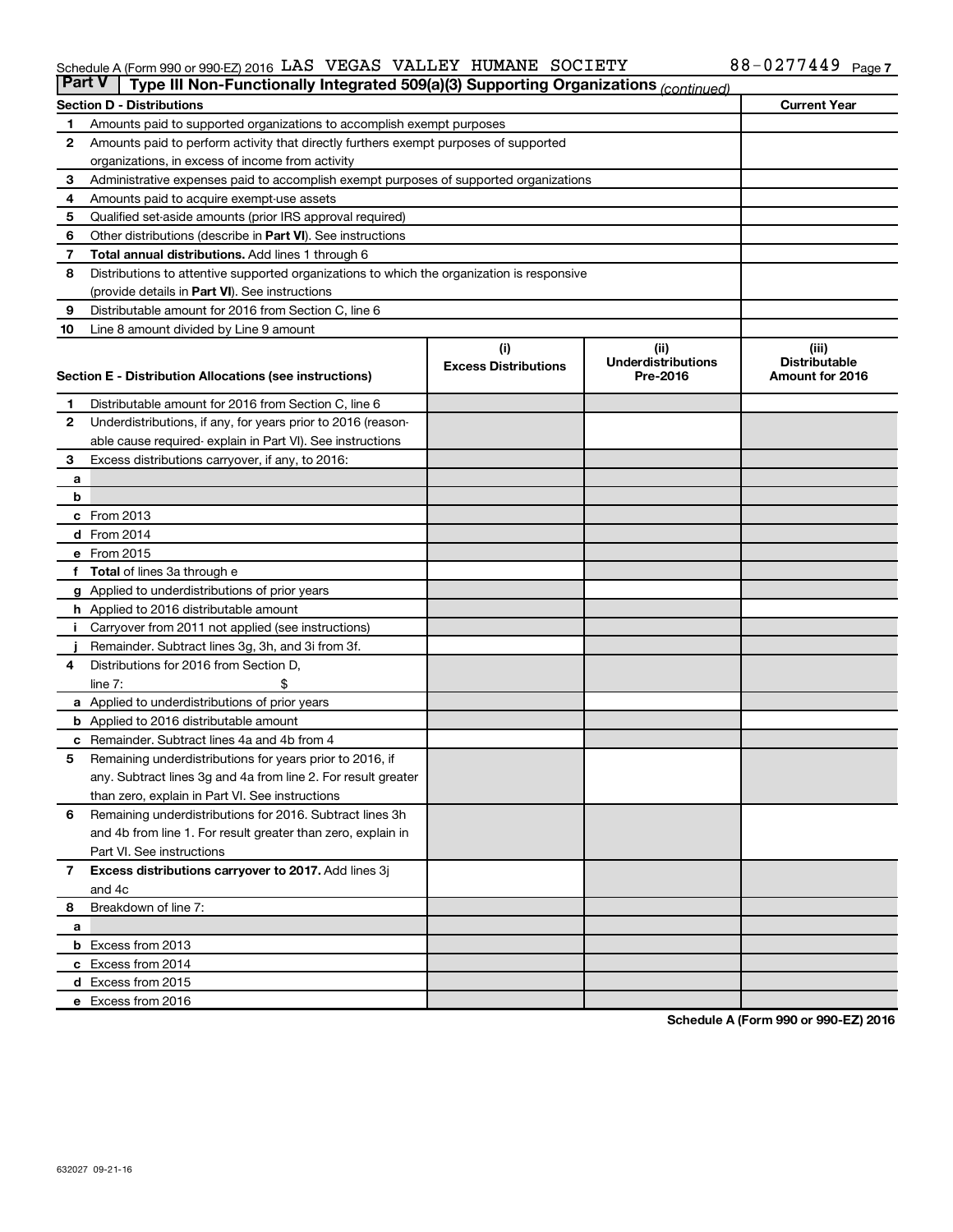|                | Schedule A (Form 990 or 990-EZ) 2016 LAS VEGAS VALLEY HUMANE SOCIETY |  |  |  | 88-0277449 Page 8                                                                                                                                                                                                                                                                                                                                                                                                                                                                                                                                                    |
|----------------|----------------------------------------------------------------------|--|--|--|----------------------------------------------------------------------------------------------------------------------------------------------------------------------------------------------------------------------------------------------------------------------------------------------------------------------------------------------------------------------------------------------------------------------------------------------------------------------------------------------------------------------------------------------------------------------|
| <b>Part VI</b> | (See instructions.)                                                  |  |  |  | Supplemental Information. Provide the explanations required by Part II, line 10; Part II, line 17a or 17b; Part III, line 12;<br>Part IV, Section A, lines 1, 2, 3b, 3c, 4b, 4c, 5a, 6, 9a, 9b, 9c, 11a, 11b, and 11c; Part IV, Section B, lines 1 and 2; Part IV, Section C,<br>line 1; Part IV, Section D, lines 2 and 3; Part IV, Section E, lines 1c, 2a, 2b, 3a, and 3b; Part V, line 1; Part V, Section B, line 1e; Part V,<br>Section D, lines 5, 6, and 8; and Part V, Section E, lines 2, 5, and 6. Also complete this part for any additional information. |
|                |                                                                      |  |  |  |                                                                                                                                                                                                                                                                                                                                                                                                                                                                                                                                                                      |
|                |                                                                      |  |  |  |                                                                                                                                                                                                                                                                                                                                                                                                                                                                                                                                                                      |
|                |                                                                      |  |  |  |                                                                                                                                                                                                                                                                                                                                                                                                                                                                                                                                                                      |
|                |                                                                      |  |  |  |                                                                                                                                                                                                                                                                                                                                                                                                                                                                                                                                                                      |
|                |                                                                      |  |  |  |                                                                                                                                                                                                                                                                                                                                                                                                                                                                                                                                                                      |
|                |                                                                      |  |  |  |                                                                                                                                                                                                                                                                                                                                                                                                                                                                                                                                                                      |
|                |                                                                      |  |  |  |                                                                                                                                                                                                                                                                                                                                                                                                                                                                                                                                                                      |
|                |                                                                      |  |  |  |                                                                                                                                                                                                                                                                                                                                                                                                                                                                                                                                                                      |
|                |                                                                      |  |  |  |                                                                                                                                                                                                                                                                                                                                                                                                                                                                                                                                                                      |
|                |                                                                      |  |  |  |                                                                                                                                                                                                                                                                                                                                                                                                                                                                                                                                                                      |
|                |                                                                      |  |  |  |                                                                                                                                                                                                                                                                                                                                                                                                                                                                                                                                                                      |
|                |                                                                      |  |  |  |                                                                                                                                                                                                                                                                                                                                                                                                                                                                                                                                                                      |
|                |                                                                      |  |  |  |                                                                                                                                                                                                                                                                                                                                                                                                                                                                                                                                                                      |
|                |                                                                      |  |  |  |                                                                                                                                                                                                                                                                                                                                                                                                                                                                                                                                                                      |
|                |                                                                      |  |  |  |                                                                                                                                                                                                                                                                                                                                                                                                                                                                                                                                                                      |
|                |                                                                      |  |  |  |                                                                                                                                                                                                                                                                                                                                                                                                                                                                                                                                                                      |
|                |                                                                      |  |  |  |                                                                                                                                                                                                                                                                                                                                                                                                                                                                                                                                                                      |
|                |                                                                      |  |  |  |                                                                                                                                                                                                                                                                                                                                                                                                                                                                                                                                                                      |
|                |                                                                      |  |  |  |                                                                                                                                                                                                                                                                                                                                                                                                                                                                                                                                                                      |
|                |                                                                      |  |  |  |                                                                                                                                                                                                                                                                                                                                                                                                                                                                                                                                                                      |
|                |                                                                      |  |  |  |                                                                                                                                                                                                                                                                                                                                                                                                                                                                                                                                                                      |
|                |                                                                      |  |  |  |                                                                                                                                                                                                                                                                                                                                                                                                                                                                                                                                                                      |
|                |                                                                      |  |  |  |                                                                                                                                                                                                                                                                                                                                                                                                                                                                                                                                                                      |
|                |                                                                      |  |  |  |                                                                                                                                                                                                                                                                                                                                                                                                                                                                                                                                                                      |
|                |                                                                      |  |  |  |                                                                                                                                                                                                                                                                                                                                                                                                                                                                                                                                                                      |
|                |                                                                      |  |  |  |                                                                                                                                                                                                                                                                                                                                                                                                                                                                                                                                                                      |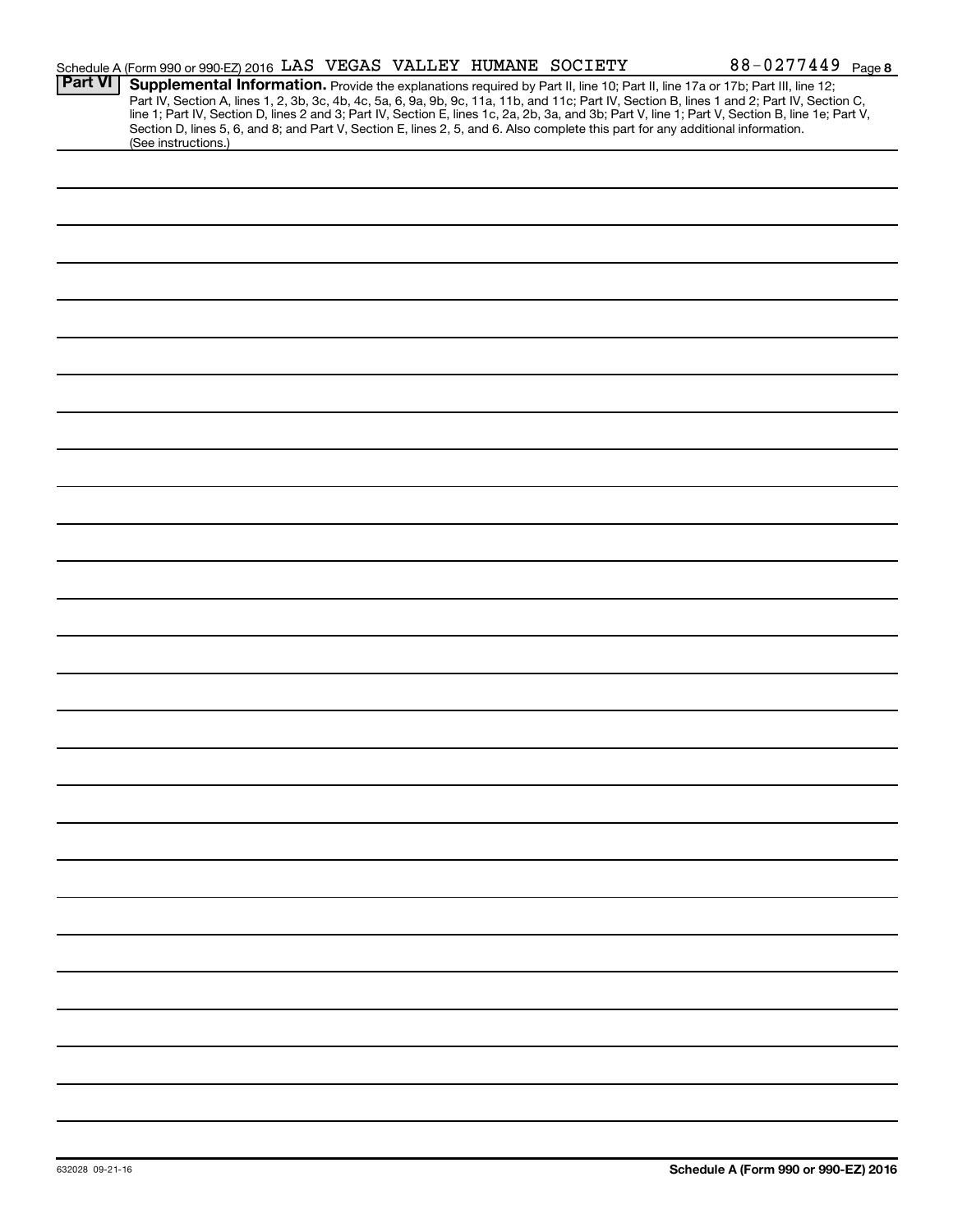| <b>SCHEDULE D</b> |  |  |
|-------------------|--|--|
|-------------------|--|--|

Department of the Treasury Internal Revenue Service

| (Form 990) |  |
|------------|--|
|------------|--|

# **SCHEDULE D Supplemental Financial Statements**<br> **Form 990 2016**<br> **Part IV** line 6.7.8.9.10, 11a, 11b, 11d, 11d, 11d, 11d, 11d, 12a, 0r, 12b

**(Form 990) | Complete if the organization answered "Yes" on Form 990, Part IV, line 6, 7, 8, 9, 10, 11a, 11b, 11c, 11d, 11e, 11f, 12a, or 12b.**

**| Attach to Form 990. | Information about Schedule D (Form 990) and its instructions is at**  *www.irs.gov/form990.*



**Name of the organization Employer identification number** LIEV UIIMANE COCIETY

|         | LAS VEGAS VALLEY HUMANE SOCIETY                                                                                                                            | 88-0477449                      |
|---------|------------------------------------------------------------------------------------------------------------------------------------------------------------|---------------------------------|
| Part I  | Organizations Maintaining Donor Advised Funds or Other Similar Funds or Accounts. Complete if the                                                          |                                 |
|         | organization answered "Yes" on Form 990, Part IV, line 6.                                                                                                  |                                 |
|         | (a) Donor advised funds                                                                                                                                    | (b) Funds and other accounts    |
| 1       |                                                                                                                                                            |                                 |
| 2       | Aggregate value of contributions to (during year)                                                                                                          |                                 |
| з       | Aggregate value of grants from (during year)                                                                                                               |                                 |
| 4       |                                                                                                                                                            |                                 |
| 5       | Did the organization inform all donors and donor advisors in writing that the assets held in donor advised funds                                           |                                 |
|         |                                                                                                                                                            | Yes<br>No                       |
| 6       | Did the organization inform all grantees, donors, and donor advisors in writing that grant funds can be used only                                          |                                 |
|         | for charitable purposes and not for the benefit of the donor or donor advisor, or for any other purpose conferring                                         |                                 |
|         | impermissible private benefit?                                                                                                                             | Yes<br>No                       |
| Part II | Conservation Easements. Complete if the organization answered "Yes" on Form 990, Part IV, line 7.                                                          |                                 |
| 1       | Purpose(s) of conservation easements held by the organization (check all that apply).                                                                      |                                 |
|         | Preservation of land for public use (e.g., recreation or education)<br>Preservation of a historically important land area                                  |                                 |
|         | Protection of natural habitat<br>Preservation of a certified historic structure                                                                            |                                 |
|         | Preservation of open space                                                                                                                                 |                                 |
| 2       | Complete lines 2a through 2d if the organization held a qualified conservation contribution in the form of a conservation easement on the last             |                                 |
|         | day of the tax year.                                                                                                                                       | Held at the End of the Tax Year |
| а       | Total number of conservation easements                                                                                                                     | 2a                              |
| b       |                                                                                                                                                            | 2b                              |
| с       |                                                                                                                                                            | 2c                              |
| d       | Number of conservation easements included in (c) acquired after 8/17/06, and not on a historic structure                                                   |                                 |
|         |                                                                                                                                                            | 2d                              |
| 3       | Number of conservation easements modified, transferred, released, extinguished, or terminated by the organization during the tax                           |                                 |
|         | year                                                                                                                                                       |                                 |
| 4       | Number of states where property subject to conservation easement is located >                                                                              |                                 |
| 5       | Does the organization have a written policy regarding the periodic monitoring, inspection, handling of                                                     |                                 |
|         | violations, and enforcement of the conservation easements it holds?                                                                                        | Yes<br><b>No</b>                |
| 6       | Staff and volunteer hours devoted to monitoring, inspecting, handling of violations, and enforcing conservation easements during the year                  |                                 |
|         |                                                                                                                                                            |                                 |
| 7       | Amount of expenses incurred in monitoring, inspecting, handling of violations, and enforcing conservation easements during the year                        |                                 |
|         | $\blacktriangleright$ \$                                                                                                                                   |                                 |
| 8       | Does each conservation easement reported on line 2(d) above satisfy the requirements of section 170(h)(4)(B)(i)                                            |                                 |
|         |                                                                                                                                                            | <b>No</b><br>Yes                |
| 9       | In Part XIII, describe how the organization reports conservation easements in its revenue and expense statement, and balance sheet, and                    |                                 |
|         | include, if applicable, the text of the footnote to the organization's financial statements that describes the organization's accounting for               |                                 |
|         | conservation easements.                                                                                                                                    |                                 |
|         | Organizations Maintaining Collections of Art, Historical Treasures, or Other Similar Assets.<br>Part III                                                   |                                 |
|         | Complete if the organization answered "Yes" on Form 990, Part IV, line 8.                                                                                  |                                 |
|         | 1a If the organization elected, as permitted under SFAS 116 (ASC 958), not to report in its revenue statement and balance sheet works of art,              |                                 |
|         | historical treasures, or other similar assets held for public exhibition, education, or research in furtherance of public service, provide, in Part XIII,  |                                 |
|         | the text of the footnote to its financial statements that describes these items.                                                                           |                                 |
|         | <b>b</b> If the organization elected, as permitted under SFAS 116 (ASC 958), to report in its revenue statement and balance sheet works of art, historical |                                 |
|         | treasures, or other similar assets held for public exhibition, education, or research in furtherance of public service, provide the following amounts      |                                 |
|         | relating to these items:                                                                                                                                   |                                 |
|         |                                                                                                                                                            | $\blacktriangleright$ \$        |
|         | (ii) Assets included in Form 990, Part X                                                                                                                   | $\blacktriangleright$ \$        |
| 2       | If the organization received or held works of art, historical treasures, or other similar assets for financial gain, provide                               |                                 |
|         | the following amounts required to be reported under SFAS 116 (ASC 958) relating to these items:                                                            |                                 |
| а       |                                                                                                                                                            | $\blacktriangleright$ \$        |
|         |                                                                                                                                                            | $\blacktriangleright$ \$        |

| LHA For Paperwork Reduction Act Notice, see the Instructions for Form 990. |
|----------------------------------------------------------------------------|
| 632051 08-29-16                                                            |

**Schedule D (Form 990) 2016**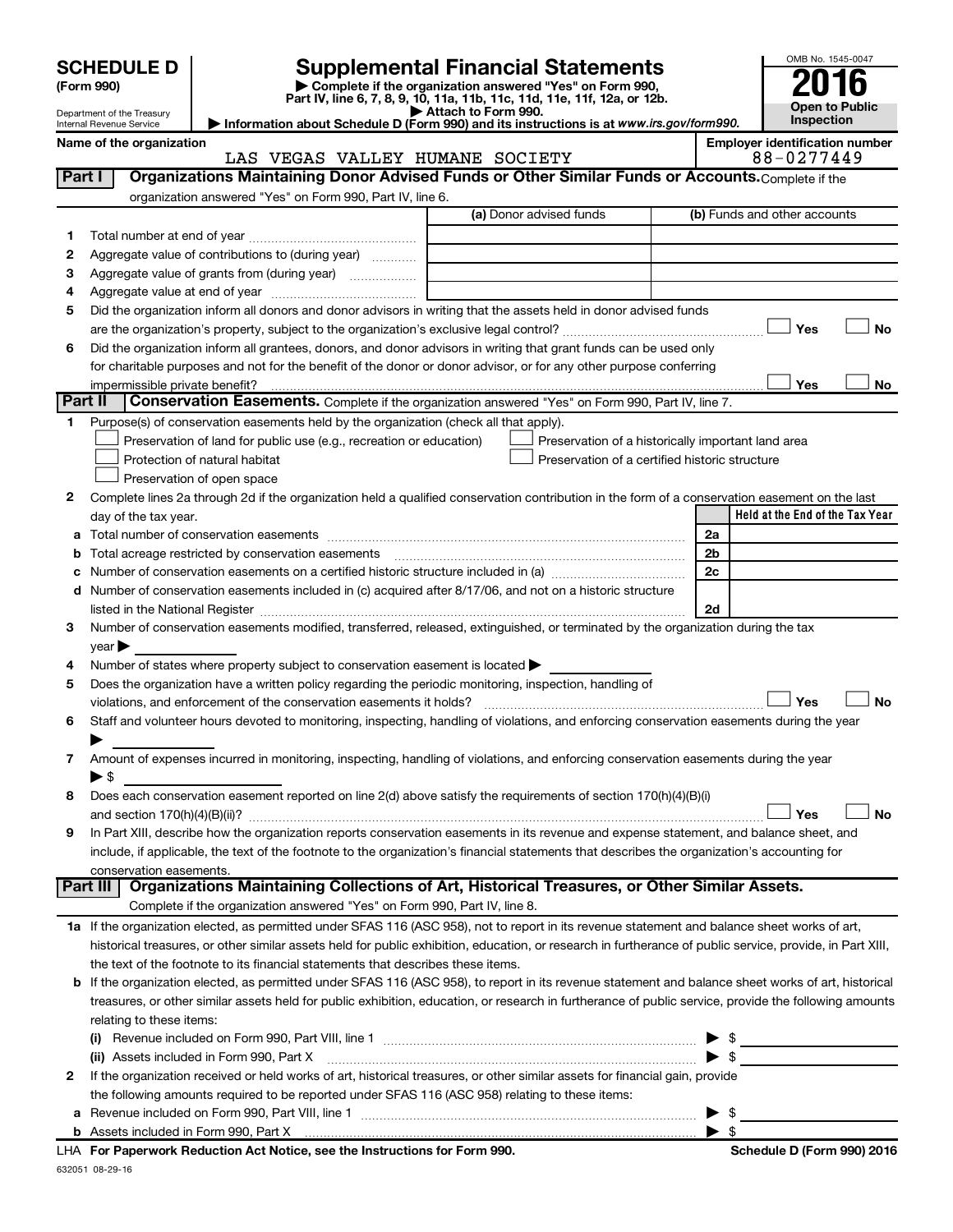| Part III<br>Organizations Maintaining Collections of Art, Historical Treasures, or Other Similar Assets (continued)<br>Using the organization's acquisition, accession, and other records, check any of the following that are a significant use of its collection items<br>3<br>(check all that apply):<br>Public exhibition<br>Loan or exchange programs<br>d<br>a<br>Other and the control of the control of the control of the control of the control of the control of the control of the control of the control of the control of the control of the control of the control of the control of th<br>Scholarly research<br>b<br>e<br>Preservation for future generations<br>c<br>Provide a description of the organization's collections and explain how they further the organization's exempt purpose in Part XIII.<br>4<br>During the year, did the organization solicit or receive donations of art, historical treasures, or other similar assets<br>5<br>Yes<br><b>Part IV</b><br>Escrow and Custodial Arrangements. Complete if the organization answered "Yes" on Form 990, Part IV, line 9, or<br>reported an amount on Form 990, Part X, line 21.<br>1a Is the organization an agent, trustee, custodian or other intermediary for contributions or other assets not included<br>Yes<br>b If "Yes," explain the arrangement in Part XIII and complete the following table:<br>Amount<br>c Beginning balance measurements and the contract of the contract of the contract of the contract of the contract of the contract of the contract of the contract of the contract of the contract of the contract of the contr<br>1c<br>1d<br>Distributions during the year manufactured and an account of the year manufactured and the year manufactured and the year manufactured and the year manufactured and the year manufactured and the year manufactured and the y<br>1e<br>1f<br>2a Did the organization include an amount on Form 990, Part X, line 21, for escrow or custodial account liability?<br>Yes<br>No<br><b>b</b> If "Yes," explain the arrangement in Part XIII. Check here if the explanation has been provided on Part XIII<br>Endowment Funds. Complete if the organization answered "Yes" on Form 990, Part IV, line 10.<br><b>Part V</b><br>(c) Two years back $ $ (d) Three years back $ $<br>(e) Four years back<br>(a) Current year<br>(b) Prior year<br>Beginning of year balance<br>1а<br>b<br>Net investment earnings, gains, and losses<br>e Other expenditures for facilities<br>and programs<br>End of year balance<br>g<br>Provide the estimated percentage of the current year end balance (line 1g, column (a)) held as:<br>2<br>Board designated or quasi-endowment<br>℅<br>а<br>Permanent endowment<br>%<br><b>c</b> Temporarily restricted endowment $\blacktriangleright$<br>%<br>The percentages on lines 2a, 2b, and 2c should equal 100%.<br>3a Are there endowment funds not in the possession of the organization that are held and administered for the organization<br>Yes<br>No<br>by:<br>(i)<br>3a(i)<br>(ii) related organizations<br>3a(ii)<br>3b<br>Describe in Part XIII the intended uses of the organization's endowment funds.<br>Land, Buildings, and Equipment.<br><b>Part VI</b><br>Complete if the organization answered "Yes" on Form 990, Part IV, line 11a. See Form 990, Part X, line 10.<br>(a) Cost or other<br>(b) Cost or other<br>Description of property<br>(c) Accumulated<br>(d) Book value<br>basis (investment)<br>depreciation<br>basis (other) | Schedule D (Form 990) 2016 | LAS VEGAS VALLEY HUMANE SOCIETY |  |  | 88-0277449 Page 2 |  |           |
|---------------------------------------------------------------------------------------------------------------------------------------------------------------------------------------------------------------------------------------------------------------------------------------------------------------------------------------------------------------------------------------------------------------------------------------------------------------------------------------------------------------------------------------------------------------------------------------------------------------------------------------------------------------------------------------------------------------------------------------------------------------------------------------------------------------------------------------------------------------------------------------------------------------------------------------------------------------------------------------------------------------------------------------------------------------------------------------------------------------------------------------------------------------------------------------------------------------------------------------------------------------------------------------------------------------------------------------------------------------------------------------------------------------------------------------------------------------------------------------------------------------------------------------------------------------------------------------------------------------------------------------------------------------------------------------------------------------------------------------------------------------------------------------------------------------------------------------------------------------------------------------------------------------------------------------------------------------------------------------------------------------------------------------------------------------------------------------------------------------------------------------------------------------------------------------------------------------------------------------------------------------------------------------------------------------------------------------------------------------------------------------------------------------------------------------------------------------------------------------------------------------------------------------------------------------------------------------------------------------------------------------------------------------------------------------------------------------------------------------------------------------------------------------------------------------------------------------------------------------------------------------------------------------------------------------------------------------------------------------------------------------------------------------------------------------------------------------------------------------------------------------------------------------------------------------------------------------------------------------------------------------------------------------------------------------------------------------------------------------------------------------------------------------------------------------------------------------------------------------------------------------------------------------|----------------------------|---------------------------------|--|--|-------------------|--|-----------|
|                                                                                                                                                                                                                                                                                                                                                                                                                                                                                                                                                                                                                                                                                                                                                                                                                                                                                                                                                                                                                                                                                                                                                                                                                                                                                                                                                                                                                                                                                                                                                                                                                                                                                                                                                                                                                                                                                                                                                                                                                                                                                                                                                                                                                                                                                                                                                                                                                                                                                                                                                                                                                                                                                                                                                                                                                                                                                                                                                                                                                                                                                                                                                                                                                                                                                                                                                                                                                                                                                                                                       |                            |                                 |  |  |                   |  |           |
|                                                                                                                                                                                                                                                                                                                                                                                                                                                                                                                                                                                                                                                                                                                                                                                                                                                                                                                                                                                                                                                                                                                                                                                                                                                                                                                                                                                                                                                                                                                                                                                                                                                                                                                                                                                                                                                                                                                                                                                                                                                                                                                                                                                                                                                                                                                                                                                                                                                                                                                                                                                                                                                                                                                                                                                                                                                                                                                                                                                                                                                                                                                                                                                                                                                                                                                                                                                                                                                                                                                                       |                            |                                 |  |  |                   |  |           |
|                                                                                                                                                                                                                                                                                                                                                                                                                                                                                                                                                                                                                                                                                                                                                                                                                                                                                                                                                                                                                                                                                                                                                                                                                                                                                                                                                                                                                                                                                                                                                                                                                                                                                                                                                                                                                                                                                                                                                                                                                                                                                                                                                                                                                                                                                                                                                                                                                                                                                                                                                                                                                                                                                                                                                                                                                                                                                                                                                                                                                                                                                                                                                                                                                                                                                                                                                                                                                                                                                                                                       |                            |                                 |  |  |                   |  |           |
|                                                                                                                                                                                                                                                                                                                                                                                                                                                                                                                                                                                                                                                                                                                                                                                                                                                                                                                                                                                                                                                                                                                                                                                                                                                                                                                                                                                                                                                                                                                                                                                                                                                                                                                                                                                                                                                                                                                                                                                                                                                                                                                                                                                                                                                                                                                                                                                                                                                                                                                                                                                                                                                                                                                                                                                                                                                                                                                                                                                                                                                                                                                                                                                                                                                                                                                                                                                                                                                                                                                                       |                            |                                 |  |  |                   |  |           |
|                                                                                                                                                                                                                                                                                                                                                                                                                                                                                                                                                                                                                                                                                                                                                                                                                                                                                                                                                                                                                                                                                                                                                                                                                                                                                                                                                                                                                                                                                                                                                                                                                                                                                                                                                                                                                                                                                                                                                                                                                                                                                                                                                                                                                                                                                                                                                                                                                                                                                                                                                                                                                                                                                                                                                                                                                                                                                                                                                                                                                                                                                                                                                                                                                                                                                                                                                                                                                                                                                                                                       |                            |                                 |  |  |                   |  |           |
|                                                                                                                                                                                                                                                                                                                                                                                                                                                                                                                                                                                                                                                                                                                                                                                                                                                                                                                                                                                                                                                                                                                                                                                                                                                                                                                                                                                                                                                                                                                                                                                                                                                                                                                                                                                                                                                                                                                                                                                                                                                                                                                                                                                                                                                                                                                                                                                                                                                                                                                                                                                                                                                                                                                                                                                                                                                                                                                                                                                                                                                                                                                                                                                                                                                                                                                                                                                                                                                                                                                                       |                            |                                 |  |  |                   |  |           |
|                                                                                                                                                                                                                                                                                                                                                                                                                                                                                                                                                                                                                                                                                                                                                                                                                                                                                                                                                                                                                                                                                                                                                                                                                                                                                                                                                                                                                                                                                                                                                                                                                                                                                                                                                                                                                                                                                                                                                                                                                                                                                                                                                                                                                                                                                                                                                                                                                                                                                                                                                                                                                                                                                                                                                                                                                                                                                                                                                                                                                                                                                                                                                                                                                                                                                                                                                                                                                                                                                                                                       |                            |                                 |  |  |                   |  |           |
|                                                                                                                                                                                                                                                                                                                                                                                                                                                                                                                                                                                                                                                                                                                                                                                                                                                                                                                                                                                                                                                                                                                                                                                                                                                                                                                                                                                                                                                                                                                                                                                                                                                                                                                                                                                                                                                                                                                                                                                                                                                                                                                                                                                                                                                                                                                                                                                                                                                                                                                                                                                                                                                                                                                                                                                                                                                                                                                                                                                                                                                                                                                                                                                                                                                                                                                                                                                                                                                                                                                                       |                            |                                 |  |  |                   |  |           |
|                                                                                                                                                                                                                                                                                                                                                                                                                                                                                                                                                                                                                                                                                                                                                                                                                                                                                                                                                                                                                                                                                                                                                                                                                                                                                                                                                                                                                                                                                                                                                                                                                                                                                                                                                                                                                                                                                                                                                                                                                                                                                                                                                                                                                                                                                                                                                                                                                                                                                                                                                                                                                                                                                                                                                                                                                                                                                                                                                                                                                                                                                                                                                                                                                                                                                                                                                                                                                                                                                                                                       |                            |                                 |  |  |                   |  | No        |
|                                                                                                                                                                                                                                                                                                                                                                                                                                                                                                                                                                                                                                                                                                                                                                                                                                                                                                                                                                                                                                                                                                                                                                                                                                                                                                                                                                                                                                                                                                                                                                                                                                                                                                                                                                                                                                                                                                                                                                                                                                                                                                                                                                                                                                                                                                                                                                                                                                                                                                                                                                                                                                                                                                                                                                                                                                                                                                                                                                                                                                                                                                                                                                                                                                                                                                                                                                                                                                                                                                                                       |                            |                                 |  |  |                   |  |           |
|                                                                                                                                                                                                                                                                                                                                                                                                                                                                                                                                                                                                                                                                                                                                                                                                                                                                                                                                                                                                                                                                                                                                                                                                                                                                                                                                                                                                                                                                                                                                                                                                                                                                                                                                                                                                                                                                                                                                                                                                                                                                                                                                                                                                                                                                                                                                                                                                                                                                                                                                                                                                                                                                                                                                                                                                                                                                                                                                                                                                                                                                                                                                                                                                                                                                                                                                                                                                                                                                                                                                       |                            |                                 |  |  |                   |  |           |
|                                                                                                                                                                                                                                                                                                                                                                                                                                                                                                                                                                                                                                                                                                                                                                                                                                                                                                                                                                                                                                                                                                                                                                                                                                                                                                                                                                                                                                                                                                                                                                                                                                                                                                                                                                                                                                                                                                                                                                                                                                                                                                                                                                                                                                                                                                                                                                                                                                                                                                                                                                                                                                                                                                                                                                                                                                                                                                                                                                                                                                                                                                                                                                                                                                                                                                                                                                                                                                                                                                                                       |                            |                                 |  |  |                   |  |           |
|                                                                                                                                                                                                                                                                                                                                                                                                                                                                                                                                                                                                                                                                                                                                                                                                                                                                                                                                                                                                                                                                                                                                                                                                                                                                                                                                                                                                                                                                                                                                                                                                                                                                                                                                                                                                                                                                                                                                                                                                                                                                                                                                                                                                                                                                                                                                                                                                                                                                                                                                                                                                                                                                                                                                                                                                                                                                                                                                                                                                                                                                                                                                                                                                                                                                                                                                                                                                                                                                                                                                       |                            |                                 |  |  |                   |  | <b>No</b> |
|                                                                                                                                                                                                                                                                                                                                                                                                                                                                                                                                                                                                                                                                                                                                                                                                                                                                                                                                                                                                                                                                                                                                                                                                                                                                                                                                                                                                                                                                                                                                                                                                                                                                                                                                                                                                                                                                                                                                                                                                                                                                                                                                                                                                                                                                                                                                                                                                                                                                                                                                                                                                                                                                                                                                                                                                                                                                                                                                                                                                                                                                                                                                                                                                                                                                                                                                                                                                                                                                                                                                       |                            |                                 |  |  |                   |  |           |
|                                                                                                                                                                                                                                                                                                                                                                                                                                                                                                                                                                                                                                                                                                                                                                                                                                                                                                                                                                                                                                                                                                                                                                                                                                                                                                                                                                                                                                                                                                                                                                                                                                                                                                                                                                                                                                                                                                                                                                                                                                                                                                                                                                                                                                                                                                                                                                                                                                                                                                                                                                                                                                                                                                                                                                                                                                                                                                                                                                                                                                                                                                                                                                                                                                                                                                                                                                                                                                                                                                                                       |                            |                                 |  |  |                   |  |           |
|                                                                                                                                                                                                                                                                                                                                                                                                                                                                                                                                                                                                                                                                                                                                                                                                                                                                                                                                                                                                                                                                                                                                                                                                                                                                                                                                                                                                                                                                                                                                                                                                                                                                                                                                                                                                                                                                                                                                                                                                                                                                                                                                                                                                                                                                                                                                                                                                                                                                                                                                                                                                                                                                                                                                                                                                                                                                                                                                                                                                                                                                                                                                                                                                                                                                                                                                                                                                                                                                                                                                       |                            |                                 |  |  |                   |  |           |
|                                                                                                                                                                                                                                                                                                                                                                                                                                                                                                                                                                                                                                                                                                                                                                                                                                                                                                                                                                                                                                                                                                                                                                                                                                                                                                                                                                                                                                                                                                                                                                                                                                                                                                                                                                                                                                                                                                                                                                                                                                                                                                                                                                                                                                                                                                                                                                                                                                                                                                                                                                                                                                                                                                                                                                                                                                                                                                                                                                                                                                                                                                                                                                                                                                                                                                                                                                                                                                                                                                                                       |                            |                                 |  |  |                   |  |           |
|                                                                                                                                                                                                                                                                                                                                                                                                                                                                                                                                                                                                                                                                                                                                                                                                                                                                                                                                                                                                                                                                                                                                                                                                                                                                                                                                                                                                                                                                                                                                                                                                                                                                                                                                                                                                                                                                                                                                                                                                                                                                                                                                                                                                                                                                                                                                                                                                                                                                                                                                                                                                                                                                                                                                                                                                                                                                                                                                                                                                                                                                                                                                                                                                                                                                                                                                                                                                                                                                                                                                       |                            |                                 |  |  |                   |  |           |
|                                                                                                                                                                                                                                                                                                                                                                                                                                                                                                                                                                                                                                                                                                                                                                                                                                                                                                                                                                                                                                                                                                                                                                                                                                                                                                                                                                                                                                                                                                                                                                                                                                                                                                                                                                                                                                                                                                                                                                                                                                                                                                                                                                                                                                                                                                                                                                                                                                                                                                                                                                                                                                                                                                                                                                                                                                                                                                                                                                                                                                                                                                                                                                                                                                                                                                                                                                                                                                                                                                                                       |                            |                                 |  |  |                   |  |           |
|                                                                                                                                                                                                                                                                                                                                                                                                                                                                                                                                                                                                                                                                                                                                                                                                                                                                                                                                                                                                                                                                                                                                                                                                                                                                                                                                                                                                                                                                                                                                                                                                                                                                                                                                                                                                                                                                                                                                                                                                                                                                                                                                                                                                                                                                                                                                                                                                                                                                                                                                                                                                                                                                                                                                                                                                                                                                                                                                                                                                                                                                                                                                                                                                                                                                                                                                                                                                                                                                                                                                       |                            |                                 |  |  |                   |  |           |
|                                                                                                                                                                                                                                                                                                                                                                                                                                                                                                                                                                                                                                                                                                                                                                                                                                                                                                                                                                                                                                                                                                                                                                                                                                                                                                                                                                                                                                                                                                                                                                                                                                                                                                                                                                                                                                                                                                                                                                                                                                                                                                                                                                                                                                                                                                                                                                                                                                                                                                                                                                                                                                                                                                                                                                                                                                                                                                                                                                                                                                                                                                                                                                                                                                                                                                                                                                                                                                                                                                                                       |                            |                                 |  |  |                   |  |           |
|                                                                                                                                                                                                                                                                                                                                                                                                                                                                                                                                                                                                                                                                                                                                                                                                                                                                                                                                                                                                                                                                                                                                                                                                                                                                                                                                                                                                                                                                                                                                                                                                                                                                                                                                                                                                                                                                                                                                                                                                                                                                                                                                                                                                                                                                                                                                                                                                                                                                                                                                                                                                                                                                                                                                                                                                                                                                                                                                                                                                                                                                                                                                                                                                                                                                                                                                                                                                                                                                                                                                       |                            |                                 |  |  |                   |  |           |
|                                                                                                                                                                                                                                                                                                                                                                                                                                                                                                                                                                                                                                                                                                                                                                                                                                                                                                                                                                                                                                                                                                                                                                                                                                                                                                                                                                                                                                                                                                                                                                                                                                                                                                                                                                                                                                                                                                                                                                                                                                                                                                                                                                                                                                                                                                                                                                                                                                                                                                                                                                                                                                                                                                                                                                                                                                                                                                                                                                                                                                                                                                                                                                                                                                                                                                                                                                                                                                                                                                                                       |                            |                                 |  |  |                   |  |           |
|                                                                                                                                                                                                                                                                                                                                                                                                                                                                                                                                                                                                                                                                                                                                                                                                                                                                                                                                                                                                                                                                                                                                                                                                                                                                                                                                                                                                                                                                                                                                                                                                                                                                                                                                                                                                                                                                                                                                                                                                                                                                                                                                                                                                                                                                                                                                                                                                                                                                                                                                                                                                                                                                                                                                                                                                                                                                                                                                                                                                                                                                                                                                                                                                                                                                                                                                                                                                                                                                                                                                       |                            |                                 |  |  |                   |  |           |
|                                                                                                                                                                                                                                                                                                                                                                                                                                                                                                                                                                                                                                                                                                                                                                                                                                                                                                                                                                                                                                                                                                                                                                                                                                                                                                                                                                                                                                                                                                                                                                                                                                                                                                                                                                                                                                                                                                                                                                                                                                                                                                                                                                                                                                                                                                                                                                                                                                                                                                                                                                                                                                                                                                                                                                                                                                                                                                                                                                                                                                                                                                                                                                                                                                                                                                                                                                                                                                                                                                                                       |                            |                                 |  |  |                   |  |           |
|                                                                                                                                                                                                                                                                                                                                                                                                                                                                                                                                                                                                                                                                                                                                                                                                                                                                                                                                                                                                                                                                                                                                                                                                                                                                                                                                                                                                                                                                                                                                                                                                                                                                                                                                                                                                                                                                                                                                                                                                                                                                                                                                                                                                                                                                                                                                                                                                                                                                                                                                                                                                                                                                                                                                                                                                                                                                                                                                                                                                                                                                                                                                                                                                                                                                                                                                                                                                                                                                                                                                       |                            |                                 |  |  |                   |  |           |
|                                                                                                                                                                                                                                                                                                                                                                                                                                                                                                                                                                                                                                                                                                                                                                                                                                                                                                                                                                                                                                                                                                                                                                                                                                                                                                                                                                                                                                                                                                                                                                                                                                                                                                                                                                                                                                                                                                                                                                                                                                                                                                                                                                                                                                                                                                                                                                                                                                                                                                                                                                                                                                                                                                                                                                                                                                                                                                                                                                                                                                                                                                                                                                                                                                                                                                                                                                                                                                                                                                                                       |                            |                                 |  |  |                   |  |           |
|                                                                                                                                                                                                                                                                                                                                                                                                                                                                                                                                                                                                                                                                                                                                                                                                                                                                                                                                                                                                                                                                                                                                                                                                                                                                                                                                                                                                                                                                                                                                                                                                                                                                                                                                                                                                                                                                                                                                                                                                                                                                                                                                                                                                                                                                                                                                                                                                                                                                                                                                                                                                                                                                                                                                                                                                                                                                                                                                                                                                                                                                                                                                                                                                                                                                                                                                                                                                                                                                                                                                       |                            |                                 |  |  |                   |  |           |
|                                                                                                                                                                                                                                                                                                                                                                                                                                                                                                                                                                                                                                                                                                                                                                                                                                                                                                                                                                                                                                                                                                                                                                                                                                                                                                                                                                                                                                                                                                                                                                                                                                                                                                                                                                                                                                                                                                                                                                                                                                                                                                                                                                                                                                                                                                                                                                                                                                                                                                                                                                                                                                                                                                                                                                                                                                                                                                                                                                                                                                                                                                                                                                                                                                                                                                                                                                                                                                                                                                                                       |                            |                                 |  |  |                   |  |           |
|                                                                                                                                                                                                                                                                                                                                                                                                                                                                                                                                                                                                                                                                                                                                                                                                                                                                                                                                                                                                                                                                                                                                                                                                                                                                                                                                                                                                                                                                                                                                                                                                                                                                                                                                                                                                                                                                                                                                                                                                                                                                                                                                                                                                                                                                                                                                                                                                                                                                                                                                                                                                                                                                                                                                                                                                                                                                                                                                                                                                                                                                                                                                                                                                                                                                                                                                                                                                                                                                                                                                       |                            |                                 |  |  |                   |  |           |
|                                                                                                                                                                                                                                                                                                                                                                                                                                                                                                                                                                                                                                                                                                                                                                                                                                                                                                                                                                                                                                                                                                                                                                                                                                                                                                                                                                                                                                                                                                                                                                                                                                                                                                                                                                                                                                                                                                                                                                                                                                                                                                                                                                                                                                                                                                                                                                                                                                                                                                                                                                                                                                                                                                                                                                                                                                                                                                                                                                                                                                                                                                                                                                                                                                                                                                                                                                                                                                                                                                                                       |                            |                                 |  |  |                   |  |           |
|                                                                                                                                                                                                                                                                                                                                                                                                                                                                                                                                                                                                                                                                                                                                                                                                                                                                                                                                                                                                                                                                                                                                                                                                                                                                                                                                                                                                                                                                                                                                                                                                                                                                                                                                                                                                                                                                                                                                                                                                                                                                                                                                                                                                                                                                                                                                                                                                                                                                                                                                                                                                                                                                                                                                                                                                                                                                                                                                                                                                                                                                                                                                                                                                                                                                                                                                                                                                                                                                                                                                       |                            |                                 |  |  |                   |  |           |
|                                                                                                                                                                                                                                                                                                                                                                                                                                                                                                                                                                                                                                                                                                                                                                                                                                                                                                                                                                                                                                                                                                                                                                                                                                                                                                                                                                                                                                                                                                                                                                                                                                                                                                                                                                                                                                                                                                                                                                                                                                                                                                                                                                                                                                                                                                                                                                                                                                                                                                                                                                                                                                                                                                                                                                                                                                                                                                                                                                                                                                                                                                                                                                                                                                                                                                                                                                                                                                                                                                                                       |                            |                                 |  |  |                   |  |           |
|                                                                                                                                                                                                                                                                                                                                                                                                                                                                                                                                                                                                                                                                                                                                                                                                                                                                                                                                                                                                                                                                                                                                                                                                                                                                                                                                                                                                                                                                                                                                                                                                                                                                                                                                                                                                                                                                                                                                                                                                                                                                                                                                                                                                                                                                                                                                                                                                                                                                                                                                                                                                                                                                                                                                                                                                                                                                                                                                                                                                                                                                                                                                                                                                                                                                                                                                                                                                                                                                                                                                       |                            |                                 |  |  |                   |  |           |
|                                                                                                                                                                                                                                                                                                                                                                                                                                                                                                                                                                                                                                                                                                                                                                                                                                                                                                                                                                                                                                                                                                                                                                                                                                                                                                                                                                                                                                                                                                                                                                                                                                                                                                                                                                                                                                                                                                                                                                                                                                                                                                                                                                                                                                                                                                                                                                                                                                                                                                                                                                                                                                                                                                                                                                                                                                                                                                                                                                                                                                                                                                                                                                                                                                                                                                                                                                                                                                                                                                                                       |                            |                                 |  |  |                   |  |           |
|                                                                                                                                                                                                                                                                                                                                                                                                                                                                                                                                                                                                                                                                                                                                                                                                                                                                                                                                                                                                                                                                                                                                                                                                                                                                                                                                                                                                                                                                                                                                                                                                                                                                                                                                                                                                                                                                                                                                                                                                                                                                                                                                                                                                                                                                                                                                                                                                                                                                                                                                                                                                                                                                                                                                                                                                                                                                                                                                                                                                                                                                                                                                                                                                                                                                                                                                                                                                                                                                                                                                       |                            |                                 |  |  |                   |  |           |
|                                                                                                                                                                                                                                                                                                                                                                                                                                                                                                                                                                                                                                                                                                                                                                                                                                                                                                                                                                                                                                                                                                                                                                                                                                                                                                                                                                                                                                                                                                                                                                                                                                                                                                                                                                                                                                                                                                                                                                                                                                                                                                                                                                                                                                                                                                                                                                                                                                                                                                                                                                                                                                                                                                                                                                                                                                                                                                                                                                                                                                                                                                                                                                                                                                                                                                                                                                                                                                                                                                                                       |                            |                                 |  |  |                   |  |           |
|                                                                                                                                                                                                                                                                                                                                                                                                                                                                                                                                                                                                                                                                                                                                                                                                                                                                                                                                                                                                                                                                                                                                                                                                                                                                                                                                                                                                                                                                                                                                                                                                                                                                                                                                                                                                                                                                                                                                                                                                                                                                                                                                                                                                                                                                                                                                                                                                                                                                                                                                                                                                                                                                                                                                                                                                                                                                                                                                                                                                                                                                                                                                                                                                                                                                                                                                                                                                                                                                                                                                       |                            |                                 |  |  |                   |  |           |
|                                                                                                                                                                                                                                                                                                                                                                                                                                                                                                                                                                                                                                                                                                                                                                                                                                                                                                                                                                                                                                                                                                                                                                                                                                                                                                                                                                                                                                                                                                                                                                                                                                                                                                                                                                                                                                                                                                                                                                                                                                                                                                                                                                                                                                                                                                                                                                                                                                                                                                                                                                                                                                                                                                                                                                                                                                                                                                                                                                                                                                                                                                                                                                                                                                                                                                                                                                                                                                                                                                                                       |                            |                                 |  |  |                   |  |           |
|                                                                                                                                                                                                                                                                                                                                                                                                                                                                                                                                                                                                                                                                                                                                                                                                                                                                                                                                                                                                                                                                                                                                                                                                                                                                                                                                                                                                                                                                                                                                                                                                                                                                                                                                                                                                                                                                                                                                                                                                                                                                                                                                                                                                                                                                                                                                                                                                                                                                                                                                                                                                                                                                                                                                                                                                                                                                                                                                                                                                                                                                                                                                                                                                                                                                                                                                                                                                                                                                                                                                       |                            |                                 |  |  |                   |  |           |
|                                                                                                                                                                                                                                                                                                                                                                                                                                                                                                                                                                                                                                                                                                                                                                                                                                                                                                                                                                                                                                                                                                                                                                                                                                                                                                                                                                                                                                                                                                                                                                                                                                                                                                                                                                                                                                                                                                                                                                                                                                                                                                                                                                                                                                                                                                                                                                                                                                                                                                                                                                                                                                                                                                                                                                                                                                                                                                                                                                                                                                                                                                                                                                                                                                                                                                                                                                                                                                                                                                                                       |                            |                                 |  |  |                   |  |           |
|                                                                                                                                                                                                                                                                                                                                                                                                                                                                                                                                                                                                                                                                                                                                                                                                                                                                                                                                                                                                                                                                                                                                                                                                                                                                                                                                                                                                                                                                                                                                                                                                                                                                                                                                                                                                                                                                                                                                                                                                                                                                                                                                                                                                                                                                                                                                                                                                                                                                                                                                                                                                                                                                                                                                                                                                                                                                                                                                                                                                                                                                                                                                                                                                                                                                                                                                                                                                                                                                                                                                       |                            |                                 |  |  |                   |  |           |
|                                                                                                                                                                                                                                                                                                                                                                                                                                                                                                                                                                                                                                                                                                                                                                                                                                                                                                                                                                                                                                                                                                                                                                                                                                                                                                                                                                                                                                                                                                                                                                                                                                                                                                                                                                                                                                                                                                                                                                                                                                                                                                                                                                                                                                                                                                                                                                                                                                                                                                                                                                                                                                                                                                                                                                                                                                                                                                                                                                                                                                                                                                                                                                                                                                                                                                                                                                                                                                                                                                                                       |                            |                                 |  |  |                   |  |           |
|                                                                                                                                                                                                                                                                                                                                                                                                                                                                                                                                                                                                                                                                                                                                                                                                                                                                                                                                                                                                                                                                                                                                                                                                                                                                                                                                                                                                                                                                                                                                                                                                                                                                                                                                                                                                                                                                                                                                                                                                                                                                                                                                                                                                                                                                                                                                                                                                                                                                                                                                                                                                                                                                                                                                                                                                                                                                                                                                                                                                                                                                                                                                                                                                                                                                                                                                                                                                                                                                                                                                       |                            |                                 |  |  |                   |  |           |
|                                                                                                                                                                                                                                                                                                                                                                                                                                                                                                                                                                                                                                                                                                                                                                                                                                                                                                                                                                                                                                                                                                                                                                                                                                                                                                                                                                                                                                                                                                                                                                                                                                                                                                                                                                                                                                                                                                                                                                                                                                                                                                                                                                                                                                                                                                                                                                                                                                                                                                                                                                                                                                                                                                                                                                                                                                                                                                                                                                                                                                                                                                                                                                                                                                                                                                                                                                                                                                                                                                                                       |                            |                                 |  |  |                   |  |           |
|                                                                                                                                                                                                                                                                                                                                                                                                                                                                                                                                                                                                                                                                                                                                                                                                                                                                                                                                                                                                                                                                                                                                                                                                                                                                                                                                                                                                                                                                                                                                                                                                                                                                                                                                                                                                                                                                                                                                                                                                                                                                                                                                                                                                                                                                                                                                                                                                                                                                                                                                                                                                                                                                                                                                                                                                                                                                                                                                                                                                                                                                                                                                                                                                                                                                                                                                                                                                                                                                                                                                       |                            |                                 |  |  |                   |  |           |
|                                                                                                                                                                                                                                                                                                                                                                                                                                                                                                                                                                                                                                                                                                                                                                                                                                                                                                                                                                                                                                                                                                                                                                                                                                                                                                                                                                                                                                                                                                                                                                                                                                                                                                                                                                                                                                                                                                                                                                                                                                                                                                                                                                                                                                                                                                                                                                                                                                                                                                                                                                                                                                                                                                                                                                                                                                                                                                                                                                                                                                                                                                                                                                                                                                                                                                                                                                                                                                                                                                                                       |                            |                                 |  |  |                   |  |           |
| 5,138.<br>5,138.                                                                                                                                                                                                                                                                                                                                                                                                                                                                                                                                                                                                                                                                                                                                                                                                                                                                                                                                                                                                                                                                                                                                                                                                                                                                                                                                                                                                                                                                                                                                                                                                                                                                                                                                                                                                                                                                                                                                                                                                                                                                                                                                                                                                                                                                                                                                                                                                                                                                                                                                                                                                                                                                                                                                                                                                                                                                                                                                                                                                                                                                                                                                                                                                                                                                                                                                                                                                                                                                                                                      |                            |                                 |  |  |                   |  |           |
| 38,382.<br>49,904.<br>11,522.                                                                                                                                                                                                                                                                                                                                                                                                                                                                                                                                                                                                                                                                                                                                                                                                                                                                                                                                                                                                                                                                                                                                                                                                                                                                                                                                                                                                                                                                                                                                                                                                                                                                                                                                                                                                                                                                                                                                                                                                                                                                                                                                                                                                                                                                                                                                                                                                                                                                                                                                                                                                                                                                                                                                                                                                                                                                                                                                                                                                                                                                                                                                                                                                                                                                                                                                                                                                                                                                                                         |                            |                                 |  |  |                   |  |           |
| 43,520.<br>Total. Add lines 1a through 1e. (Column (d) must equal Form 990, Part X, column (B), line 10c.)                                                                                                                                                                                                                                                                                                                                                                                                                                                                                                                                                                                                                                                                                                                                                                                                                                                                                                                                                                                                                                                                                                                                                                                                                                                                                                                                                                                                                                                                                                                                                                                                                                                                                                                                                                                                                                                                                                                                                                                                                                                                                                                                                                                                                                                                                                                                                                                                                                                                                                                                                                                                                                                                                                                                                                                                                                                                                                                                                                                                                                                                                                                                                                                                                                                                                                                                                                                                                            |                            |                                 |  |  |                   |  |           |

**Schedule D (Form 990) 2016**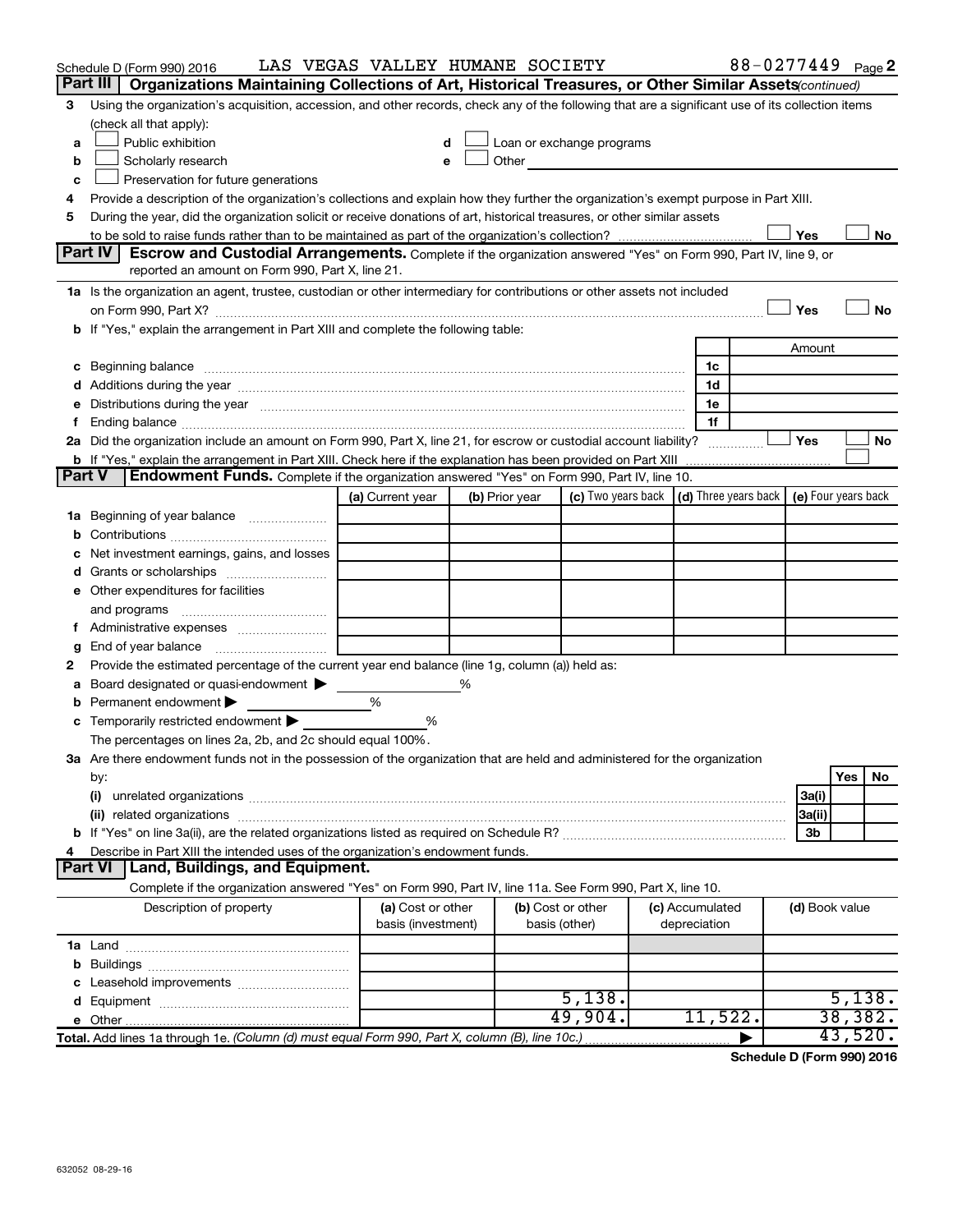|           | Complete if the organization answered "Yes" on Form 990, Part IV, line 11b. See Form 990, Part X, line 12.<br>(a) Description of security or category (including name of security) | (b) Book value  |                | (c) Method of valuation: Cost or end-of-year market value |
|-----------|------------------------------------------------------------------------------------------------------------------------------------------------------------------------------------|-----------------|----------------|-----------------------------------------------------------|
|           |                                                                                                                                                                                    |                 |                |                                                           |
|           | (1) Financial derivatives                                                                                                                                                          |                 |                |                                                           |
|           |                                                                                                                                                                                    |                 |                |                                                           |
| (3) Other |                                                                                                                                                                                    |                 |                |                                                           |
| (A)       |                                                                                                                                                                                    |                 |                |                                                           |
| (B)       |                                                                                                                                                                                    |                 |                |                                                           |
| (C)       |                                                                                                                                                                                    |                 |                |                                                           |
| (D)       |                                                                                                                                                                                    |                 |                |                                                           |
| (E)       |                                                                                                                                                                                    |                 |                |                                                           |
| (F)       |                                                                                                                                                                                    |                 |                |                                                           |
| (G)       |                                                                                                                                                                                    |                 |                |                                                           |
| (H)       |                                                                                                                                                                                    |                 |                |                                                           |
|           | <b>Total.</b> (Col. (b) must equal Form 990, Part X, col. (B) line 12.)                                                                                                            |                 |                |                                                           |
|           | Part VIII Investments - Program Related.                                                                                                                                           |                 |                |                                                           |
|           | Complete if the organization answered "Yes" on Form 990, Part IV, line 11c. See Form 990, Part X, line 13.                                                                         |                 |                |                                                           |
|           | (a) Description of investment                                                                                                                                                      | (b) Book value  |                | (c) Method of valuation: Cost or end-of-year market value |
| (1)       |                                                                                                                                                                                    |                 |                |                                                           |
| (2)       |                                                                                                                                                                                    |                 |                |                                                           |
| (3)       |                                                                                                                                                                                    |                 |                |                                                           |
| (4)       |                                                                                                                                                                                    |                 |                |                                                           |
| (5)       |                                                                                                                                                                                    |                 |                |                                                           |
| (6)       |                                                                                                                                                                                    |                 |                |                                                           |
| (7)       |                                                                                                                                                                                    |                 |                |                                                           |
| (8)       |                                                                                                                                                                                    |                 |                |                                                           |
| (9)       |                                                                                                                                                                                    |                 |                |                                                           |
|           | Total. (Col. (b) must equal Form 990, Part X, col. (B) line 13.)                                                                                                                   |                 |                |                                                           |
| Part IX   | <b>Other Assets.</b>                                                                                                                                                               |                 |                |                                                           |
|           | Complete if the organization answered "Yes" on Form 990, Part IV, line 11d. See Form 990, Part X, line 15.                                                                         |                 |                |                                                           |
|           |                                                                                                                                                                                    | (a) Description |                | (b) Book value                                            |
| (1)       |                                                                                                                                                                                    |                 |                |                                                           |
| (2)       |                                                                                                                                                                                    |                 |                |                                                           |
| (3)       |                                                                                                                                                                                    |                 |                |                                                           |
| (4)       |                                                                                                                                                                                    |                 |                |                                                           |
| (5)       |                                                                                                                                                                                    |                 |                |                                                           |
| (6)       |                                                                                                                                                                                    |                 |                |                                                           |
| (7)       |                                                                                                                                                                                    |                 |                |                                                           |
| (8)       |                                                                                                                                                                                    |                 |                |                                                           |
| (9)       |                                                                                                                                                                                    |                 |                |                                                           |
|           | Total. (Column (b) must equal Form 990, Part X, col. (B) line 15.)                                                                                                                 |                 |                |                                                           |
| Part X    | <b>Other Liabilities.</b>                                                                                                                                                          |                 |                |                                                           |
|           | Complete if the organization answered "Yes" on Form 990, Part IV, line 11e or 11f. See Form 990, Part X, line 25.                                                                  |                 |                |                                                           |
|           | (a) Description of liability                                                                                                                                                       |                 | (b) Book value |                                                           |
| 1.        |                                                                                                                                                                                    |                 |                |                                                           |
| (1)       | Federal income taxes                                                                                                                                                               |                 |                |                                                           |
| (2)       |                                                                                                                                                                                    |                 |                |                                                           |
| (3)       |                                                                                                                                                                                    |                 |                |                                                           |
| (4)       |                                                                                                                                                                                    |                 |                |                                                           |
| (5)       |                                                                                                                                                                                    |                 |                |                                                           |
| (6)       |                                                                                                                                                                                    |                 |                |                                                           |
|           |                                                                                                                                                                                    |                 |                |                                                           |
| (7)       |                                                                                                                                                                                    |                 |                |                                                           |
| (8)       |                                                                                                                                                                                    |                 |                |                                                           |
| (9)       | Total. (Column (b) must equal Form 990, Part X, col. (B) line 25.).                                                                                                                |                 |                |                                                           |

**2.** Liability for uncertain tax positions. In Part XIII, provide the text of the footnote to the organization's financial statements that reports the organization's liability for uncertain tax positions under FIN 48 (ASC 740). Check here if the text of the footnote has been provided in Part XIII

#### Schedule D (Form 990) 2016 LAS VEGAS VALLEY HUMANE SOCIETY 688-0277449 Page **Part VII** Investments - Other Securities.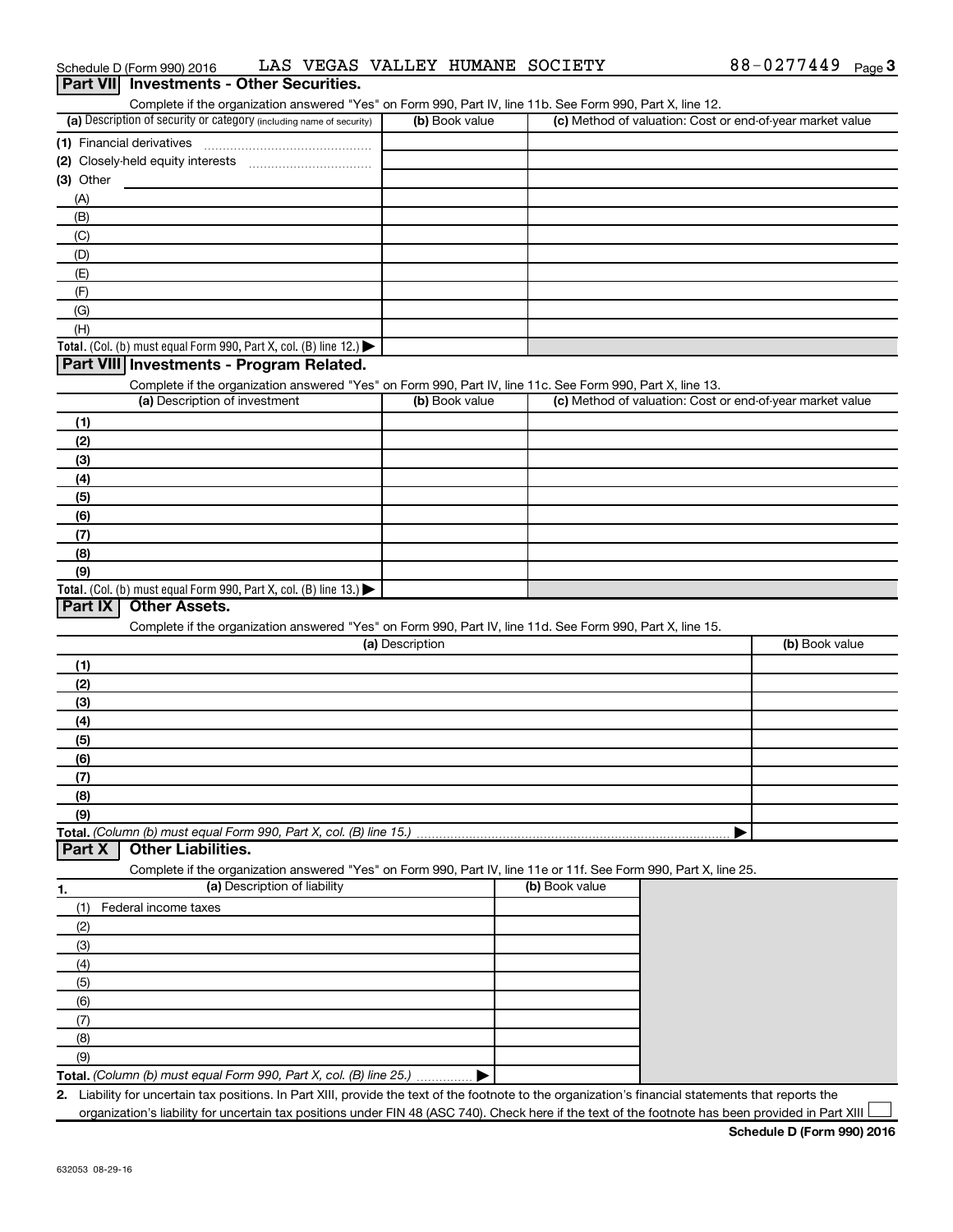|    | LAS VEGAS VALLEY HUMANE SOCIETY<br>Schedule D (Form 990) 2016                                                                                                                                                                       |                |                      | 88-0277449 Page 4 |
|----|-------------------------------------------------------------------------------------------------------------------------------------------------------------------------------------------------------------------------------------|----------------|----------------------|-------------------|
|    | Reconciliation of Revenue per Audited Financial Statements With Revenue per Return.<br><b>Part XI</b>                                                                                                                               |                |                      |                   |
|    | Complete if the organization answered "Yes" on Form 990, Part IV, line 12a.                                                                                                                                                         |                |                      |                   |
| 1  | Total revenue, gains, and other support per audited financial statements [11] [11] Total revenue, [21] Total revenue of the support per audited financial statements                                                                |                | $\blacksquare$       | 535,516.          |
| 2  | Amounts included on line 1 but not on Form 990, Part VIII, line 12:                                                                                                                                                                 |                |                      |                   |
| a  |                                                                                                                                                                                                                                     | 2a             |                      |                   |
|    |                                                                                                                                                                                                                                     | 2 <sub>b</sub> |                      |                   |
| c  |                                                                                                                                                                                                                                     | 2c             |                      |                   |
| d  |                                                                                                                                                                                                                                     | 2d             |                      |                   |
| e  | Add lines 2a through 2d <b>must be a constructed as a constructed by a</b> construction of the state of the state of the state of the state of the state of the state of the state of the state of the state of the state of the st |                | 2е                   | ο.                |
| 3  |                                                                                                                                                                                                                                     |                | 3                    | 535,516.          |
| 4  | Amounts included on Form 990, Part VIII, line 12, but not on line 1:                                                                                                                                                                |                |                      |                   |
| a  |                                                                                                                                                                                                                                     | 4a             |                      |                   |
| b  |                                                                                                                                                                                                                                     | 4 <sub>h</sub> |                      |                   |
| C. | Add lines 4a and 4b                                                                                                                                                                                                                 |                | 4с                   |                   |
|    |                                                                                                                                                                                                                                     |                | 5                    | 535,516.          |
|    | Part XII   Reconciliation of Expenses per Audited Financial Statements With Expenses per Return.                                                                                                                                    |                |                      |                   |
|    | Complete if the organization answered "Yes" on Form 990, Part IV, line 12a.                                                                                                                                                         |                |                      |                   |
| 1  |                                                                                                                                                                                                                                     |                | $\blacktriangleleft$ | 405,006.          |
| 2  | Amounts included on line 1 but not on Form 990, Part IX, line 25:                                                                                                                                                                   |                |                      |                   |
| a  |                                                                                                                                                                                                                                     | 2a             |                      |                   |
| b  |                                                                                                                                                                                                                                     | 2 <sub>b</sub> |                      |                   |
| c  |                                                                                                                                                                                                                                     | 2 <sub>c</sub> |                      |                   |
| d  |                                                                                                                                                                                                                                     | 2d             |                      |                   |
| е  | Add lines 2a through 2d <b>contained a contained a contained a contained a</b> contained a contained a contained a contained a contact a contact a contact a contact a contact a contact a contact a contact a contact a contact a  |                | <b>2e</b>            | 0.                |
| з  |                                                                                                                                                                                                                                     |                | $\mathbf{a}$         | 405,006.          |
| 4  | Amounts included on Form 990, Part IX, line 25, but not on line 1:                                                                                                                                                                  |                |                      |                   |
| a  |                                                                                                                                                                                                                                     | 4a             |                      |                   |
| b  | Other (Describe in Part XIII.)                                                                                                                                                                                                      | 4 <sub>h</sub> |                      |                   |
|    | Add lines 4a and 4b                                                                                                                                                                                                                 |                | 4с                   | 0.                |
| 5. |                                                                                                                                                                                                                                     |                | 5                    | 405,006.          |
|    | Part XIII Supplemental Information.                                                                                                                                                                                                 |                |                      |                   |
|    |                                                                                                                                                                                                                                     |                |                      |                   |

Provide the descriptions required for Part II, lines 3, 5, and 9; Part III, lines 1a and 4; Part IV, lines 1b and 2b; Part V, line 4; Part X, line 2; Part XI, lines 2d and 4b; and Part XII, lines 2d and 4b. Also complete this part to provide any additional information.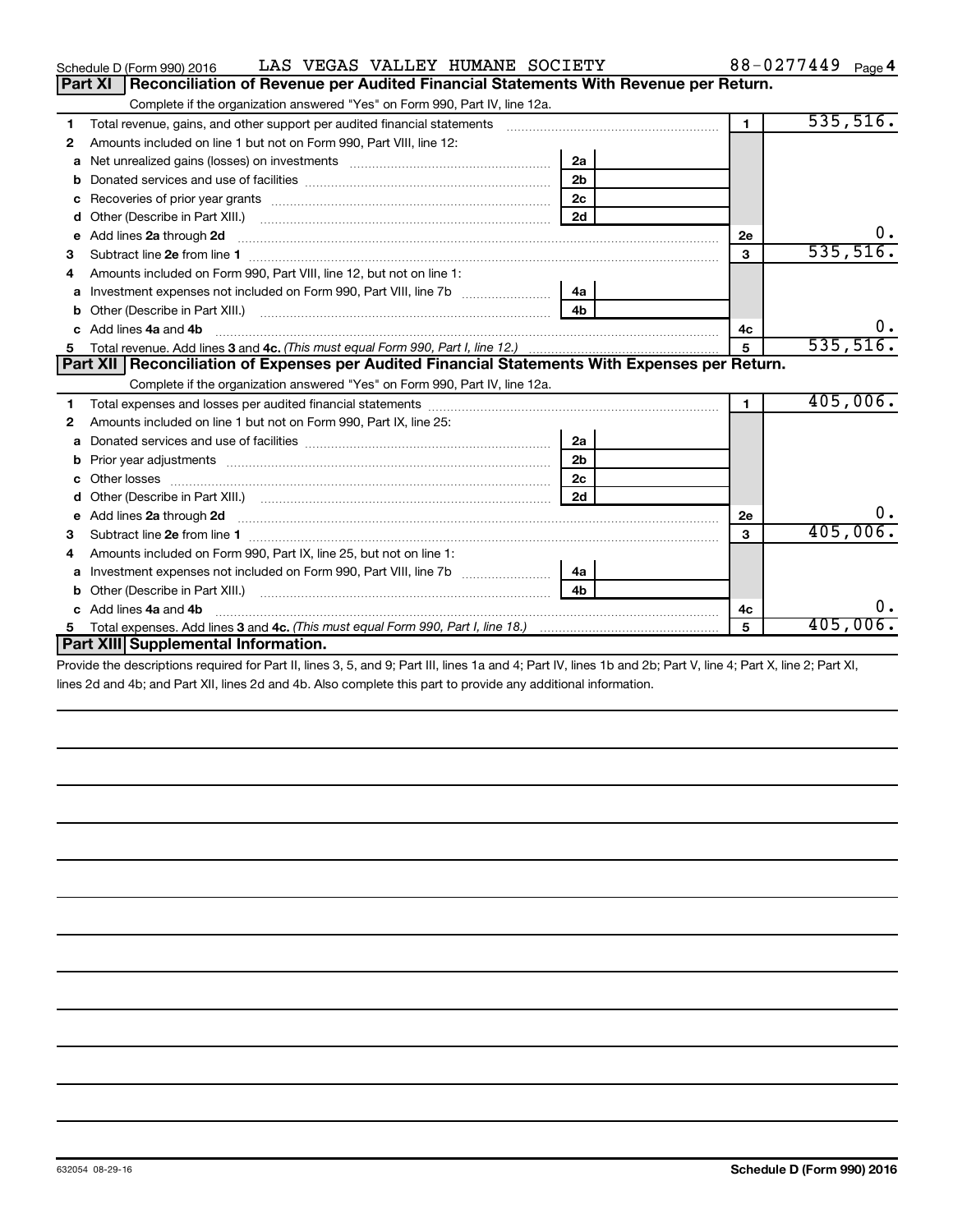| <b>SCHEDULE G</b><br><b>Supplemental Information Regarding Fundraising or Gaming Activities</b><br>(Form 990 or 990-EZ)<br>Complete if the organization answered "Yes" on Form 990, Part IV, line 17, 18, or 19, or if the<br>organization entered more than \$15,000 on Form 990-EZ, line 6a.<br>Department of the Treasury<br>Internal Revenue Service<br>Information about Schedule G (Form 990 or 990-EZ) and its instructions is at WWW.irs.gov/form990.                                                                                                                                                                                                                                                                                                                        | OMB No. 1545-0047<br><b>Open to Public</b><br>Inspection                                                                      |                                                                            |    |                                      |  |                                                                            |                                                         |  |
|--------------------------------------------------------------------------------------------------------------------------------------------------------------------------------------------------------------------------------------------------------------------------------------------------------------------------------------------------------------------------------------------------------------------------------------------------------------------------------------------------------------------------------------------------------------------------------------------------------------------------------------------------------------------------------------------------------------------------------------------------------------------------------------|-------------------------------------------------------------------------------------------------------------------------------|----------------------------------------------------------------------------|----|--------------------------------------|--|----------------------------------------------------------------------------|---------------------------------------------------------|--|
| <b>Employer identification number</b><br>Name of the organization<br>88-0277449<br>LAS VEGAS VALLEY HUMANE SOCIETY                                                                                                                                                                                                                                                                                                                                                                                                                                                                                                                                                                                                                                                                   |                                                                                                                               |                                                                            |    |                                      |  |                                                                            |                                                         |  |
|                                                                                                                                                                                                                                                                                                                                                                                                                                                                                                                                                                                                                                                                                                                                                                                      | Fundraising Activities. Complete if the organization answered "Yes" on Form 990, Part IV, line 17. Form 990-EZ filers are not |                                                                            |    |                                      |  |                                                                            |                                                         |  |
| Part I<br>required to complete this part.                                                                                                                                                                                                                                                                                                                                                                                                                                                                                                                                                                                                                                                                                                                                            |                                                                                                                               |                                                                            |    |                                      |  |                                                                            |                                                         |  |
| 1 Indicate whether the organization raised funds through any of the following activities. Check all that apply.<br>Mail solicitations<br>Solicitation of non-government grants<br>a<br>e<br>Solicitation of government grants<br>Internet and email solicitations<br>f<br>b<br>Phone solicitations<br>Special fundraising events<br>с<br>g<br>In-person solicitations<br>d<br>2 a Did the organization have a written or oral agreement with any individual (including officers, directors, trustees, or<br>Yes<br><b>No</b><br>key employees listed in Form 990, Part VII) or entity in connection with professional fundraising services?<br>b If "Yes," list the 10 highest paid individuals or entities (fundraisers) pursuant to agreements under which the fundraiser is to be |                                                                                                                               |                                                                            |    |                                      |  |                                                                            |                                                         |  |
| compensated at least \$5,000 by the organization.                                                                                                                                                                                                                                                                                                                                                                                                                                                                                                                                                                                                                                                                                                                                    |                                                                                                                               |                                                                            |    |                                      |  |                                                                            |                                                         |  |
| (i) Name and address of individual<br>or entity (fundraiser)                                                                                                                                                                                                                                                                                                                                                                                                                                                                                                                                                                                                                                                                                                                         | (ii) Activity                                                                                                                 | (iii) Did<br>fundraiser<br>have custody<br>or control of<br>contributions? |    | (iv) Gross receipts<br>from activity |  | (v) Amount paid<br>to (or retained by)<br>fundraiser<br>listed in col. (i) | (vi) Amount paid<br>to (or retained by)<br>organization |  |
|                                                                                                                                                                                                                                                                                                                                                                                                                                                                                                                                                                                                                                                                                                                                                                                      |                                                                                                                               | Yes                                                                        | No |                                      |  |                                                                            |                                                         |  |
|                                                                                                                                                                                                                                                                                                                                                                                                                                                                                                                                                                                                                                                                                                                                                                                      |                                                                                                                               |                                                                            |    |                                      |  |                                                                            |                                                         |  |
|                                                                                                                                                                                                                                                                                                                                                                                                                                                                                                                                                                                                                                                                                                                                                                                      |                                                                                                                               |                                                                            |    |                                      |  |                                                                            |                                                         |  |
|                                                                                                                                                                                                                                                                                                                                                                                                                                                                                                                                                                                                                                                                                                                                                                                      |                                                                                                                               |                                                                            |    |                                      |  |                                                                            |                                                         |  |
|                                                                                                                                                                                                                                                                                                                                                                                                                                                                                                                                                                                                                                                                                                                                                                                      |                                                                                                                               |                                                                            |    |                                      |  |                                                                            |                                                         |  |
|                                                                                                                                                                                                                                                                                                                                                                                                                                                                                                                                                                                                                                                                                                                                                                                      |                                                                                                                               |                                                                            |    |                                      |  |                                                                            |                                                         |  |
|                                                                                                                                                                                                                                                                                                                                                                                                                                                                                                                                                                                                                                                                                                                                                                                      |                                                                                                                               |                                                                            |    |                                      |  |                                                                            |                                                         |  |
|                                                                                                                                                                                                                                                                                                                                                                                                                                                                                                                                                                                                                                                                                                                                                                                      |                                                                                                                               |                                                                            |    |                                      |  |                                                                            |                                                         |  |
|                                                                                                                                                                                                                                                                                                                                                                                                                                                                                                                                                                                                                                                                                                                                                                                      |                                                                                                                               |                                                                            |    |                                      |  |                                                                            |                                                         |  |
|                                                                                                                                                                                                                                                                                                                                                                                                                                                                                                                                                                                                                                                                                                                                                                                      |                                                                                                                               |                                                                            |    |                                      |  |                                                                            |                                                         |  |
| Total                                                                                                                                                                                                                                                                                                                                                                                                                                                                                                                                                                                                                                                                                                                                                                                |                                                                                                                               |                                                                            |    |                                      |  |                                                                            |                                                         |  |
| 3 List all states in which the organization is registered or licensed to solicit contributions or has been notified it is exempt from registration<br>or licensing                                                                                                                                                                                                                                                                                                                                                                                                                                                                                                                                                                                                                   |                                                                                                                               |                                                                            |    |                                      |  |                                                                            |                                                         |  |
|                                                                                                                                                                                                                                                                                                                                                                                                                                                                                                                                                                                                                                                                                                                                                                                      |                                                                                                                               |                                                                            |    |                                      |  |                                                                            |                                                         |  |

**For Paperwork Reduction Act Notice, see the Instructions for Form 990 or 990-EZ. Schedule G (Form 990 or 990-EZ) 2016** LHA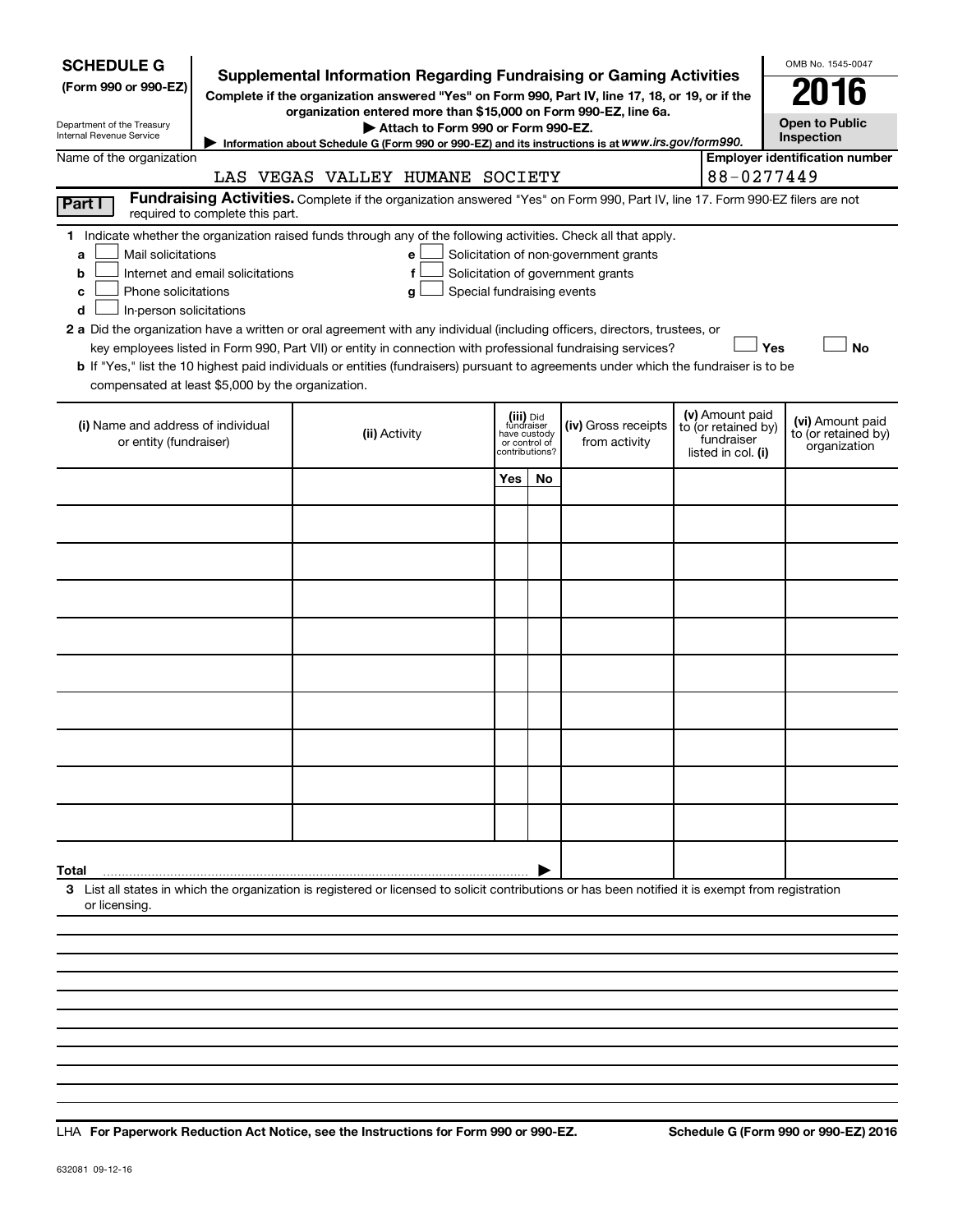|  | Schedule G (Form 990 or 990-EZ) 2016 LAS VEGAS VALLEY HUMANE SOCIETY |  |  |  |  | 88-0277449 $_{Page 2}$ |  |
|--|----------------------------------------------------------------------|--|--|--|--|------------------------|--|
|--|----------------------------------------------------------------------|--|--|--|--|------------------------|--|

Part II | Fundraising Events. Complete if the organization answered "Yes" on Form 990, Part IV, line 18, or reported more than \$15,000 of fundraising event contributions and gross income on Form 990-EZ, lines 1 and 6b. List events with gross receipts greater than \$5,000.

|                 |              | of fundraising event contributions and gross income on Form 990-EZ, lines 1 and 6b. List events with gross receipts greater than \$5,000.                                                                                                                                                                                                              |                                            |                                                  |                                 |                                                     |
|-----------------|--------------|--------------------------------------------------------------------------------------------------------------------------------------------------------------------------------------------------------------------------------------------------------------------------------------------------------------------------------------------------------|--------------------------------------------|--------------------------------------------------|---------------------------------|-----------------------------------------------------|
|                 |              |                                                                                                                                                                                                                                                                                                                                                        | (a) Event $#1$<br>SPECIAL<br><b>EVENTS</b> | $(b)$ Event #2                                   | (c) Other events<br><b>NONE</b> | (d) Total events<br>(add col. (a) through           |
|                 |              |                                                                                                                                                                                                                                                                                                                                                        | (event type)                               | (event type)                                     | (total number)                  | col. (c)                                            |
| Revenue         | 1.           |                                                                                                                                                                                                                                                                                                                                                        | 30,002.                                    |                                                  |                                 | 30,002.                                             |
|                 |              |                                                                                                                                                                                                                                                                                                                                                        |                                            |                                                  |                                 |                                                     |
|                 | 3            | Gross income (line 1 minus line 2)                                                                                                                                                                                                                                                                                                                     | 30,002.                                    |                                                  |                                 | 30,002.                                             |
|                 |              |                                                                                                                                                                                                                                                                                                                                                        |                                            |                                                  |                                 |                                                     |
|                 | 5            |                                                                                                                                                                                                                                                                                                                                                        |                                            |                                                  |                                 |                                                     |
| Direct Expenses | 6            |                                                                                                                                                                                                                                                                                                                                                        |                                            |                                                  |                                 |                                                     |
|                 | $\mathbf{7}$ |                                                                                                                                                                                                                                                                                                                                                        |                                            |                                                  |                                 |                                                     |
|                 | 8            |                                                                                                                                                                                                                                                                                                                                                        |                                            |                                                  |                                 |                                                     |
|                 | 9            |                                                                                                                                                                                                                                                                                                                                                        | 25,168.                                    |                                                  |                                 | 25, 168.<br>25,168.                                 |
|                 |              | 10 Direct expense summary. Add lines 4 through 9 in column (d)<br>11 Net income summary. Subtract line 10 from line 3, column (d)                                                                                                                                                                                                                      |                                            |                                                  |                                 | 4,834.                                              |
| <b>Part III</b> |              | Gaming. Complete if the organization answered "Yes" on Form 990, Part IV, line 19, or reported more than                                                                                                                                                                                                                                               |                                            |                                                  |                                 |                                                     |
|                 |              | \$15,000 on Form 990-EZ, line 6a.                                                                                                                                                                                                                                                                                                                      |                                            |                                                  |                                 |                                                     |
| Revenue         |              |                                                                                                                                                                                                                                                                                                                                                        | (a) Bingo                                  | (b) Pull tabs/instant<br>bingo/progressive bingo | (c) Other gaming                | (d) Total gaming (add<br>col. (a) through col. (c)) |
|                 | 1            |                                                                                                                                                                                                                                                                                                                                                        |                                            |                                                  |                                 |                                                     |
|                 |              |                                                                                                                                                                                                                                                                                                                                                        |                                            |                                                  |                                 |                                                     |
|                 |              |                                                                                                                                                                                                                                                                                                                                                        |                                            |                                                  |                                 |                                                     |
|                 | 3            |                                                                                                                                                                                                                                                                                                                                                        |                                            |                                                  |                                 |                                                     |
| Direct Expenses | 4            |                                                                                                                                                                                                                                                                                                                                                        |                                            |                                                  |                                 |                                                     |
|                 |              |                                                                                                                                                                                                                                                                                                                                                        |                                            |                                                  |                                 |                                                     |
|                 |              | 6 Volunteer labor                                                                                                                                                                                                                                                                                                                                      | %<br>Yes<br>No                             | Yes<br>%<br>No                                   | Yes<br>%<br>No                  |                                                     |
|                 | 7            | Direct expense summary. Add lines 2 through 5 in column (d)                                                                                                                                                                                                                                                                                            |                                            |                                                  |                                 |                                                     |
|                 | 8            |                                                                                                                                                                                                                                                                                                                                                        |                                            |                                                  |                                 |                                                     |
|                 |              | 9 Enter the state(s) in which the organization conducts gaming activities:<br><b>b</b> If "No," explain:<br><u> 1980 - Jan Samuel Barbara, margaret e populari e populari e populari e populari e populari e populari e popu</u>                                                                                                                       |                                            |                                                  |                                 | Yes<br>No                                           |
|                 |              | 10a Were any of the organization's gaming licenses revoked, suspended, or terminated during the tax year?<br><b>b</b> If "Yes," explain: <u>All and the set of the set of the set of the set of the set of the set of the set of the set of the set of the set of the set of the set of the set of the set of the set of the set of the set of the</u> |                                            |                                                  |                                 | Yes<br>No                                           |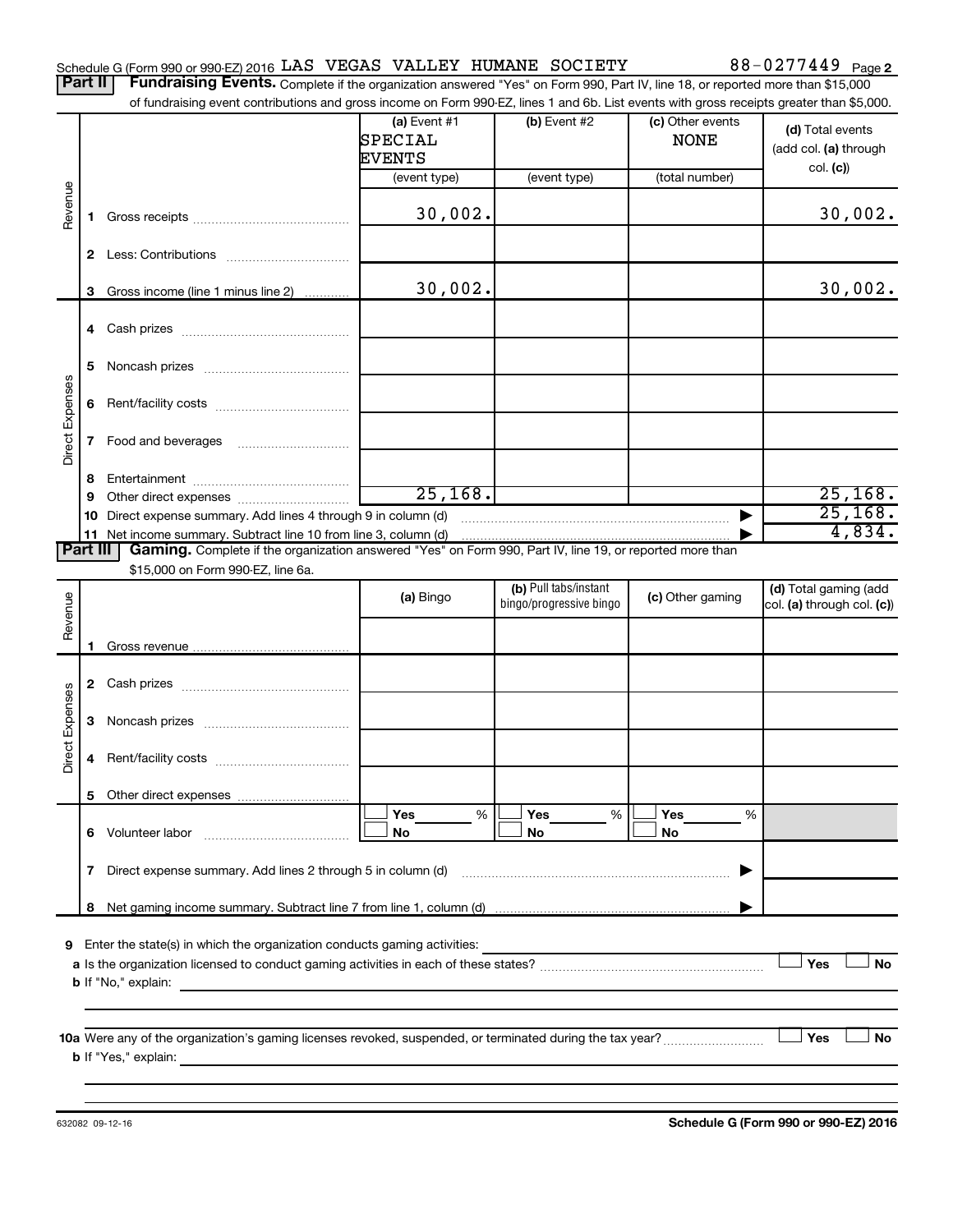| Schedule G (Form 990 or 990-EZ) 2016 LAS VEGAS VALLEY HUMANE SOCIETY                                                                                                                                                                                               | 88-0277449      | Page 3               |
|--------------------------------------------------------------------------------------------------------------------------------------------------------------------------------------------------------------------------------------------------------------------|-----------------|----------------------|
|                                                                                                                                                                                                                                                                    | Yes             | <b>No</b>            |
| 12 Is the organization a grantor, beneficiary or trustee of a trust, or a member of a partnership or other entity formed                                                                                                                                           |                 |                      |
|                                                                                                                                                                                                                                                                    | Yes             | <b>No</b>            |
| 13 Indicate the percentage of gaming activity conducted in:                                                                                                                                                                                                        |                 |                      |
|                                                                                                                                                                                                                                                                    | 1За             | %                    |
| <b>b</b> An outside facility <i>www.communicality www.communicality.communicality www.communicality www.communicality.communicality www.communicality.com</i>                                                                                                      | 13 <sub>b</sub> | %                    |
| 14 Enter the name and address of the person who prepares the organization's gaming/special events books and records:                                                                                                                                               |                 |                      |
|                                                                                                                                                                                                                                                                    |                 |                      |
| Name $\blacktriangleright$<br><u>and the control of the control of the control of the control of the control of the control of</u>                                                                                                                                 |                 |                      |
|                                                                                                                                                                                                                                                                    |                 |                      |
| <b>15a</b> Does the organization have a contract with a third party from whom the organization receives gaming revenue? $\ldots$                                                                                                                                   |                 | <b>No</b>            |
|                                                                                                                                                                                                                                                                    |                 |                      |
|                                                                                                                                                                                                                                                                    |                 |                      |
| c If "Yes," enter name and address of the third party:                                                                                                                                                                                                             |                 |                      |
|                                                                                                                                                                                                                                                                    |                 |                      |
| <u>and the state of the state of the state of the state of the state of the state of the state of the state of the state of the state of the state of the state of the state of the state of the state of the state of the state</u><br>Name $\blacktriangleright$ |                 |                      |
| Address $\blacktriangleright$<br><u>and the control of the control of the control of the control of the control of the control of the control of</u>                                                                                                               |                 |                      |
| <b>16</b> Gaming manager information:                                                                                                                                                                                                                              |                 |                      |
| <u> 1989 - Johann John Stein, markin f</u><br>Name $\blacktriangleright$                                                                                                                                                                                           |                 |                      |
| Gaming manager compensation > \$                                                                                                                                                                                                                                   |                 |                      |
|                                                                                                                                                                                                                                                                    |                 |                      |
| Description of services provided states and the control of the control of the control of services provided states and the control of the control of the control of the control of the control of the control of the control of                                     |                 |                      |
|                                                                                                                                                                                                                                                                    |                 |                      |
|                                                                                                                                                                                                                                                                    |                 |                      |
|                                                                                                                                                                                                                                                                    |                 |                      |
| Director/officer<br>Employee<br>Independent contractor                                                                                                                                                                                                             |                 |                      |
|                                                                                                                                                                                                                                                                    |                 |                      |
| <b>17</b> Mandatory distributions:                                                                                                                                                                                                                                 |                 |                      |
| a Is the organization required under state law to make charitable distributions from the gaming proceeds to                                                                                                                                                        |                 |                      |
| retain the state gaming license?                                                                                                                                                                                                                                   |                 | $\Box$ Yes $\Box$ No |
| <b>b</b> Enter the amount of distributions required under state law to be distributed to other exempt organizations or spent in the                                                                                                                                |                 |                      |
| organization's own exempt activities during the tax year $\triangleright$ \$                                                                                                                                                                                       |                 |                      |
| <b>Part IV</b><br>Supplemental Information. Provide the explanations required by Part I, line 2b, columns (iii) and (v); and Part III, lines 9, 9b, 10b, 15b,                                                                                                      |                 |                      |
| 15c, 16, and 17b, as applicable. Also provide any additional information. See instructions                                                                                                                                                                         |                 |                      |
|                                                                                                                                                                                                                                                                    |                 |                      |
|                                                                                                                                                                                                                                                                    |                 |                      |
|                                                                                                                                                                                                                                                                    |                 |                      |
|                                                                                                                                                                                                                                                                    |                 |                      |
|                                                                                                                                                                                                                                                                    |                 |                      |
|                                                                                                                                                                                                                                                                    |                 |                      |
|                                                                                                                                                                                                                                                                    |                 |                      |
|                                                                                                                                                                                                                                                                    |                 |                      |
|                                                                                                                                                                                                                                                                    |                 |                      |
|                                                                                                                                                                                                                                                                    |                 |                      |
|                                                                                                                                                                                                                                                                    |                 |                      |
|                                                                                                                                                                                                                                                                    |                 |                      |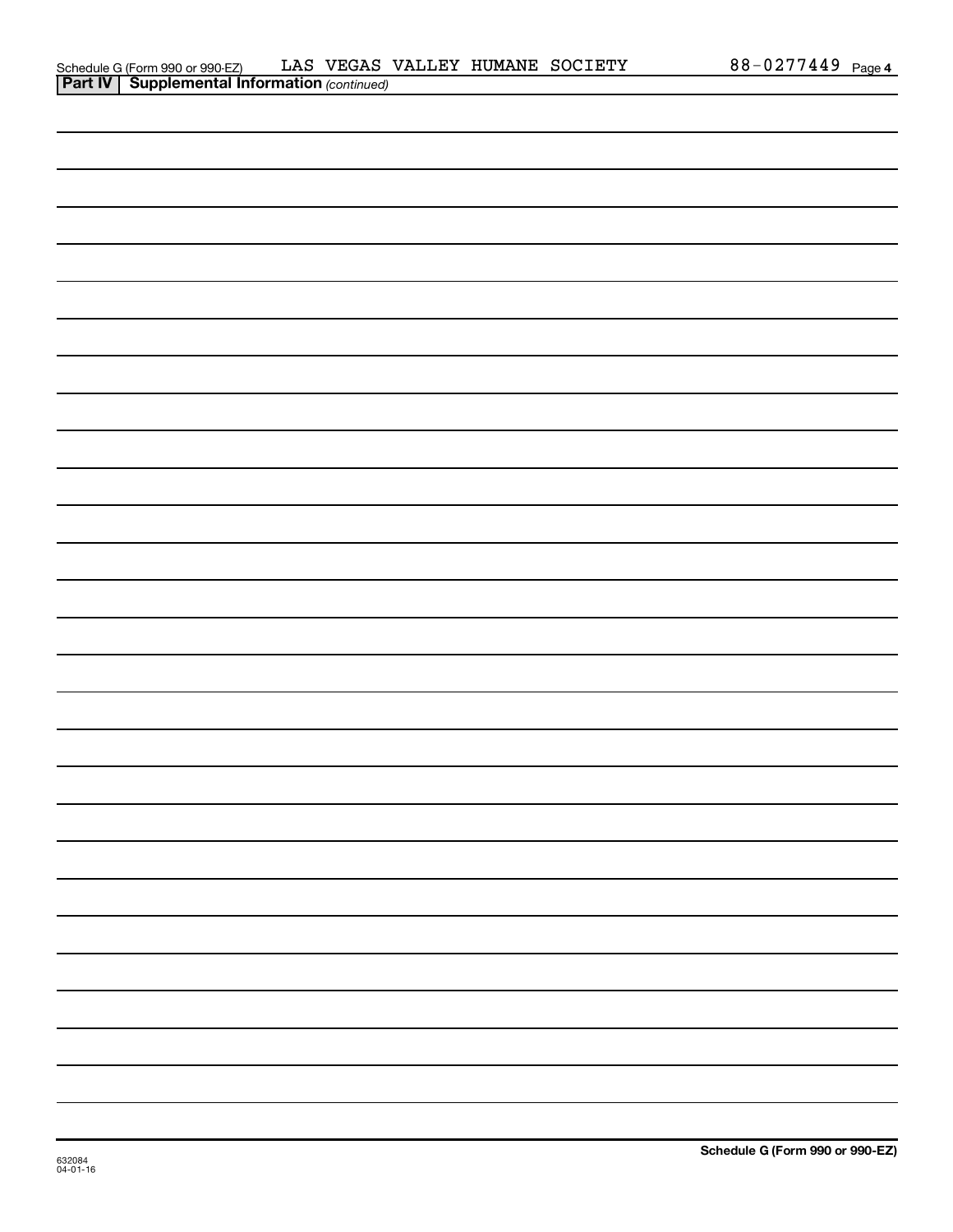**(Form 990 or 990-EZ)**

Department of the Treasury Internal Revenue Service

Name of the organization

**SCHEDULE O Supplemental Information to Form 990 or 990-EZ 2016**

**Complete to provide information for responses to specific questions on Form 990 or 990-EZ or to provide any additional information. | Attach to Form 990 or 990-EZ.**

**Information about Schedule O (Form 990 or 990-EZ) and its instructions is at WWW.irs.gov/form990.** 

OMB No. 1545-0047 **Open to Public Inspection**

LAS VEGAS VALLEY HUMANE SOCIETY 88-0277449

**Employer identification number**

FORM 990, PART I, LINE 1, DESCRIPTION OF ORGANIZATION MISSION:

THE ORGANIZATION'S PRIMARY EMPHASIS IS ON STRAY AND ABANDONED ANIMALS

AND REDUCING ANIMAL OVERPOPULATION.

FORM 990, PART III, LINE 4A, PROGRAM SERVICE ACCOMPLISHMENTS:

OWNED CATS AND DOGS.

DURING THE YEAR, THE ORGANIZATION ALSO PAID FOR THE SPAY/NEUTER OF 411

ABANDONED ANIMALS AS A PART OF ITS ADOPTION PROGRAM, FOR A TOTAL OF

1,779 ANIMALS SPAYED AND NEUTERED DURING THE YEAR ENDED JUNE 30, 2017.

FORM 990, PART VI, SECTION B, LINE 11B:

THE FORM 990 IS FIRST REVIEWED BY THE TREASURER AND PRESIDENT AND THEN IS

DISTRIBUTED TO THE OTHER BOARD MEMBERS BEFORE BEING FILED.

FORM 990, PART VI, SECTION C, LINE 19:

THE ORGANIZATION MAKES DOCUMENTS AVAILABLE TO THE PUBLIC UPON REQUEST. THE FORM 990 IS ON THE ORGANIZATIONS WEBSITE.

FORM 990, PART IX, LINE 24E, ALL OTHER FUNCTIONAL EXPENSES:

BOARDING:

| PROGRAM SERVICE EXPENSES        | 21,608. |
|---------------------------------|---------|
| MANAGEMENT AND GENERAL EXPENSES | ο.      |
| FUNDRAISING EXPENSES            | ο.      |
| TOTAL EXPENSES                  | 21,608. |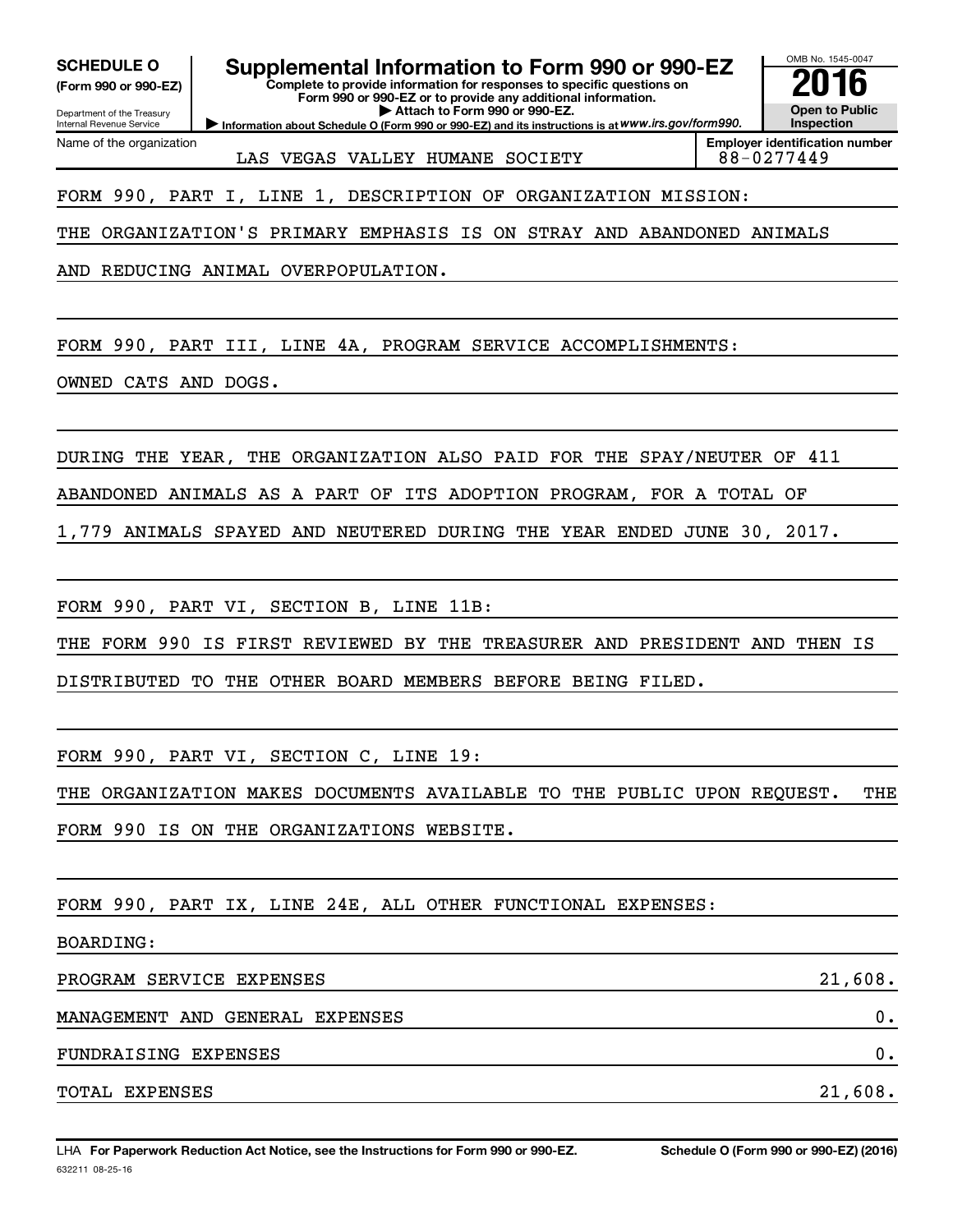| Schedule O (Form 990 or 990-EZ) (2016)                      | Page 2                                              |
|-------------------------------------------------------------|-----------------------------------------------------|
| Name of the organization<br>LAS VEGAS VALLEY HUMANE SOCIETY | <b>Employer identification number</b><br>88-0277449 |
| RENT:                                                       |                                                     |
| PROGRAM SERVICE EXPENSES                                    | 12,900.                                             |
| MANAGEMENT AND GENERAL EXPENSES                             | 4,302.                                              |
| <b>FUNDRAISING EXPENSES</b>                                 | 0.                                                  |
| TOTAL EXPENSES                                              | 17,202.                                             |
| SUPPLIES:                                                   |                                                     |
| PROGRAM SERVICE EXPENSES                                    | 12,376.                                             |
| MANAGEMENT AND GENERAL EXPENSES                             | 2,843.                                              |
| <b>FUNDRAISING EXPENSES</b>                                 | 0.                                                  |
| TOTAL EXPENSES                                              | 15,219.                                             |
| AUTO EXPENSE:                                               |                                                     |
| PROGRAM SERVICE EXPENSES                                    | 11,858.                                             |
| MANAGEMENT AND GENERAL EXPENSES                             | 0.                                                  |
| FUNDRAISING EXPENSES                                        | 0.                                                  |
| TOTAL EXPENSES                                              | 11,858.                                             |
| MISCELLANEOUS:                                              |                                                     |
| PROGRAM SERVICE EXPENSES                                    | 3,405.                                              |
| MANAGEMENT AND GENERAL EXPENSES                             | 6,312.                                              |
| FUNDRAISING EXPENSES                                        | 0.                                                  |
| TOTAL EXPENSES                                              | 9,717.                                              |
| TELEPHONE EXPENSE:                                          |                                                     |
| PROGRAM SERVICE EXPENSES                                    | $\mathbf 0$ .                                       |
| MANAGEMENT AND GENERAL EXPENSES                             | 2,880.                                              |
| FUNDRAISING EXPENSES                                        | 0.                                                  |